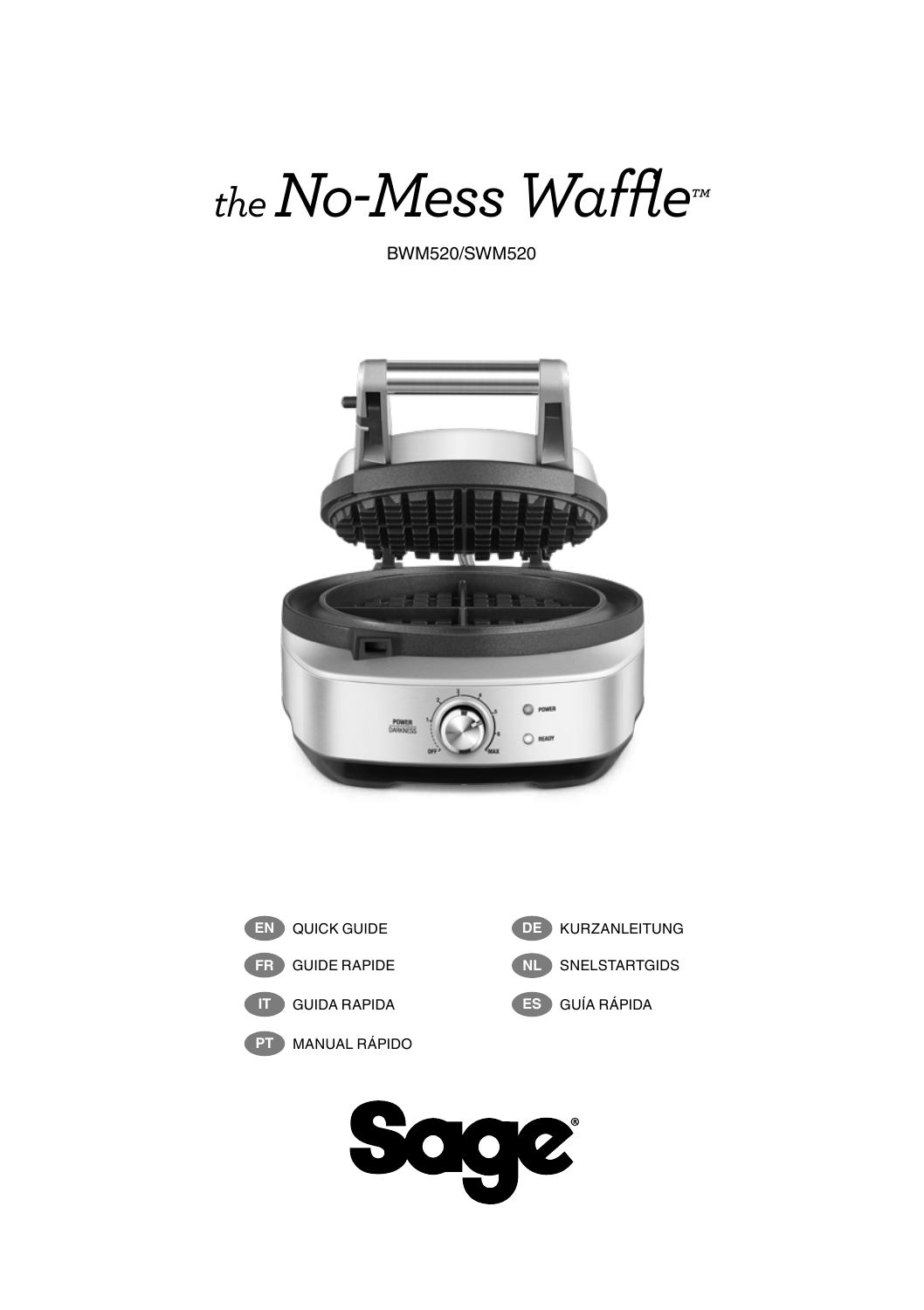## **CONTENTS**

- **2** We Recommend Safety First
- **4** Getting To Know Your New Appliance
- **5** Operating Your New Appliance
- **6** Care & Cleaning
- **6** Guarantee

## **SAGE® RECOMMENDS SAFETY FIRST**

**At Sage® we are very safety conscious. We design and manufacture consumer products with the safety of you, our valued customer, foremost in mind. In addition we ask that you exercise a degree of care when using any electrical appliance and adhere to the following precautions.**

## **IMPORTANT SAFEGUARDS**

## **READ ALL INSTRUCTIONS BEFORE USE AND SAVE FOR FUTURE REFERENCE**

- A downloadable version of this document is also available at sageappliances.com
- Before using for the first time ensure your electricity supply is the same as shown on the label on the underside of the appliance.
- The appliance is for household use only. Do not use the appliance for anything other than its intended use. Do not use in moving vehicles or boats. Do not use outdoors. Misuse may cause injury.
- Fully unwind the power cord before operating.
- Position the appliance on a stable, heat resistant, level, dry surface away from the edge and do not operate on or near a heat source such as a hot plate, oven or gas hob.
- Do not let the power cord hang over the edge of a bench or table, touch hot surfaces or become knotted.
- Position the appliance at least 20cm from walls or heat/steam sensitive materials and provide adequate space above and on all sides for air circulation.
- Ensure the power cord does not become trapped between the upper and lower hot plates of the appliance during use or storage.
- Do not leave the appliance unattended when in use.



The appliance is marked with a HOT surface symbol. The lid and other surfaces will be hot when

the appliance is operating and for some time after use. To prevent burns always use insulated oven mitts or use handles or knobs where appropriate.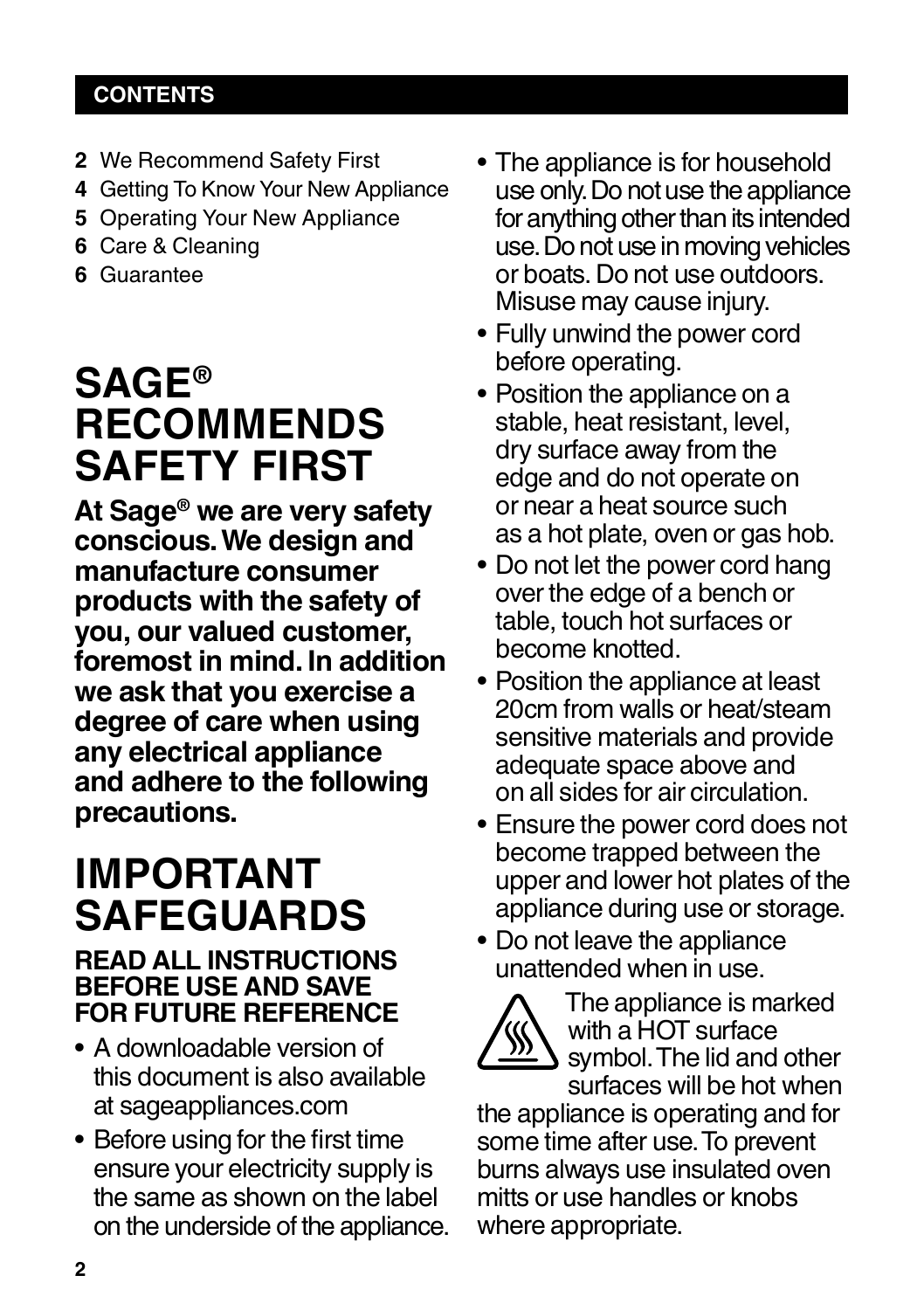- Always ensure the appliance is turned OFF, unplugged at the power outlet and has been allowed to cool before cleaning, moving or storing.
- Do not use the appliance if the power cord, plug, or appliance becomes damaged in any way. If damaged or maintenance other than cleaning is required, please contact Sage Customer Service or go to sageappliances.com
- Any maintenance other than cleaning should be performed by an authorised Sage® service centre.
- Children shall not play with the appliance.
- The appliance can be used by children aged 8 years or older and persons with reduced physical, sensory or mental capabilities or a lack of experience and knowledge, only if they have been given supervision or instruction concerning use of the appliance in a safe way and understand the hazards involved.
- Cleaning of the appliance should not be carried out by children unless they are 8 years or older and supervised.
- The appliance and its cord should be kept out of reach of children aged 8 years and younger.
- The appliance is not intended to be operated by means of external timer or separate remote control system.
- The installation of a residual current safety switch is recommended to provide additional safety when using all electrical appliances. Safety switches with a rated operating current not more than 30mA are recommended. Consult an electrician for professional advice.

The symbol shown indicates that this appliance should not be disposed of in normal household waste. It should be taken to a local authority waste collection centre designated for this purpose or to a dealer providing this service. For more information please contact your local council office.

**N**. To protect against electric **XIX** shock, do not immerse the power cord, power plug or appliance in water or any other liquid.

## **SAVE THESE INSTRUCTIONS**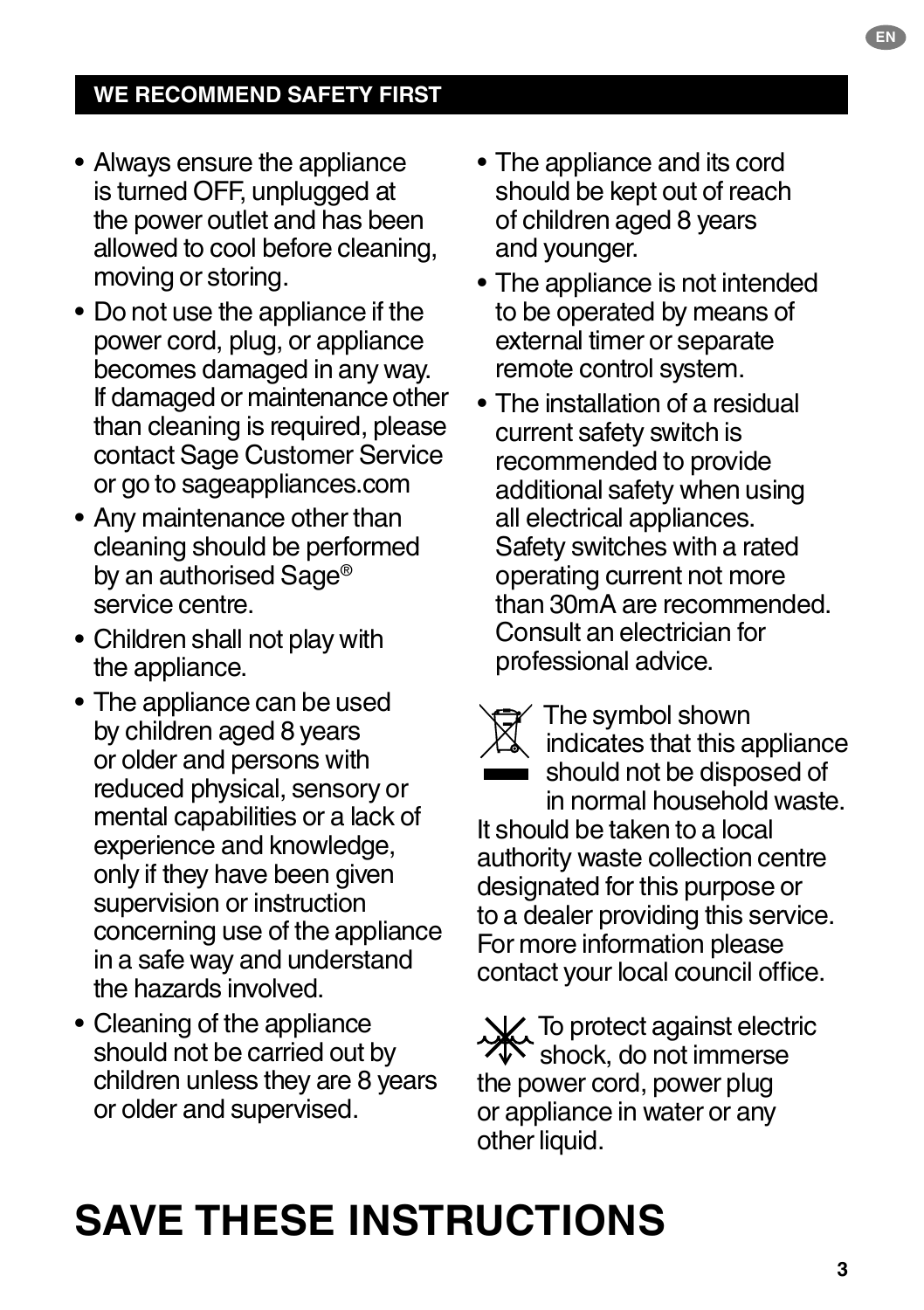## **GETTING TO KNOW YOUR NEW APPLIANCE**



- A. POWER / DARKNESS Control dial
- B. Die-cast aluminum cooking plate
- C. PFOA-free non-stick
- D. Integrated moat
- E. Stainless steel housing
- F. Locking latch
- G. POWER light
- H. READY light

## **Rating Information** 220–240V~ 50–60Hz 750–900W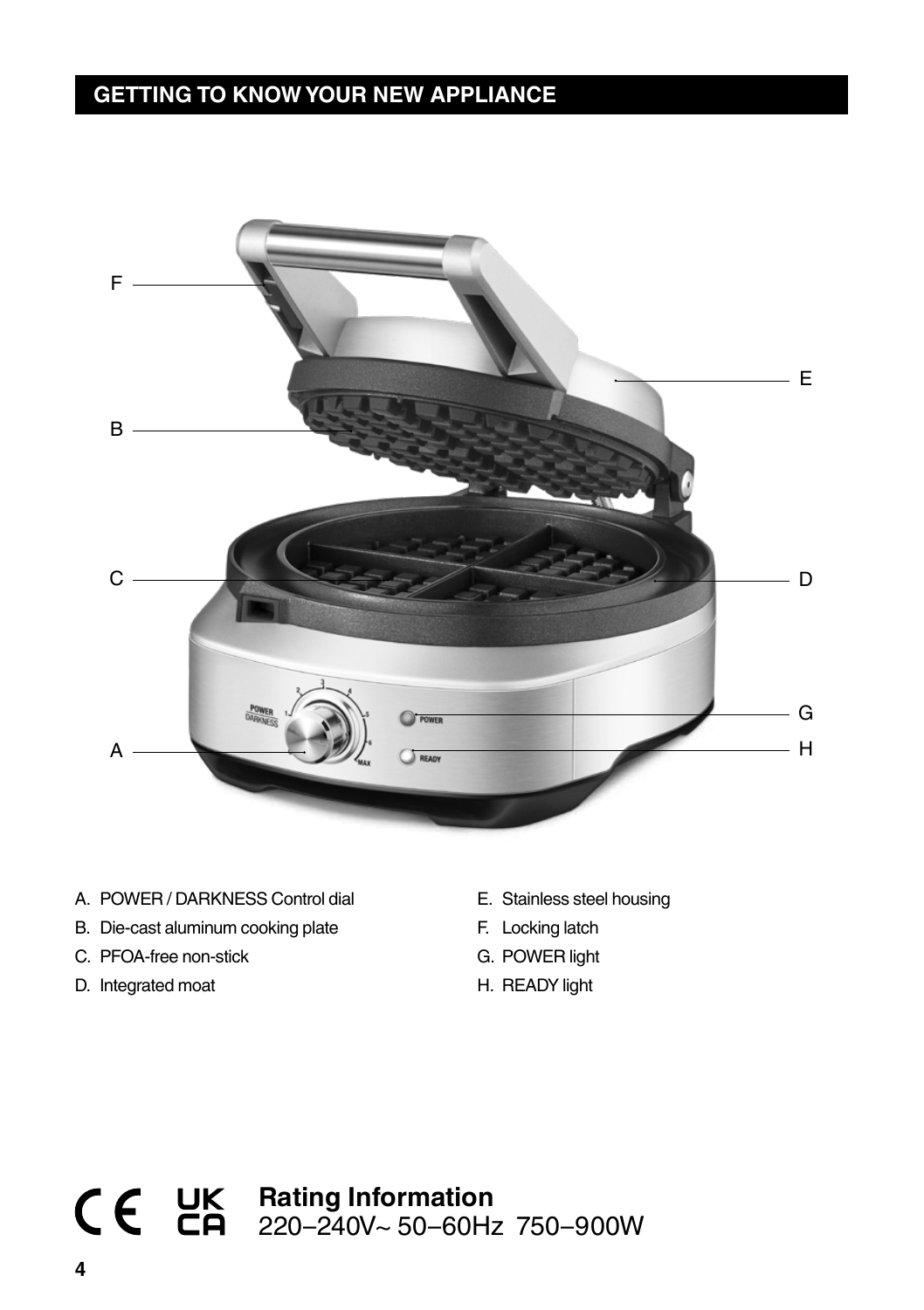## **OPERATING YOUR NEW APPLIANCE**

Before first use, remove and safely discard any packing material, promotional labels and tape from the waffle maker.

- 1. Wipe the waffle maker cooking plates with a damp sponge or cloth. Dry thoroughly and close the lid.
- 2. Place the waffle maker on a flat, dry surface. Ensure there is a minimum distance of 20cm of space on all sides of the waffle maker. Do not place anything on top of the waffle maker.
- 3. Unwind the power cord completely and insert the power plug into a grounded 220–240V power outlet.
- 4. Turn the POWER / DARKNESS Control Dial clockwise to the desired setting to start pre-heating the waffle maker. The POWER light will be illuminated.
- 5. Use the POWER / DARKNESS control dial to adjust the brownness of your waffle. There are 7 darkness settings ranging from 1 (lightest) to MAX (darkest). Rotate the dial clockwise to increase the brownness or counterclockwise to decrease it.
- 6. Once the waffle maker has completed preheating, three audible alerts will sound and the READY light will illuminate.
- 7. Open the lid and pour approximately 125ml of batter evenly on the center of the waffle plate. The batter should cover the peaks of the waffle plate.

### **NOTE**

When using the waffle maker for the first time you may notice a fine smoke haze. This is caused by the initial heating of some of the components and is not a cause for concern.

- 8. Close the lid but keep the locking latch open. As the cooking cycle progresses the READY light will switch off.
- 9. At the end of the cooking cycle, three audible alerts will sound and the READY light will illuminate. Open the lid and carefully remove your waffles.

### **NOTE**

There can be slight variations between cooking cycles. If your waffles are not at your desired darkness, close the lid and cook for an additional minute.

10.For the most consistent results, add the next batch of batter immediately after removing the cooked waffle and repeat steps 7 through 8.

### **NOTE**

If the next batch of batter is not added immediately after removing the cooked waffle, close the lid and allow the waffle maker to properly reheat (the READY light will switch off and then back on) before adding batter.

11.If you are not cooking any more waffles, turn the POWER / DARKNESS control dial to the OFF position.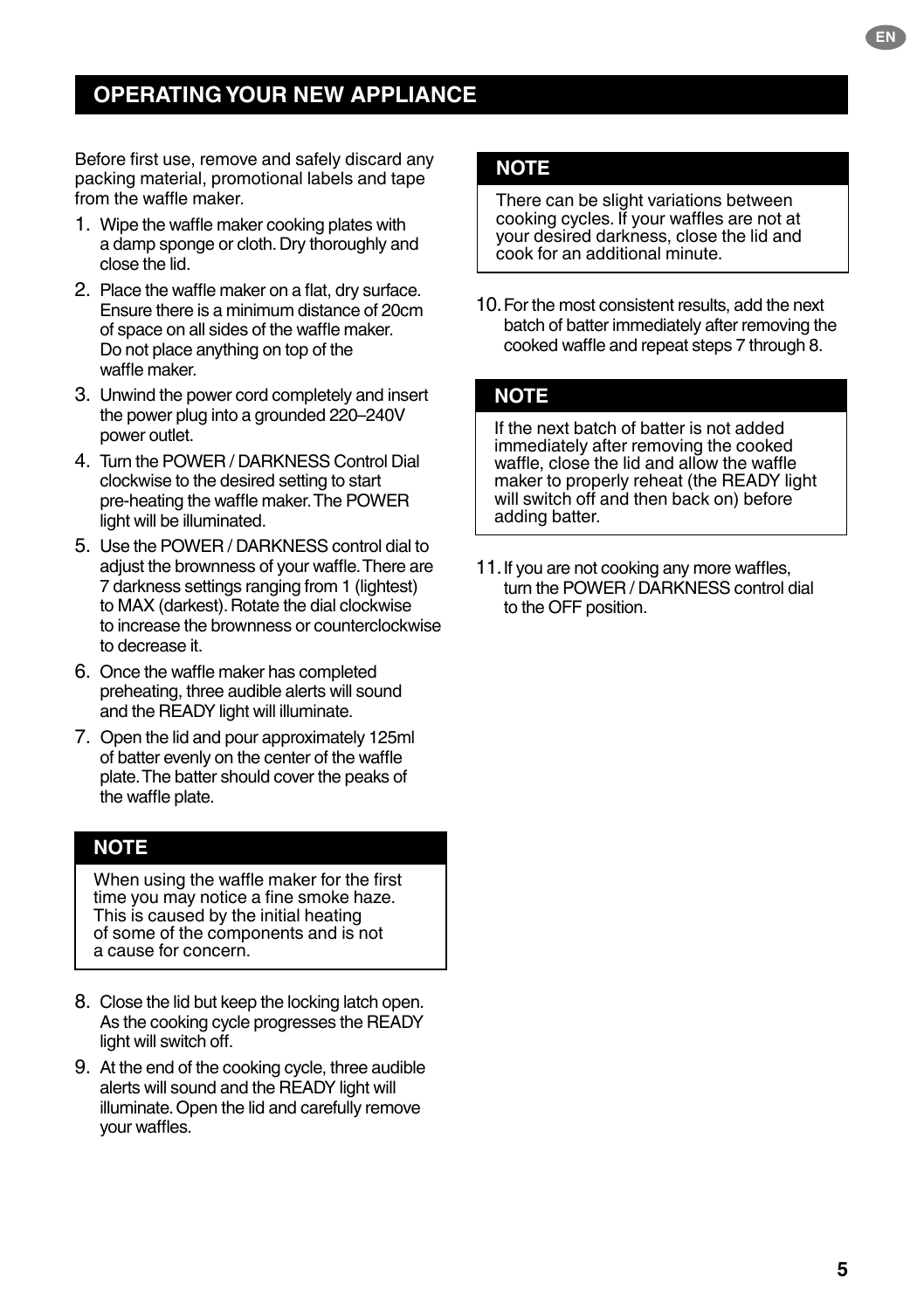## **CARE & CLEANING**

## **CARE & CLEANING**

- 1. Before cleaning, ensure the POWER / DARKNESS control dial is set to the OFF position and then remove the power plug from the power outlet.
- 2. Allow your waffle maker to cool slightly before cleaning. The waffle maker is easier to clean when slightly warm.
- 3. Always clean your waffle maker after each use to prevent a build-up of baked-on foods. Wipe cooking plates and overflow moat with a soft cloth to remove food residue.

## **PFOA-FREE NON-STICK COATING**

The cooking plates, hinges and overflow moat are coated with a PFOA-FREE non-stick finish. This minimises the need for oil, prevents food from sticking, and makes cleaning easier.

Do not use metal or other abrasive cleaning tools on non-stick surfaces as they will damage the coating. Use only warm soapy water and remove stubborn residue with a non-abrasive plastic scouring pad or nylon brush.

### **NOTE**

Do not use non-stick cooking sprays as they can impact the performance of the non-stick surface on the cooking plates.

## **STORAGE**

To store your waffle maker:

- 1. Ensure the POWER / DARKNESS control dial is set to the OFF position and then unplug power cord from the power outlet.
- 2. Allow the waffle maker to cool completely.
- 3. Set the locking latch to the locked position.
- 4. Wrap the power cord in the cord wrap area below the waffle maker.
- 5. Store the waffle maker on a flat, dry level surface.

## **GUARANTEE**

## **2 YEAR LIMITED GUARANTEE**

Sage Appliances guarantees this product for domestic use in specified territories for 2 years from the date of purchase against defects caused by faulty workmanship and materials. During this guarantee period Sage Appliances will repair, replace, or refund any defective product (at the sole discretion of Sage Appliances).

All legal warranty rights under applicable national legislation will be respected and will not be impaired by our guarantee. For full terms and conditions on the guarantee, as well as instructions on how to make a claim, please visit www.sageappliances.com.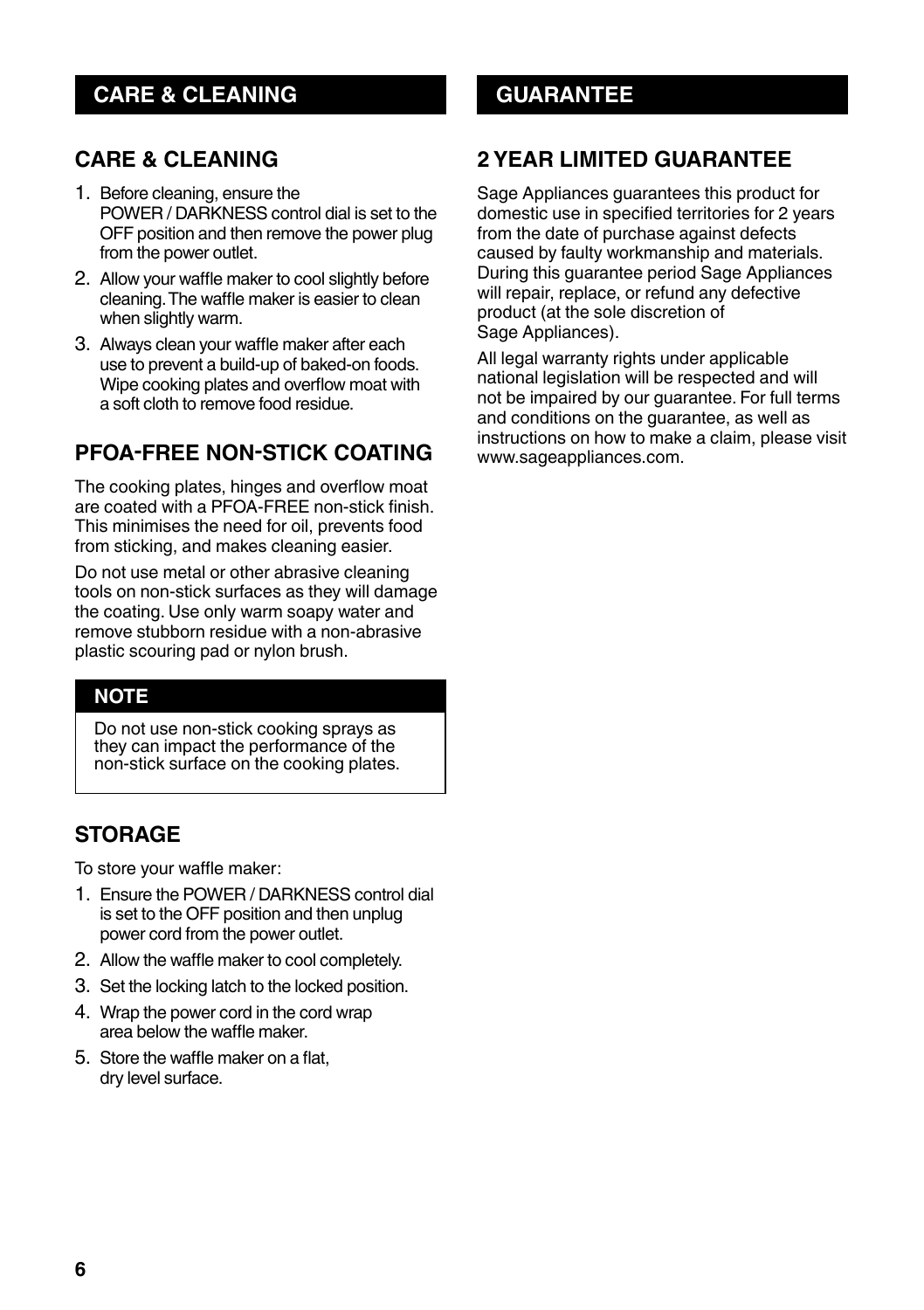# *the No-Mess Waffle™*





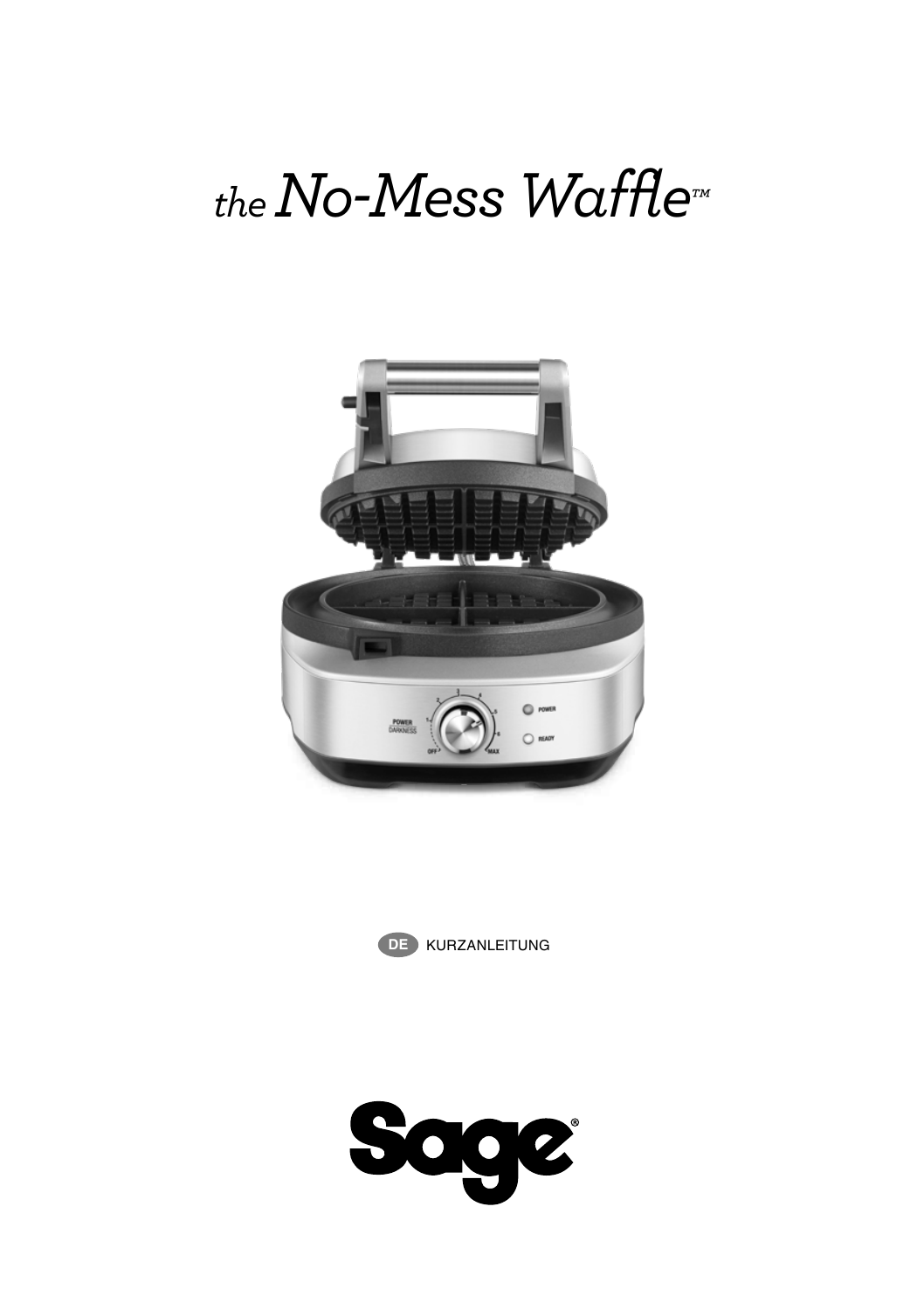## **INHALT**

- **2** Wir empfehlen: Sicherheit geht vor
- **5** Lernen Sie Ihr Gerät kennen
- **6** Bedienung ihres neuen geräts
- **7** Pflege und Reinigung
- **8** Garantie

## **SAGE® EMPFIEHLT: SICHERHEIT GEHT VOR**

**Wir bei Sage® sind sehr sicherheitsbewusst. Beim Design und bei der Herstellung unserer Geräte denken wir zu allererst an Ihre Sicherheit. Darüber hinaus bitten wir Sie, bei der Verwendung jedes Elektrogeräts angemessene Sorgfalt anzuwenden und sich an die folgenden Vorsichtsmaßnahmen zu halten.**

## **WICHTIGE SICHERHEITS -HINWEISE**

**BITTE ALLE ANWEISUNGEN VOR DEM GEBRAUCH LESEN UND ZUR SPÄTEREN BEZUGNAHME AUFBEWAHREN.**

- Die komplette Informationsbroschüre ist unter sageappliances.com verfügbar.
- Vor dem ersten Gebrauch prüfen, dass Ihre Netzspannung mit der auf dem Etikett an der Unterseite des Geräts übereinstimmt.
- Dieses Gerät ist nur für den Haushaltsgebrauch bestimmt. Gerät nur bestimmungsgemäß verwenden. Nicht in fahrenden Fahrzeugen oder Booten verwenden. Nicht im Freien verwenden. Missbrauch kann Verletzungen nach sich ziehen.
- Netzkabel vor dem Gebrauch vollständig entrollen.
- Gerät in sicherem Abstand von Kanten auf eine stabile, hitzebeständige, ebene und trockene Fläche stellen. Nicht auf oder neben einer Wärmequelle wie einem Gasoder Elektroherd oder einem heißen Ofen betreiben.
- Netzkabel nicht über Arbeitsplatten oder Tischkanten hängen lassen, von heißen Oberflächen fern halten, Kabelgewirr vermeiden.
- Zwischen dem Gerät und Wänden oder hitze- bzw. dampfempfindlichen Materialien mindestens 20 cm Abstand halten und nach allen Seiten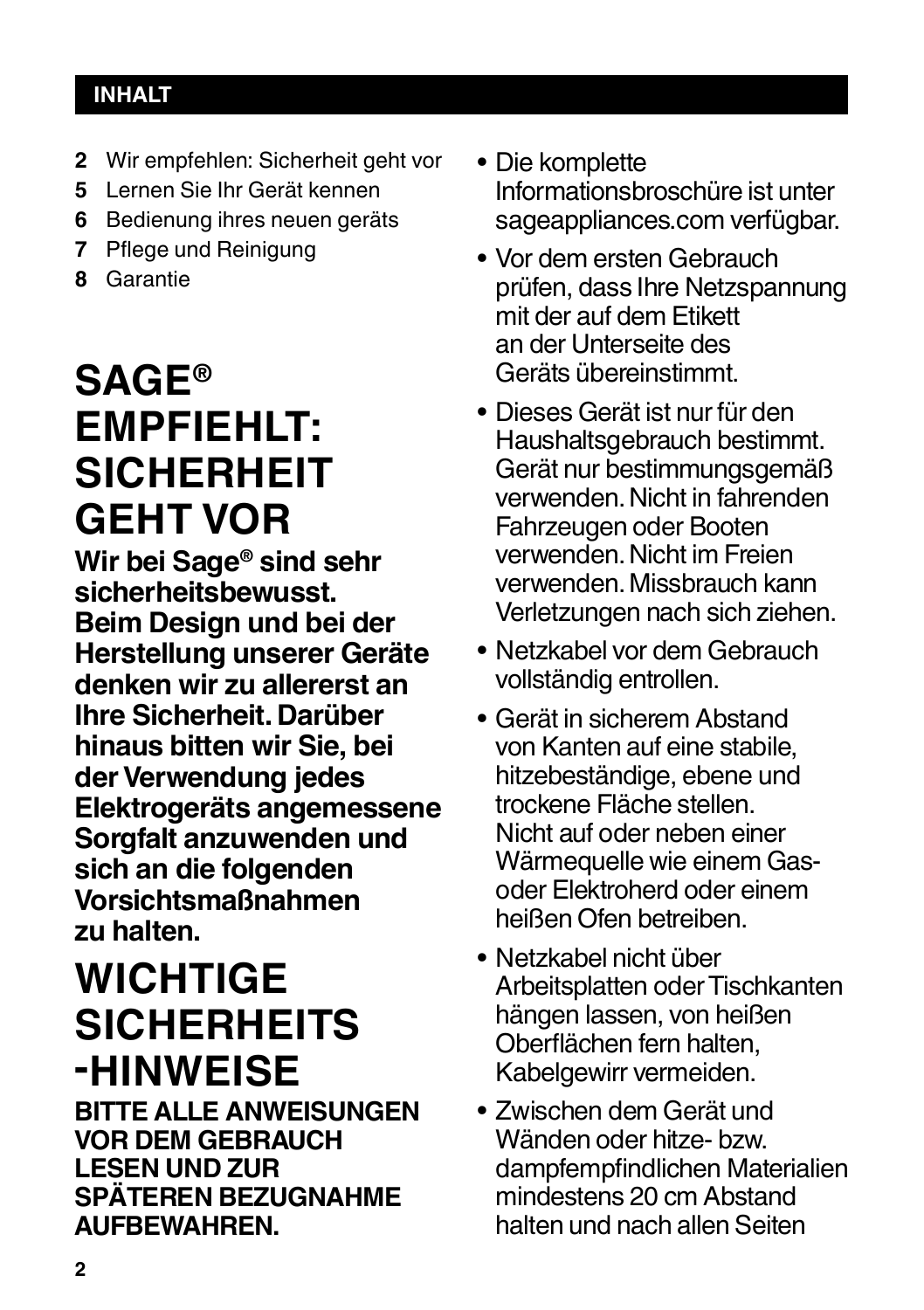## **WIR EMPFEHLEN: SICHERHEIT GEHT VOR**

und oberhalb des Geräts stets ausreichend Platz zur Luftzirkulation lassen.

- Sicherstellen, dass das Netzkabel beim Gebrauch oder während der Lagerung des Geräts nicht zwischen der oberen und unteren Heizplatte eingeklemmt werden kann.
- Gerät während des Betriebs nicht unbeaufsichtigt lassen.

Das Gerät trägt das Symbol für HEIßE Oberflächen. Der Deckel und andere Oberflächen werden beim Betrieb des Geräts heiß und bleiben dies für einige Zeit nach dem Gebrauch. Zur Vermeidung von Verbrennungen immer Ofenhandschuhe verwenden und gegebenenfalls Griffe und Knöpfe nutzen.

- Gerät immer AUSschalten, Netzstecker ziehen und abkühlen lassen, ehe Sie es bewegen, reinigen oder lagern.
- Gerät nicht verwenden, wenn das Netzkabel, der Netzstecker oder das Gerät selbst in irgendeiner Weise beschädigt ist. Wenden Sie sich bei Schäden oder zur Wartung (außer Reinigung) bitte an den Sage®-Kundendienst oder besuchen Sie sageappliances.com
- Alle Wartungsarbeiten außer Reinigung nur von autorisierten Sage-Kundendienststellen vornehmen lassen.
- Kinder nicht mit dem Gerät spielen lassen.
- Dieses Gerät kann von Kindern im Alter ab 8 Jahren und von Personen mit eingeschränkten körperlichen, sensorischen oder geistigen Fähigkeiten oder mit mangelnder Erfahrung und fehlenden Kenntnissen genutzt werden, sofern sie beaufsichtigt werden oder in den sicheren Gebrauch des Geräts eingewiesen wurden und sich der entsprechenden Risiken bewusst sind.
- Reinigung des Geräts nicht von Kindern unter 8 Jahren und nur unter Aufsicht vornehmen lassen.
- Gerät und Netzkabel für Kinder bis zu 8 Jahren unzugänglich aufbewahren.
- Die Installation eines Schutzoder Sicherheitsschalters wird bei der Verwendung von Elektrogeräten als zusätzliche Schutzmaßnahme empfohlen. Es wird ein Sicherheitsschalter mit maximal 30 mA Nennleistung empfohlen. Fachgerechte Beratung erhalten Sie von Ihrem Elektriker.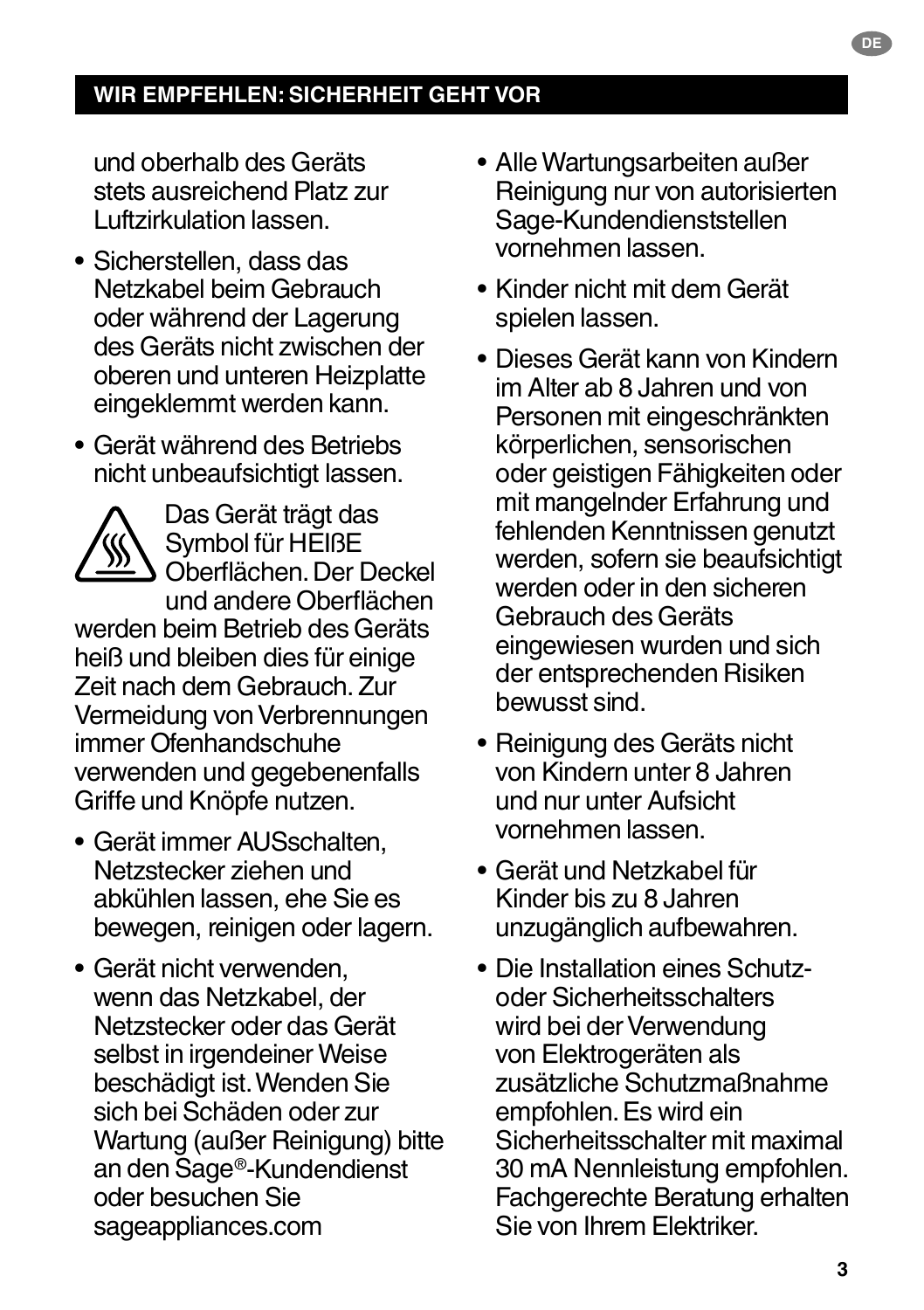## **WIR EMPFEHLEN: SICHERHEIT GEHT VOR**

Dieses Symbol zeigt, dass das Gerät nicht im normalen Hausmüll entsorgt werden sollte. Es sollte stattdessen bei einem entsprechenden kommunalen Wertstoffhof oder Fachhändler zur Entsorgung abgegeben werden. Weitere Einzelheiten erfahren Sie von Ihrer Kommunalbehörde.

Netzstecker, Netzkabel oder Gerät nicht in Wasser oder sonstige Flüssigkeiten tauchen.

## **ANWEISUNGEN BITTE AUFBEWAHREN**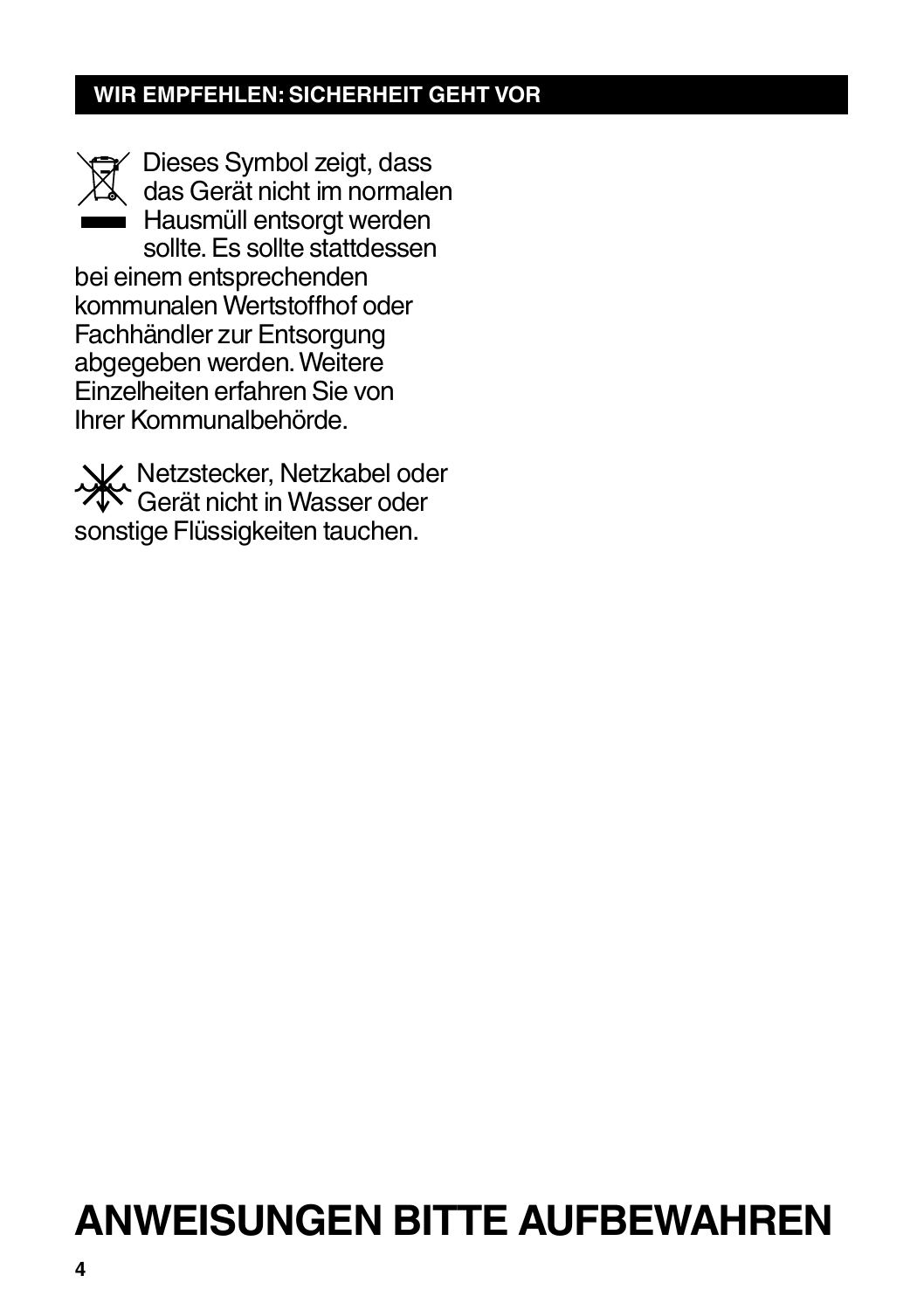## **LERNEN SIE IHR GERÄT KENNEN**



- A. Drehregler POWER / DARKNESS (AN / BRÄUNUNGSGRAD)
- B. Backplatte aus Aluminiumguss
- C. PFOA-freie Antihaftbeschichtung
- D. Integrierte Auffangumrandung
- E. Gehäuse aus Edelstahl
- F. Sperrriegel
- G. POWER-Licht für AN
- H. READY-Licht für BEREIT

**Leistungsangaben** 220–240V~ 50–60Hz 750–900W **DE**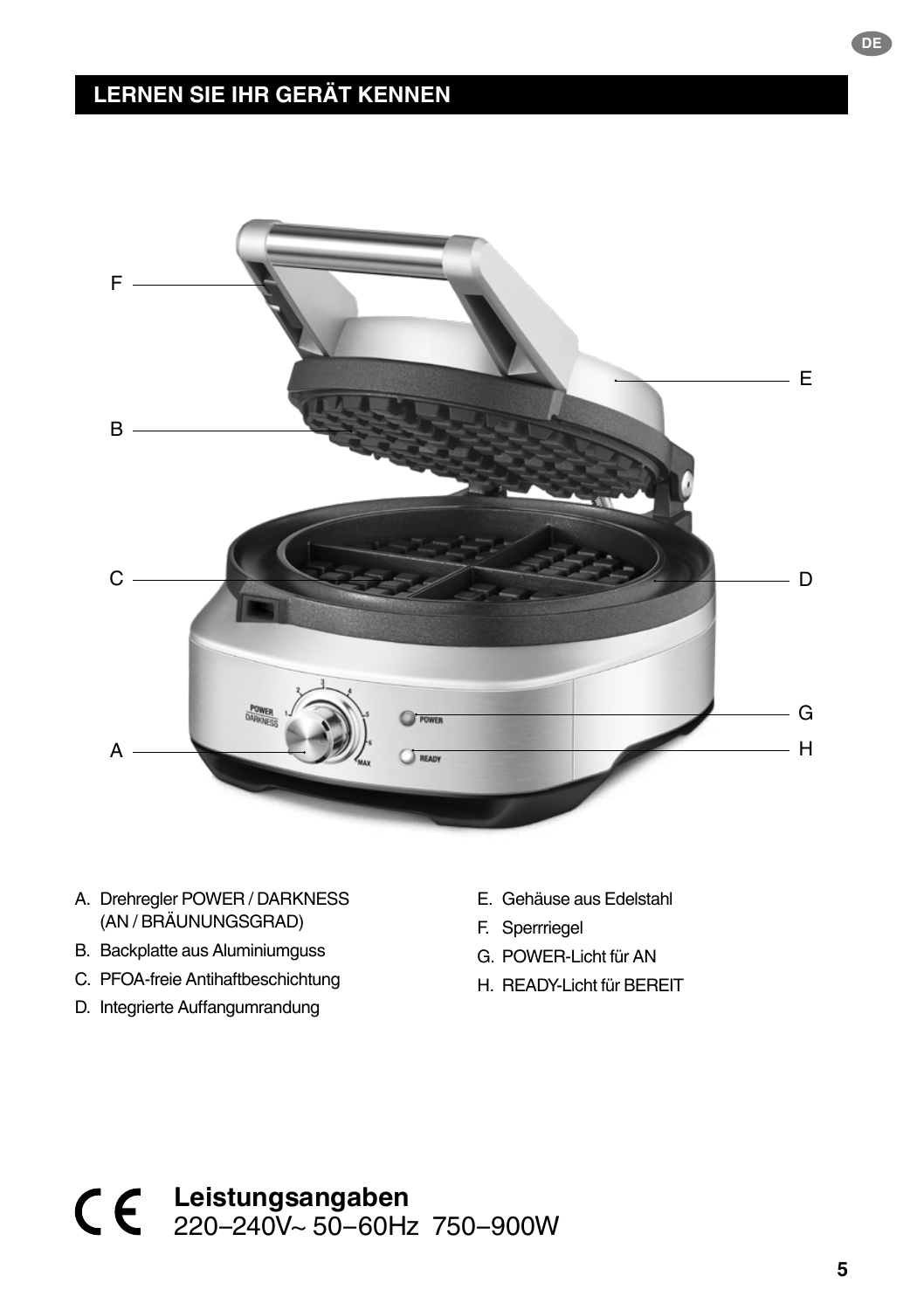## **BEDIENUNG IHRES NEUEN GERÄTS**

Vor der Inbetriebnahme das gesamte Verpackungsmaterial, Werbeetiketten und Klebeband vom Waffeleisen entfernen und sicher entsorgen.

- 1. Waffeleisenbackplatten mit einem feuchten Schwamm oder Lappen abwischen. Gründlich abtrocknen und den Deckel schließen.
- 2. Waffeleisen auf eine flache, trockene Oberfläche stellen. Vergewissern Sie sich, dass an allen Seiten des Waffeleisens ein freier Mindestabstand von 20 cm besteht. Stellen Sie keine Gegenstände auf das Waffeleisen.
- 3. Das Netzkabel komplett abwickeln und den Stecker in eine geerdete Stromsteckdose mit 220–240 V stecken.
- 4. Den Drehregler POWER/DARKNESS im Uhrzeigersinn auf die gewünschte drehen, um das Vorheizen des Waffeleisens zu starten. Das POWER-Licht leuchtet auf.
- 5. Benutzen Sie den Drehregler POWER / DARKNESS, um die Waffelbräune einzustellen. Die 7 Bräunungseinstellungen reichen von 1 (hellste Einstellung) bis MAX (dunkelste Einstellung). Drehen Sie den Regler im Uhrzeigersinn, um die Bräune zu erhöhen oder entgegen dem Uhrzeigersinn, um sie zu reduzieren.
- 6. Wenn das Waffeleisen den Vorheizzyklus beendet hat, ertönen drei akustische Signale und das READY-Licht leuchtet auf.
- 7. Öffnen Sie den Deckel und gießen Sie ca. 125 ml Teig gleichmäßig auf die Mitte der Waffelplatte. Der Teig sollte die Spitzen der Waffelplatte bedecken.

## **HINWEIS**

Wenn Sie das Waffeleisen das erste Mal benutzen, entsteht eventuell ein feiner Rauchnebel; dies wird durch die erstmalige Erhitzung der Komponenten verursacht und ist kein Grund zur Besoranis.

- 8. Den Deckel schließen, aber den Sperrriegel offenlassen. Mit laufendem Backzyklus wird sich das READY-Licht ausschalten.
- 9. Am Ende des Backzyklus sind drei Tonsignale zu hören und das EADY-Licht beginnt aufzuleuchten. Den Deckel öffnen und die Waffeln vorsichtig herausnehmen.

## **HINWEIS**

Backergebnisse können für jeden Backzyklus unterschiedlich ausfallen. Falls Ihre Waffeln nicht die gewünschte Bräune haben, schließen sie den Deckel und verlängern Sie den Backprozess um eine weitere Minute.

10.Für konsistente Ergebnisse, die nächste Teigportion sofort nach dem Entnehmen der fertig gebackenen Waffeln eingießen und Schritte 7 bis 8 wiederholen.

## **HINWEIS**

Wird die nächste Portion Teig nicht sofort nach der Entnahme der fertig gebackenen Waffeln zubereitet, schließen Sie den Deckel und und lassen Sie das Waffeleisen entsprechend aufheizen (das READY-Licht wird sich ab- und dann wieder anschalten) bevor Sie den Teig einfüllen.

11.Wenn keine weiteren Waffeln mehr gekocht werden, den Drehregler POWER / DARKNESS auf die OFF-Position ausdrehen.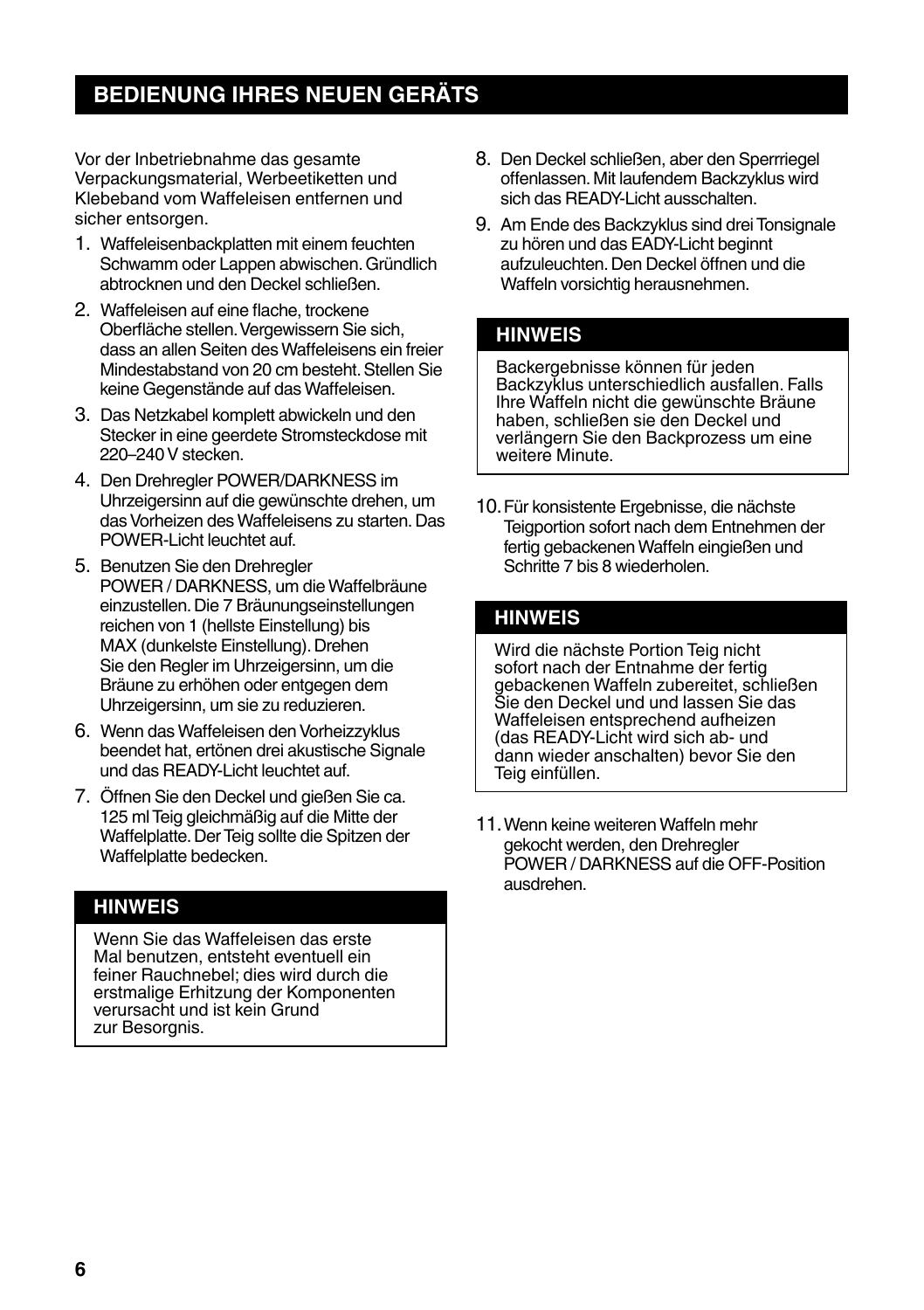## **PFLEGE UND REINIGUNG**

- 1. Vor der Reinigung den Drehregler POWER / DARKNESS mit der OFF-Position ausschalten und den Netzstecker aus der Netzsteckdose ziehen.
- 2. Das Waffeleisen vor der Reinigung leicht abkühlen lassen. Das Waffeleisen lässt sich einfacher reinigen, wenn es noch ein bisschen warm ist.
- 3. Das Waffeleisen immer sofort nach jeder Nutzung reinigen, um ein Verkrusten von angebackenen Lebensmitteln zu vermeiden. Backplatten und Auffangumrandung mit einem weichen Lappen abwischen, um Lebensmittelrückstände zu entfernen.

## **PFOA-FREIE ANTIHAFTBESCHICHTUNG**

Die Backplatten, Scharniere und Auffangumrandung sind mit einer PFOA-freien Antihaftbeschichtung versehen.

Kochen, bzw. Backen mit Antihaftbeschichtung minimiert den Ölbedarf, die Lebensmittel haften nicht fest und es erleichtert das Reinigen.

Beim Reinigen der Oberflächen mit Antihaftbeschichtung keine Metalschwämme oder andere scheuernden Schwämme benutzen; sie beschädigen die Beschichtung. Nur mit warmem Seifenwasser waschen und hartnäckige Überreste mit einem nichtscheuerndem Topfreiniger aus Plastik oder mit einer Nylonbürste entfernen.

## **HINWEIS**

Keine Koch-, bzw. Backsprays mit Antihaft aufsprühen; dies kann die Leistung der Antihaftoberfläche der Backplatten beeinträchtigen.

## **AUFBEWAHRUNG**

Für die Aufbewahrung des Waffeleisens:

- 1. Vergewissern Sie sich, dass die Taste POWER / DARKNESS auf der OFF-Position für AUS steht und ziehen Sie dann den Netzstecker aus der Steckdose.
- 2. Das Waffeleisen vollständig abkühlen lassen.
- 3. Den Aufbewahrungsclip in die Schließposition bringen.
- 4. Das Netzkabel auf die Vorrichtung unter dem Waffeleisen wickeln.
- 5. Auf flacher, ebener und trockener Oberfläche aufbewahren.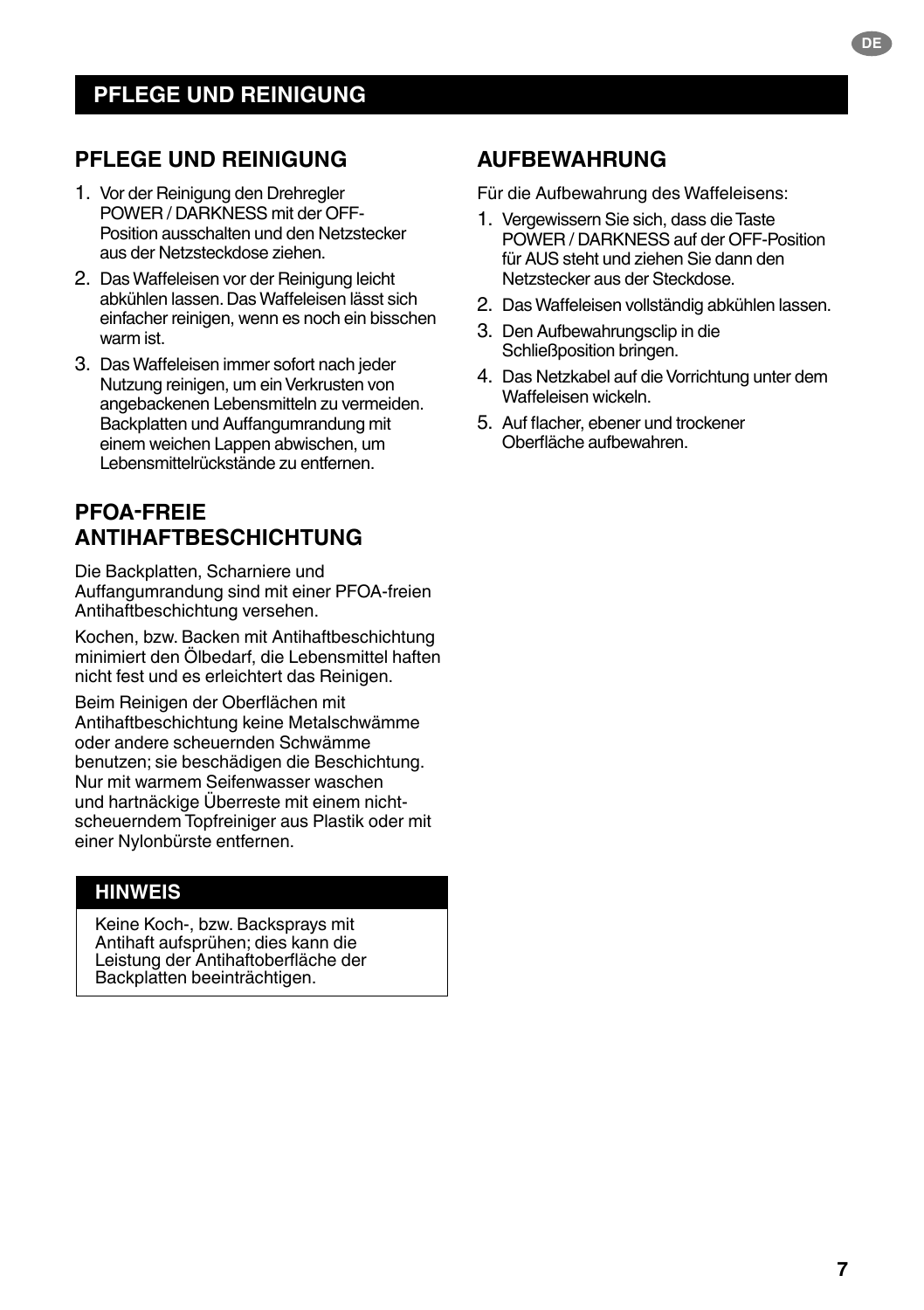## **2 JAHRE BESCHRÄNKTE GARANTIE**

Sage Appliances gibt auf dieses Produkt für den häuslichen Gebrauch in bestimmten Gebieten eine Garantie über 2 Jahre ab Kaufdatum für Mängel, die durch fehlerhafte Verarbeitung und Materialien verursacht wurden. Während dieser Garantiezeit wird Sage Appliances jedes fehlerhafte Produkt reparieren, ersetzen oder das Geld zurückerstatten (nach eigenem Ermessen von Sage Appliances).

Alle gesetzlichen Gewährleistungsrechte nach geltendem nationalem Recht werden beachtet und durch unsere Garantie nicht beeinträchtigt. Die vollständigen Garantiebestimmungen und -bedingungen sowie Hinweise zur Geltendmachung von Ansprüchen finden Sie unter www.sageappliances.com.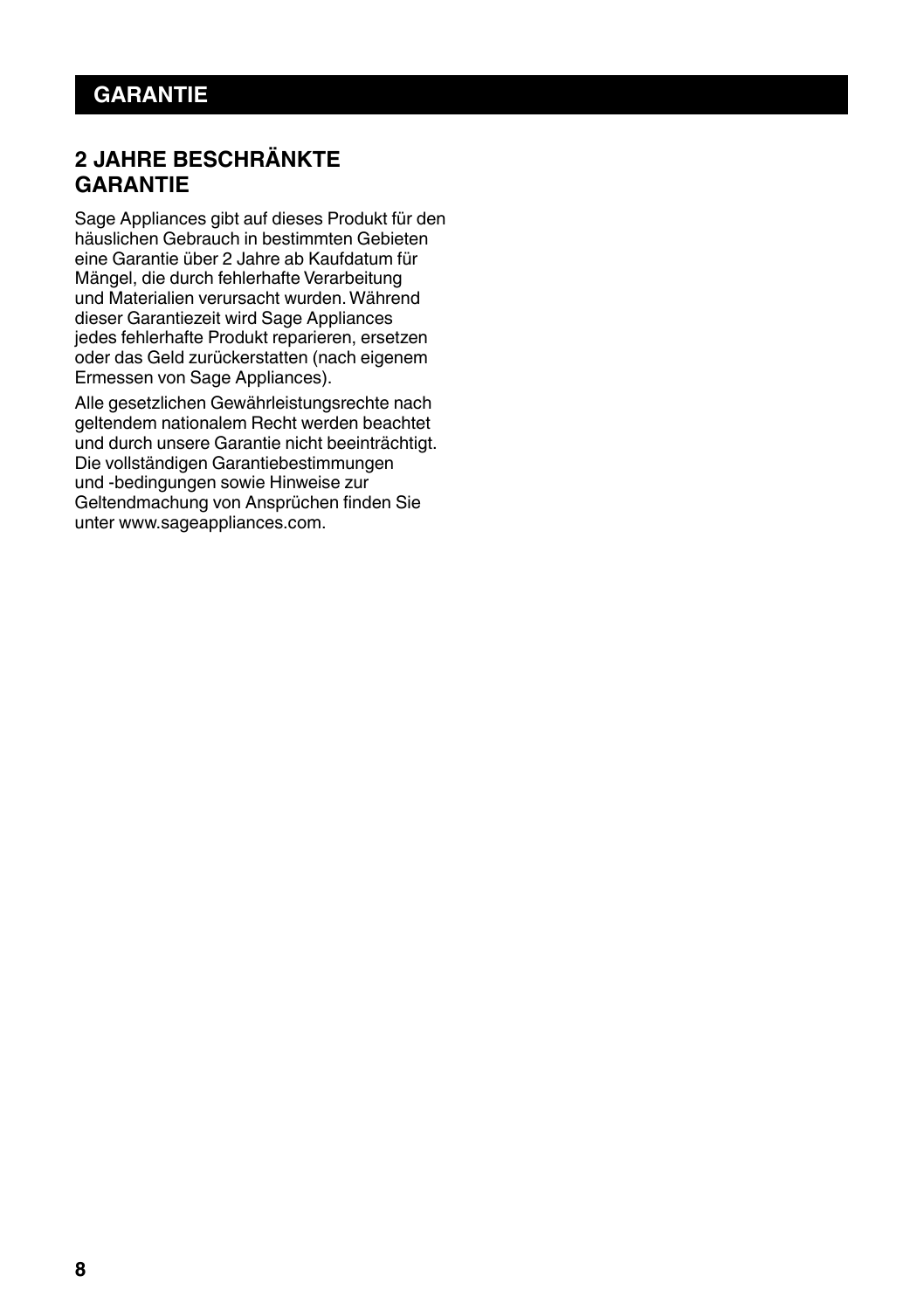# *the No-Mess Waffle™*





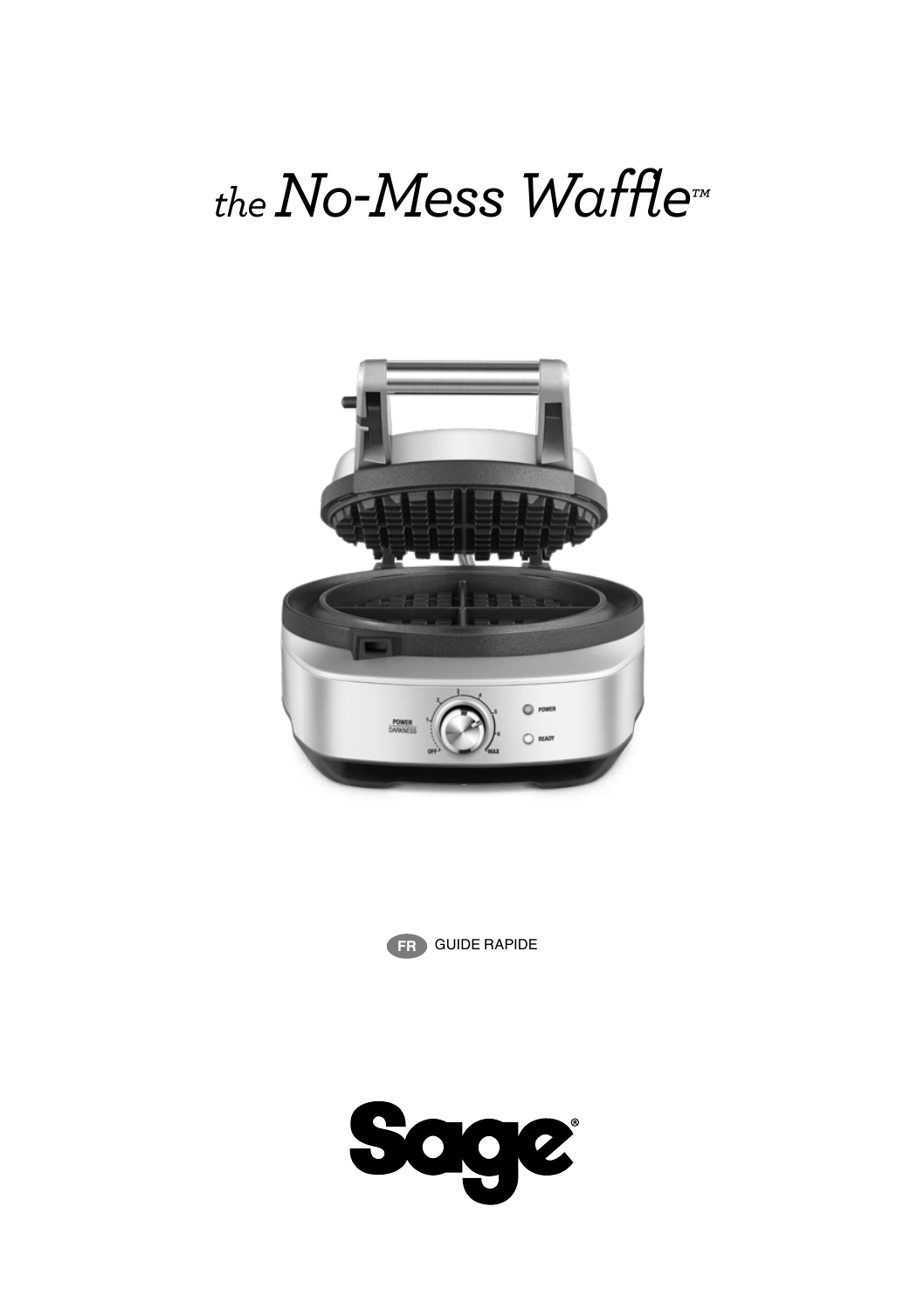## **TABLE DES MATIÈRES**

- **2** Nous recommandons la sécurité avant tout
- **4** Découverte de votre nouvel appareil
- **5** Fonctionnement de votre nouvel appareil
- **6** Entretien et nettoyage
- **6** Garantie

## **SAGE® RECOMMANDE LA SÉCURITÉ AVANT TOUT**

**Chez Sage®, la sécurité est vons et fabriquons des produits consommateurs en mettant la sécurité de nos précieux clients, c'est-à-dire vous, au premier plan. Nous vous demandons également de faire attention lorsque vous utilisez un appareil électrique et de respecter les consignes suivantes.**

## **CONSIGNES DE SÉCURITÉ IMPORTANTES**

## **LISEZ TOUTES LES INSTRUCTIONS AVANT UTILISATION ET CONSERVEZ-LES POUR RÉFÉRENCE ULTÉRIEURE**

• Une version téléchargeable de ce nible sur sageappliances.com.

- Avant une première utilisation, assurez-vous que l'alimentation électrique est identique à celle illustrée sur l'étiquette située en dessous de l'appareil.
- L'appareil est réservé à un usage domestique. N'utilisez pas l'appareil pour toute autre fin que son utilisation prévue. Ne l'utilisez pas sur un bateau vement. Ne l'utilisez pas en plein air. Une mauvaise utilisation peut engendrer des blessures.
- Déroulez entièrement le cordon d'alimentation avant utilisation.
- Placez l'appareil sur une sur- face stable, résistante à la chaleur, plane et sèche, loin du bord. Ne l'utilisez pas sur ou à leur (plaque chauffante, four ou
- cuisinière au gaz). mentation suspendu au bord d'un plan de travail ou d'une table, toucher des surfaces chaudes ou se nouer.
- Placez l'appareil à au moins tériaux sensibles à la chaleur/ vapeur et prévoyez un espace suffisant au-dessus et sur tous les côtés pour la circulation d'air.
- Assurez-vous que le cordon d'alimentation ne reste pas<br>coincé entre les plaques chauffantes supérieure et inférieure de l'appareil pendant l'utilisation ou lorsqu'il est rangé.
- Ne laissez pas l'appareil sans surveillance lorsqu'il est en marche.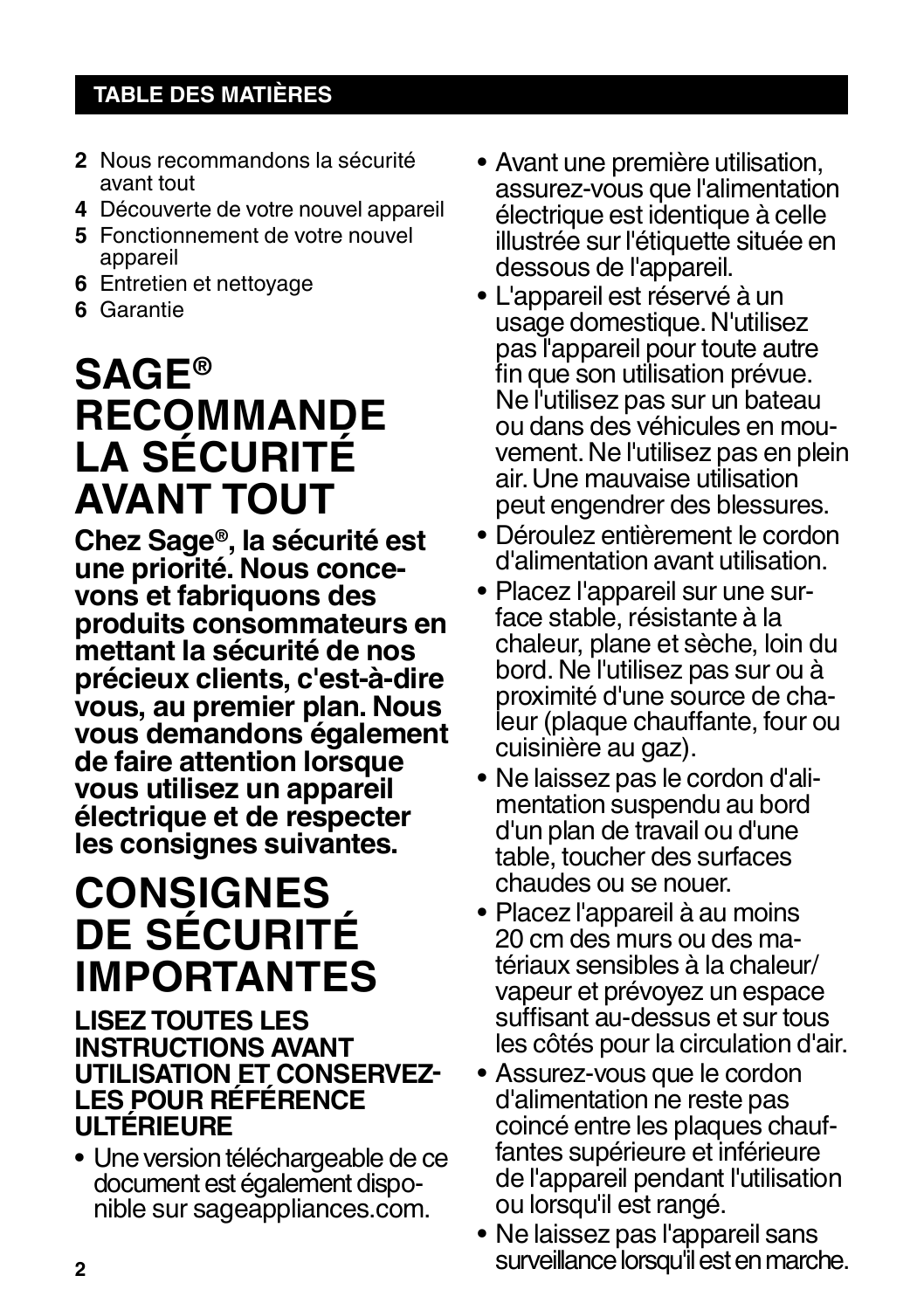## **NOUS RECOMMANDONS LA SÉCURITÉ AVANT TOUT**



L'appareil est marqué avec un symbole surface CHAUDE. Le couvercle et les autres surfaces deviennent chauds lorsque l'appareil est en marche

et pendant quelques temps après son utilisation. Afin d'éviter les brûlures, utilisez toujours des gants isolants, les poignées ou les boutons au besoin.

- Assurez-vous toujours que branché de la prise électrique et refroidi avant de le nettoyer, de le déplacer ou de le ranger.
- N'utilisez pas l'appareil si le cordon d'alimentation, la prise ou l'appareil est endommagé de quelque manière que ce soit. En cas de dommages ou si un entretien autre que le nettoyage est nécessaire, contactez le service client Sage ou consultez le site sageappliances.com
- Tout entretien autre que le net- toyage doit être réalisé par un centre de services Sage® agréé.
- Les enfants ne doivent pas jouer avec l'appareil.
- Cet appareil peut être utilisé par des enfants âgés de 8 ans ou plus et des personnes aux<br>capacités mentales, sensorielles ou physiques réduites. ou ayant peu d'expérience et de connaissances, uniquement sous supervision ou s'ils ont sation sécuritaire de l'appareil et qu'ils comprennent les risques impliqués.
- Le nettoyage de l'appareil ne doit pas être effectué par des enfants à moins qu'ils aient 8 ans ou plus, et ce, sous la surveillance d'un adulte.
- L'appareil et son cordon doivent être conservés hors de la portée des enfants de 8 ans et moins.
- L'appareil ne doit pas être utilisé avec une minuterie externe ou un système de commande à distance séparé.
- L'installation d'un interrupteur différentiel à courant résiduel est recommandée pour fournir une sécurité supplémentaire lors de l'utilisation de tous les appareils électriques. Les interrupteurs différentiels avec un courant de fonctionnement nominal maximal de 30 mA sont recommandés. Consultez un électricien pour obtenir des conseils profession-<br>nels
- 

Le symbole illustré indique que cet appareil ne doit pas être jeté dans les ordures ménagères. Il doit être amené

dans un centre de collecte de déchets local agréé désigné à cette fin ou à un revendeur proposant ce service. Pour en savoir plus, veuillez contacter le bureau de votre municipalité.

Afin d'éviter tout risque de **XX** décharge électrique,

n'immergez pas le cordon électrique, la prise électrique ou l'appareil dans l'eau ou dans tout autre liquide.

**3**

## **CONSERVEZ CES INSTRUCTIONS**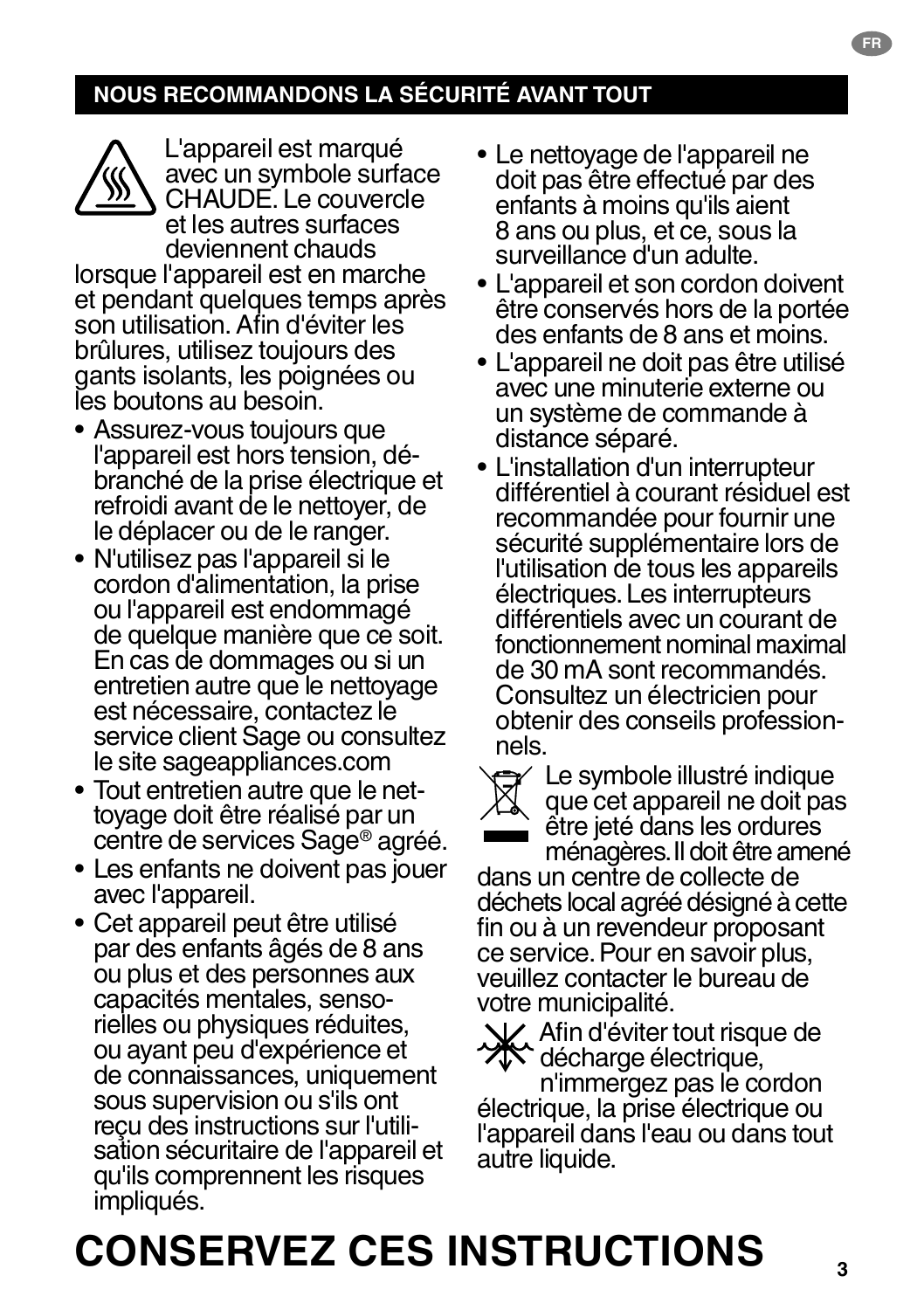## **DÉCOUVERTE DE VOTRE NOUVEL APPAREIL**



- A. Bouton de commande POWER/DARKNESS (Marche/Arrêt/Brunissage)
- B. Plaque de cuisson en aluminium moulé
- C. Revêtement anti-adhésif sans PFOA
- D. Rigole intégrée
- E. Conteneur en acier inoxydable
- F. Loquet de verrouillage
- G. Voyant POWER (marche)
- H. Voyant READY (prêt)

**Informations sur la tension nominale** 220 à 240 V ~ 50 à 60 Hz 750 à 900 W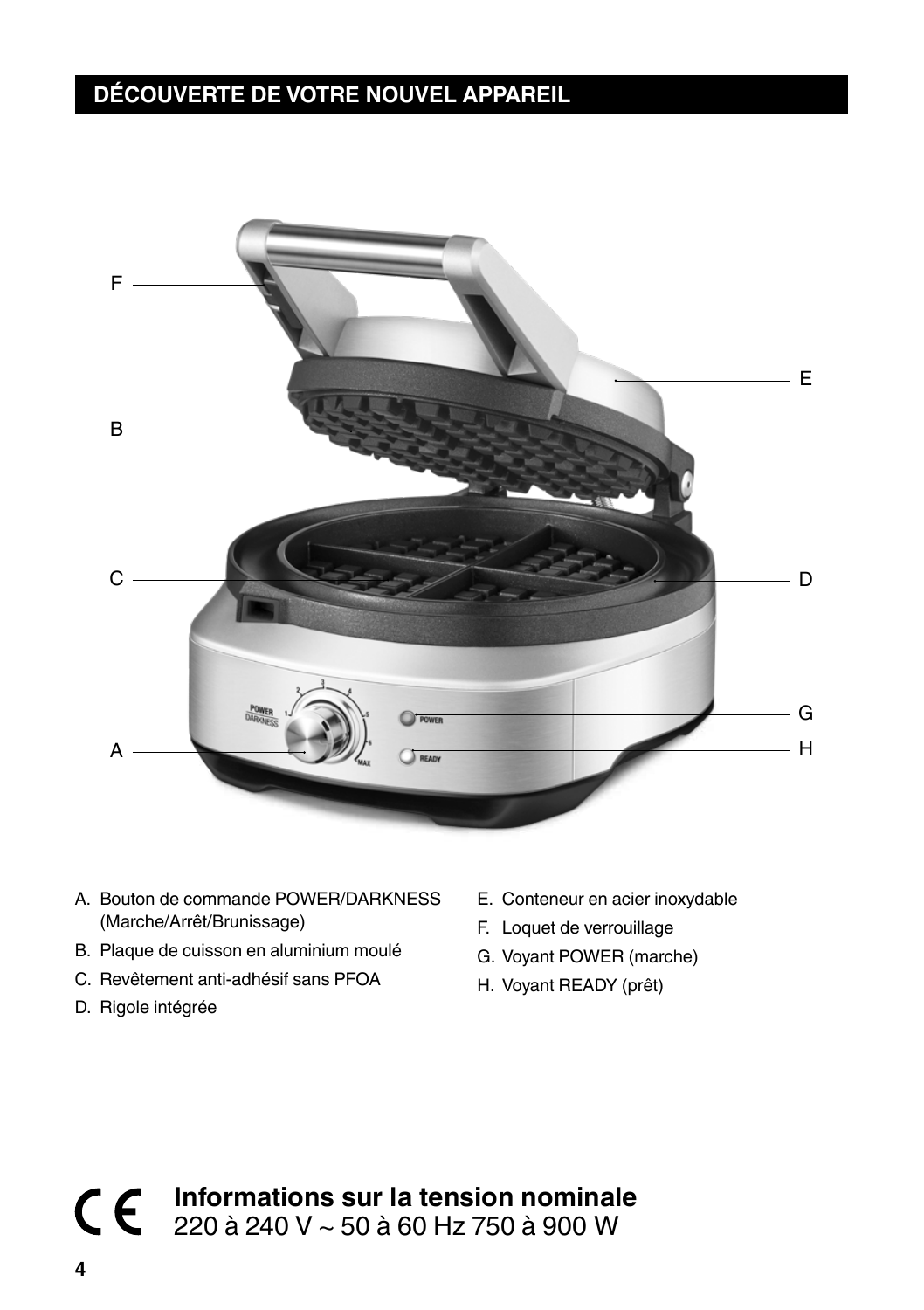## **FONCTIONNEMENT DE VOTRE NOUVEL APPAREIL**

Avant la première utilisation, retirez et jetez en lieu sûr les emballages, adhésifs et étiquettes promotionnelles.

- 1. Essuyez les plaques de cuisson du gaufrier avec une éponge ou un chiffon humide. Séchez soigneusement et fermez le couvercle.
- 2. Placez le gaufrier sur une surface plane et sèche. Respectez une distance minimale de 20 cm sur tous les côtés du gaufrier. Ne déposez rien sur le dessus.
- 3. Déroulez complètement le cordon d'alimentation et insérez le cordon d'alimentation dans une prise murale mise à la terre de 220 à 240 V.
- 4. Tournez le bouton de commande POWER/ DARKNESS dans le sens des aiguilles d'une montre jusqu'au réglage souhaité pour commencer à préchauffer le gaufrier. Le voyant POWER s'allume.
- 5. Utilisez le bouton de commande POWER/ DARKNESS pour régler le brunissage de votre gaufre. 7 fonctions de brunissage sont disponibles, allant de « 1 » (le plus léger) à « MAX » (le plus foncé). Tournez le bouton dans le sens des aiguilles d'une montre pour augmenter le brunissage ou dans le sens inverse pour le réduire.
- 6. Lorsque le gaufrier a terminé le préchauffage, trois alertes sonores retentissent et le voyant « READY » s'allume.
- 7. Ouvrez le couvercle et versez environ 125 ml de pâte uniformément au centre de la plaque de cuisson. La pâte doit recouvrir les reliefs de la plaque de cuisson.

## **REMARQUE**

Lorsque vous utilisez le gaufrier pour la première fois, une légère émanation de fumée peut se dégager de l'appareil. Ce phénomène est causé par le chauffage initial de certains composants et n'est pas alarmant.

8. Fermez le couvercle mais laissez le loquet de verrouillage ouvert. Lorsque le cycle de cuisson est en cours, le voyant READY est éteint.

9. À la fin du cycle de cuisson, trois alertes sonores retentissent et le voyant READY s'allume. Ouvrez le couvercle et retirez les gaufres avec précaution.

### **REMARQUE**

De légères variations entre les cycles de cuisson sont possibles. Si vos gaufres ne présentent pas le brunissage souhaité, fermez le couvercle et faites cuire pendant une minute supplémentaire.

10. Pour des résultats homogènes, ajoutez le lot de pâte suivant juste après avoir retiré la gaufre cuite et répétez les étapes 7 à 8.

### **REMARQUE**

Si vous n'ajoutez pas le lot de pâte immédiatement après avoir retiré la gaufre cuite, fermez le couvercle et laissez réchauffer le gaufrier (le voyant READY s'éteindra puis se rallumera) avant d'ajouter la pâte.

11. Si vous avez terminé votre préparation de gaufres, tournez le bouton POWER/ DARKNESS en position OFF.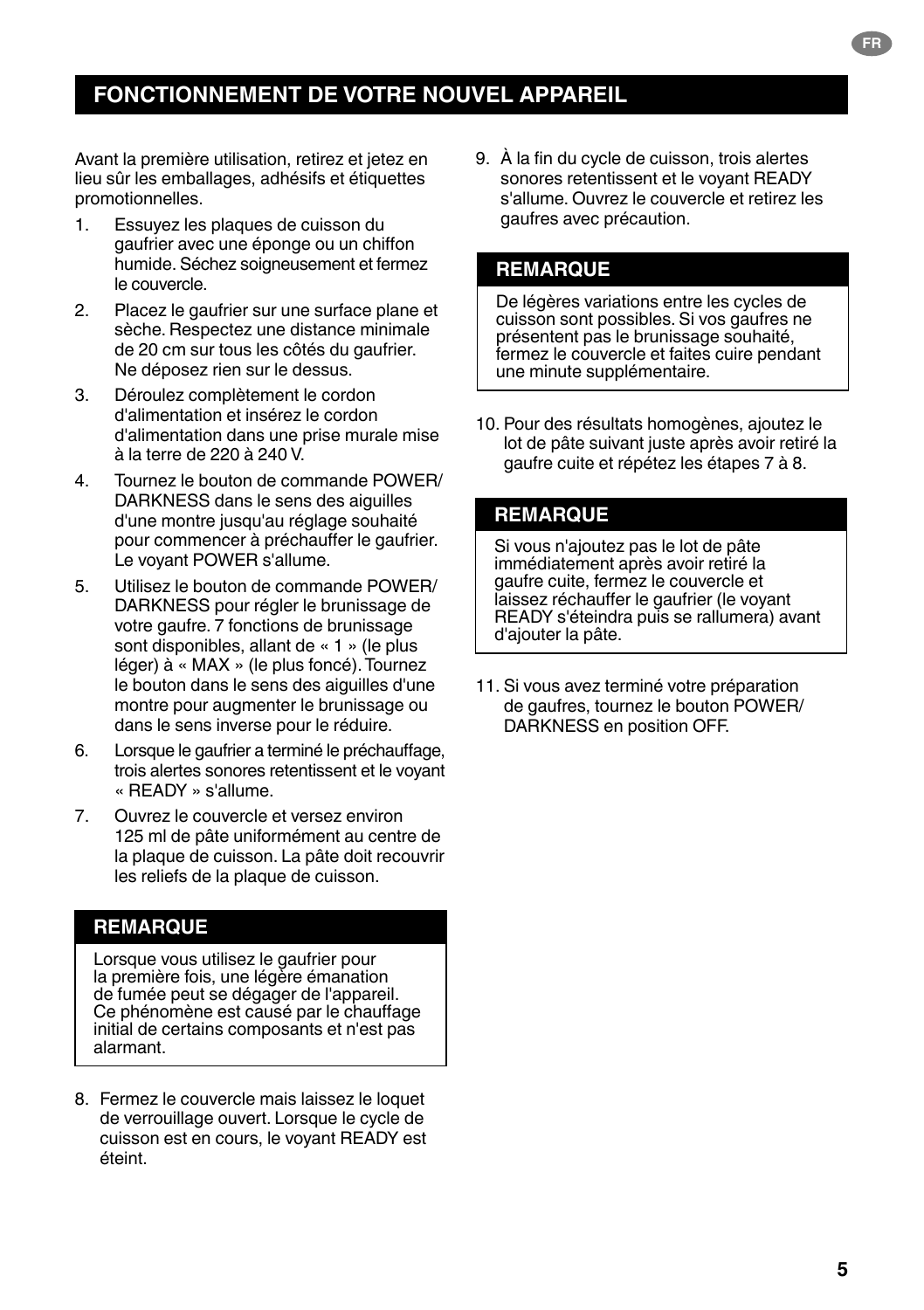## **ENTRETIEN ET NETTOYAGE**

- 1. Avant le nettoyage, assurez-vous que le bouton de commande POWER/DARKNESS est en position OFF (arrêt), puis débranchez le cordon d'alimentation de la prise électrique.
- 2. Laissez refroidir votre gaufrier quelques instants avant de le nettoyer. Le gaufrier est plus facile à nettover lorsqu'il est légèrement chaud.
- 3. Nettoyez votre gaufrier après chaque utilisation pour éviter l'accumulation de résidus d'aliments cuits. Essuyez les plaques de cuisson et la rigole de débordement avec un chiffon doux pour enlever les résidus d'aliments.

## **REVÊTEMENT ANTI-ADHÉSIF SANS PFOA**

Les plaques de cuisson, les charnières et la rigole de débordement sont enduites d'un revêtement anti-adhésif sans PFOA. Cela réduit la quantité d'huile nécessaire, évite aux aliments de coller et facilite le nettoyage.

N'utilisez ni métal ni d'autres outils de nettoyage abrasifs sur les surfaces anti-adhésives, car ils risquent d'endommager le revêtement. Utilisez uniquement de l'eau chaude savonneuse et enlevez les résidus tenaces avec une éponge à récurer en plastique non abrasive ou avec une brosse en nylon.

## **REMARQUE**

N'utilisez pas de sprays de cuisson antiadhésifs, car ils risquent d'affecter les performances des plaques de cuisson anti-adhésives.

## **RANGEMENT**

Pour ranger votre gaufrier :

- 1. Assurez-vous que le bouton de commande POWER/DARKNESS est en position OFF (arrêt), puis débranchez le cordon d'alimentation de la prise électrique.
- 2. Laissez le gaufrier refroidir complètement.
- 3. Placez le loquet en position de verrouillage.
- 4. Enroulez le cordon d'alimentation dans l'espace de rangement situé sous le gaufrier.
- 5. Rangez le gaufrier sur une surface plane et sèche.

## **GARANTIE LIMITÉE 2 ANS**

Sage Appliances garantit ce produit pour un usage domestique sur les territoires spécifiés pendant 2 ans à compter de la date d'achat, contre les défauts de fabrication et de matériaux. Au cours de cette période de garantie, Sage Appliances s'engage à réparer, remplacer ou rembourser tout produit défectueux (à sa seule discrétion).

Tous les droits de garantie légaux en vertu de la législation nationale applicable seront respectés et ne seront pas compromis par notre garantie. Pour connaître les conditions générales complètes relatives à la garantie ou pour obtenir des instructions sur la manière de déposer une réclamation, rendez-vous sur www.sageappliances.com.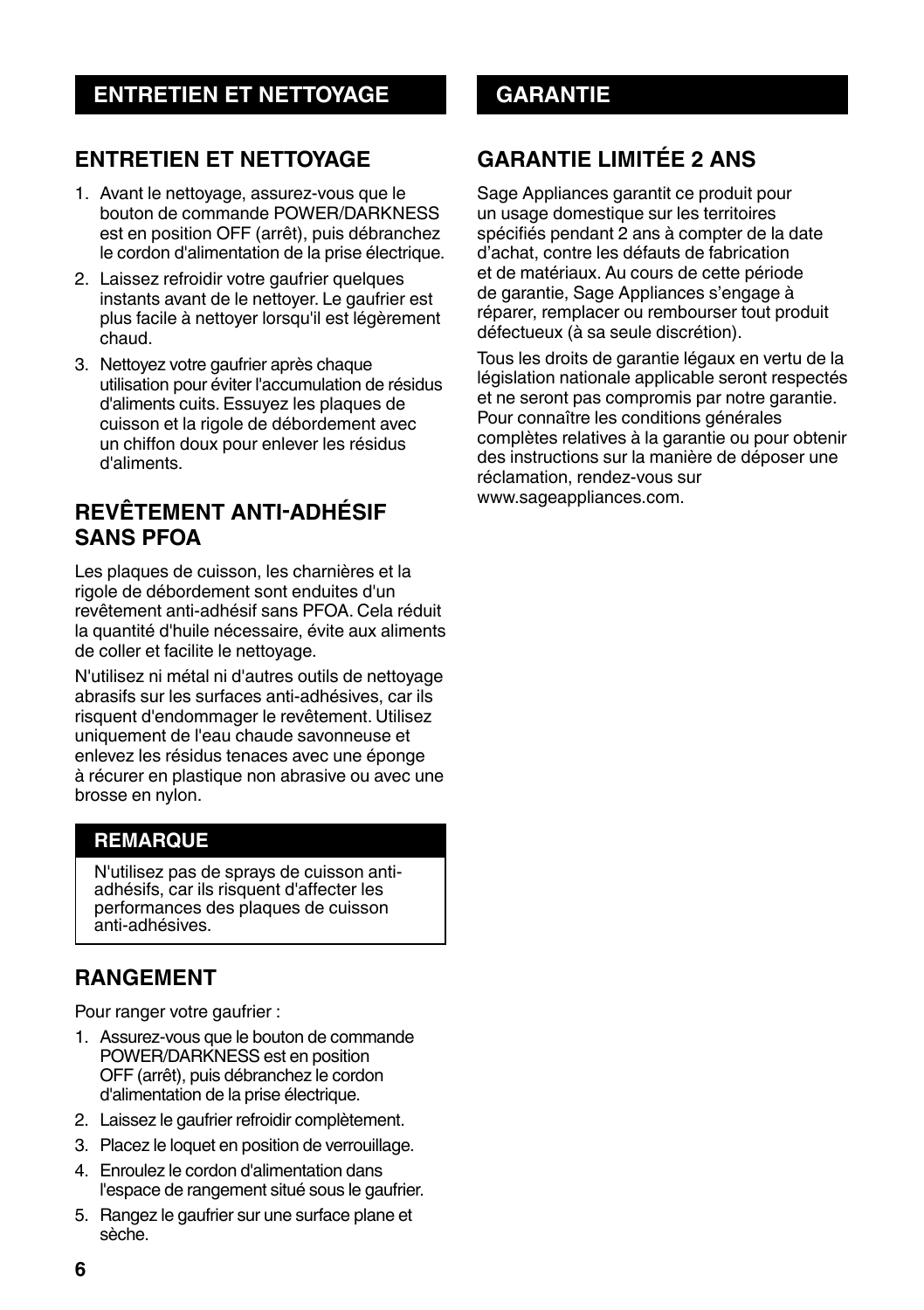## **DÉCLARATION À L'INTENTION DU CONSOMMATEUR SAGE FRANCE - GARANTIE LIMITÉE**

Sage Appliances garantit ce produit pour un usage domestique sur les territoires spécifiés pendant 2 ans à compter de la date d'achat initiale du produit contre les défauts de fabrication et de matériaux. La période de garantie peut-être supérieure pour certains produits ou pour certaines pièces de produits. Au cours de cette période de garantie, Sage Appliances s'engage à réparer, remplacer ou rembourser tout produit défectueux (à sa seule discrétion).

Tous les droits de garantie légaux en vertu de la législation nationale applicable seront respectés et ne seront pas compromis par notre garantie. Pour connaître les conditions générales complètes relatives à la garantie ou pour obtenir des instructions sur la manière de déposer une réclamation, rendez-vous sur www.sageappliances.com.

Les dispositions de la présente garantie ne sont pas exclusives du bénéfice, au profit de l'acheteur, de la garantie légale de conformité prévue par les articles L. 217-4 et suivants du Code de la consommation, ainsi que de la garantie des vices cachés prévue par les articles 1641 et suivants du Code civil, qui sont en tout état de cause applicables et ce même en l'absence d'application ou en cas d'exclusion de la garantie conventionnelle.

Lorsqu'il agit en garantie légale de conformité, le consommateur :

- bénéficie d'un délai de deux ans à compter de la délivrance du bien pour agir ;
- peut choisir entre la réparation ou le remplacement du bien, sous réserve des conditions de coût prévues par l'article L. 217-9 du code de la consommation ;
- est dispensé de rapporter la preuve de l'existence du défaut de conformité du bien durant les vingt-quatre mois suivant la délivrance du bien.

La garantie légale de conformité s'applique indépendamment de la garantie commerciale éventuellement consentie.

Le consommateur peut décider de mettre en œuvre la garantie contre les défauts cachés de la chose vendue au sens de l'article 1641 du Code civil ; dans cette hypothèse, il peut choisir entre la résolution de la vente ou une réduction du prix de vente conformément à l'article 1644 du Code civil.

### **Article L. 217-4 du Code de la consommation :**

« Le vendeur livre un bien conforme au contrat et répond des défauts de conformité existant lors de la délivrance. Il répond également des défauts de conformité résultant de l'emballage, des instructions de montage ou de l'installation lorsque celle-ci a été mise à sa charge par le contrat ou a été réalisée sous sa responsabilité. »

### **Article L. 217-5 du Code de la consommation :**

« Le bien est conforme au contrat : 1° S'il est propre à l'usage habituellement attendu d'un bien semblable et, le cas échéant :

- s'il correspond à la description donnée par le vendeur et possède les qualités que celui-ci a présentées à l'acheteur sous forme d'échantillon ou de modèle ;
- s'il présente les qualités qu'un acheteur peut légitimement attendre eu égard aux déclarations publiques faites par le vendeur, par le producteur ou par son représentant, notamment dans la publicité ou l'étiquetage;

2° Ou s'il présente les caractéristiques définies d'un commun accord par les parties ou est propre à tout usage spécial recherché par l'acheteur, porté à la connaissance du vendeur et que ce dernier a accepté. »

### **Article L 217-12 du Code de la consommation:**

« L'action résultant du défaut de conformité se prescrit par deux ans à compter de la délivrance du bien. »

**Article L 217-16 du Code de la consommation:** 

« Lorsque l'acheteur demande au vendeur, pendant le cours de la garantie commerciale qui lui a été consentie lors de l'acquisition ou de la réparation d'un bien meuble, une remise en état couverte par la garantie, toute période d'immobilisation d'au moins sept jours vient s'ajouter à la durée de la garantie qui restait à courir. Cette période court à compter de la demande d'intervention de l'acheteur ou de la mise à disposition pour réparation du bien en cause, si cette mise à disposition est postérieure à la demande d'intervention. »

### **Article 1641 du Code de la consommation :**

« Le vendeur est tenu de la garantie à raison des défauts cachés de la chose vendue qui la rendent impropre à l'usage auquel on la destine, ou qui diminuent tellement cet usage que l'acheteur ne l'aurait pas acquise, ou n'en aurait donné qu'un moindre prix, s'il les avait connus. »

### **Article 1648, al.1er du Code civil :**

« L'action résultant des vices rédhibitoires doit être intentée par l'acquéreur dans un délai de deux ans à compter de la découverte du vice. »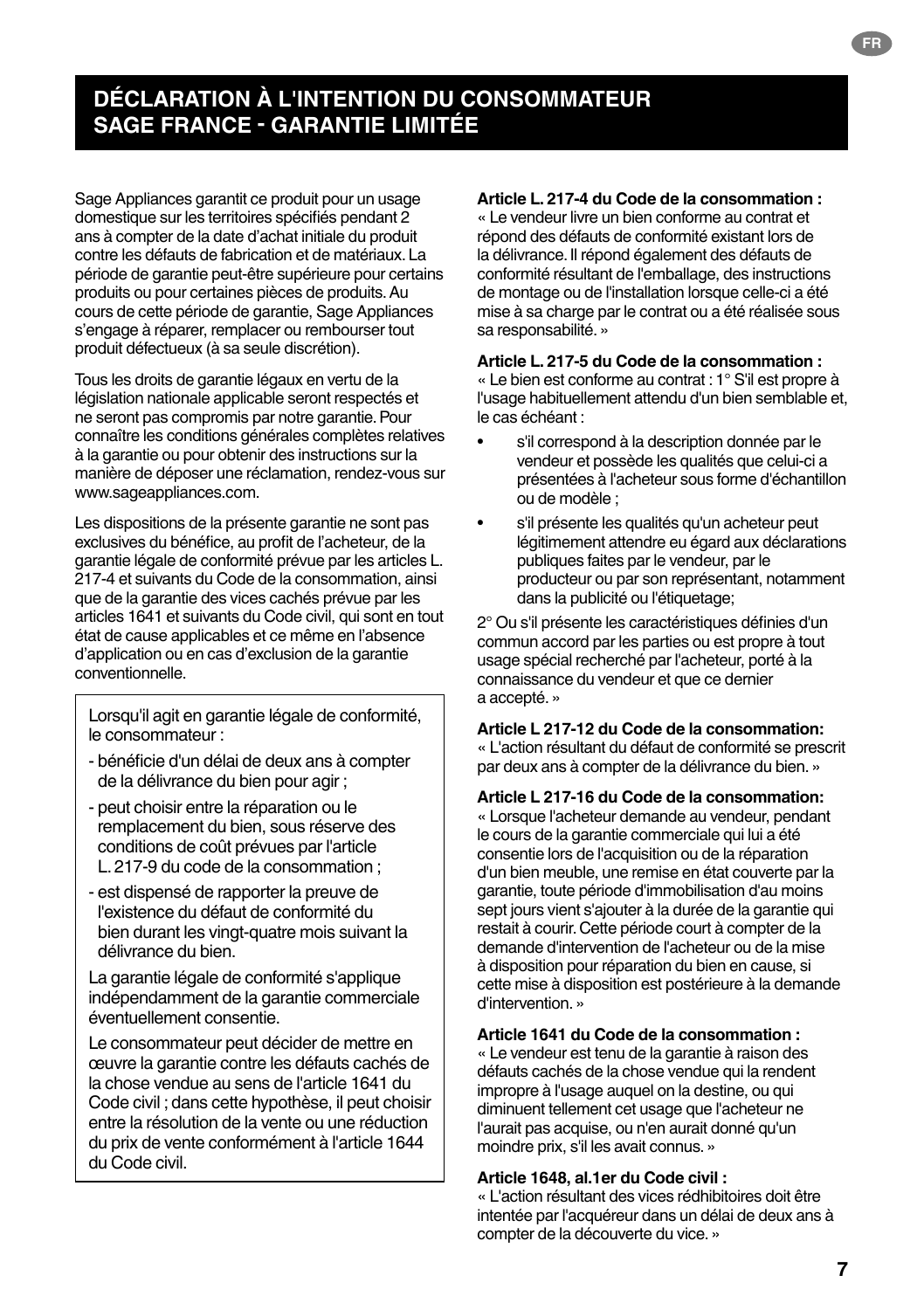# *the No-Mess Waffle™*





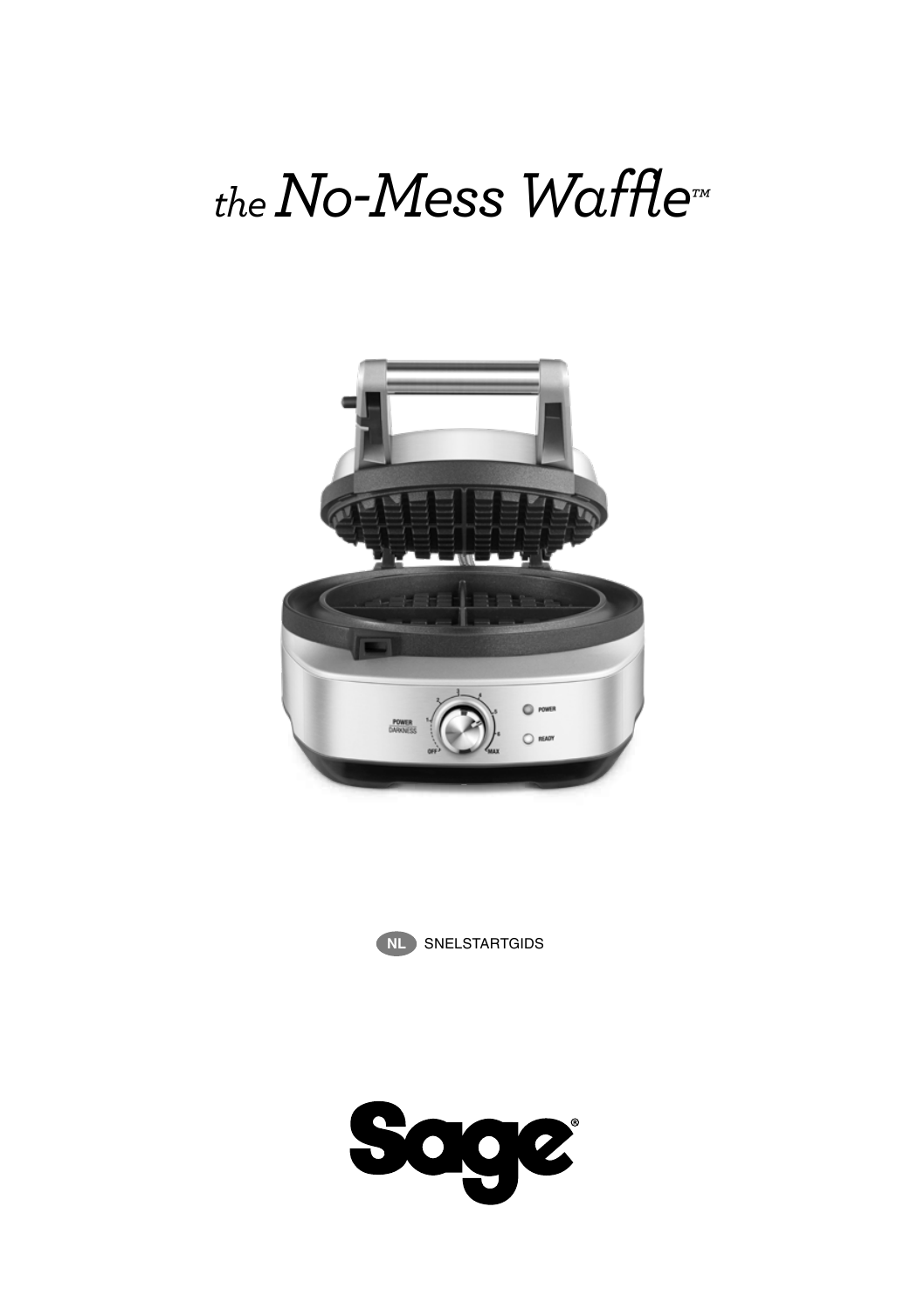## **INHOUD**

- **2** We stellen veiligheid voorop
- **4** Uw nieuwe apparaat leren kennen
- **5** Uw nieuwe apparaat gebruiken
- **6** Onderhoud en reiniging
- **6** Garantie

## **SAGE® STELT VEILIGHEID VOOROP**

**Bij Sage® gaan we zeer veiligheidsbewust te werk. Bij het ontwerpen en produceren van onze consumentenproducten staat de veiligheid van onze gewaardeerde klanten voorop. Daarnaast vragen wij u voorzichtig om te gaan met elektrische apparaten en de volgende voorzorgsmaatregelen in acht te nemen.**

## **BELANGRIJKE VEILIGHEIDS-MAATREGELEN**

## **LEES ALLE INSTRUCTIES VÓÓR GEBRUIK EN BEWAAR DEZE VOOR TOEKOMSTIGE NASLAG**

- Een downloadbare versie van dit document is ook beschikbaar op sageappliances.com.
- Controleer voor het eerste gebruik of uw elektriciteitsvoorziening dezelfde is als die op het label aan de onderkant van het apparaat.
- Dit apparaat is alleen voor huishoudelijk gebruik. Gebruik het apparaat alleen voor het beoogde gebruik. Gebruik het niet in bewegende voertuigen of boten. Gebruik het niet buitenshuis. Verkeerd gebruik kan tot letsel leiden.
- Wikkel het netsnoer volledig af voordat u het apparaat gebruikt.
- Plaats het apparaat op een stabiele, hittebestendige, vlakke, droge ondergrond, weg van de rand, en gebruik het niet op of in de buurt van een warmtebron zoals een kookplaat, oven of gasfornuis.
- Zorg dat het netsnoer niet over de rand van een aanrecht of tafel hangt, in aanraking komt met hete oppervlakken of in de knoop raakt.
- Plaats het apparaat op ten minste 20 cm van muren of warmte-/stoomgevoelige materialen en zorg voor voldoende ruimte voor luchtcirculatie, zowel boven als rondom het apparaat.
- Zorg ervoor dat het netsnoer niet vast komt te zitten tussen de boven- en onderplaat van het apparaat wanneer het in gebruik of opgeborgen is.
- Laat het apparaat niet onbeheerd achter tijdens gebruik.



Het apparaat is voorzien van een symbool voor HETE oppervlakken. Het deksel en andere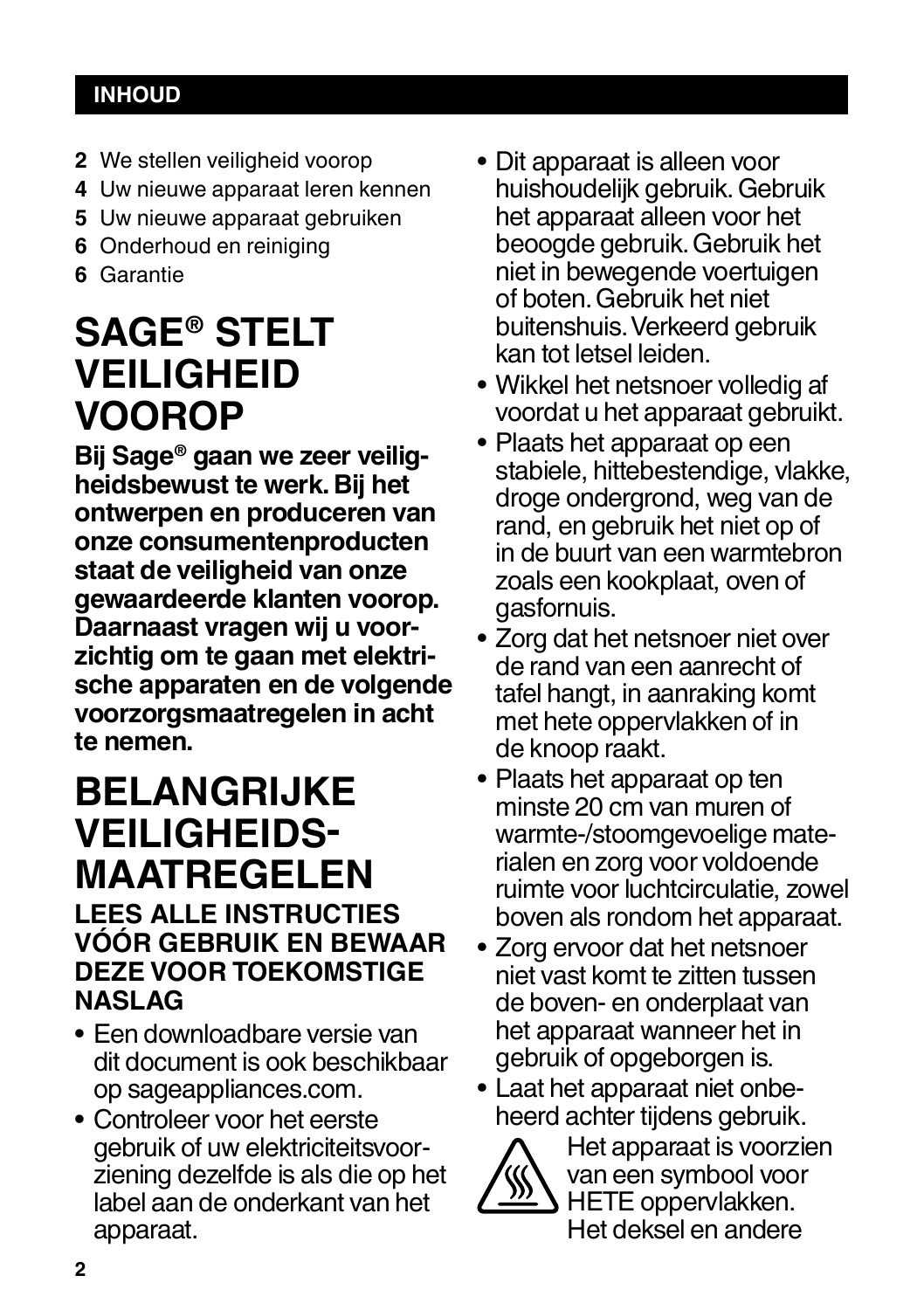## **WE STELLEN VEILIGHEID VOOROP**

oppervlakken zullen gedurende en enige tijd na gebruik heet zijn. Gebruik altijd beschermende ovenwanten om brandwonden te voorkomen of gebruik waar mogelijk handgrepen of hendels.

- Zorg er altijd voor dat het apparaat UIT staat, de stekker uit het stopcontact is getrokken en het apparaat is afgekoeld voordat u het schoonmaakt, verplaatst of opbergt.
- Gebruik het apparaat niet als het netsnoer, de stekker of het apparaat op enigerlei wijze beschadigd is. Neem contact op met de klantenservice van Sage of ga naar sageappliances.com als er sprake is van schade of er ander onderhoud dan reiniging is vereist.
- Onderhoud anders dan reiniging moet worden uitgevoerd door een geautoriseerd Sage® servicecentrum.
- Laat kinderen niet met het apparaat spelen.
- Dit apparaat kan worden gebruikt door kinderen van 8 jaar en ouder en personen met beperkte fysieke, zintuiglijke of mentale capaciteiten of een gebrek aan ervaring en kennis, mits zij worden begeleid of instructies hebben gekregen over het veilige gebruik van het apparaat en de gevaren ervan begrijpen.
- Reiniging van het apparaat mag niet door kinderen worden uitgevoerd, tenzij ze ten minste 8 jaar oud zijn en onder toezicht staan.
- Het apparaat en het snoer moeten buiten het bereik van kinderen jonger dan 8 jaar worden gehouden.
- Dit apparaat is niet ontworpen om te worden bediend met behulp van een externe timer of een afzonderlijk afstandsbedieningssysteem.
- Het wordt aanbevolen een aardlekschakelaar te installeren voor extra veiligheid bij het gebruik van alle elektrische apparaten. Veiligheidsschakelaars met een nominale bedrijfsstroom van niet meer dan 30 mA worden aanbevolen. Raadpleeg een elektricien voor professioneel advies.



Het weergegeven symbool geeft aan dat dit apparaat niet met het normale huishoudelijk afval mag worden

weggegooid. Het moet naar een geschikt plaatselijk afvalverwerkingscentrum worden gebracht of naar een provider die deze service biedt. Neem voor meer informatie contact op met uw gemeente.

L. Dompel het netsnoer,

de stekker of het apparaat

niet onder in water of een andere vloeistof om elektrische schokken te vermijden.

## **BEWAAR DEZE INSTRUCTIES**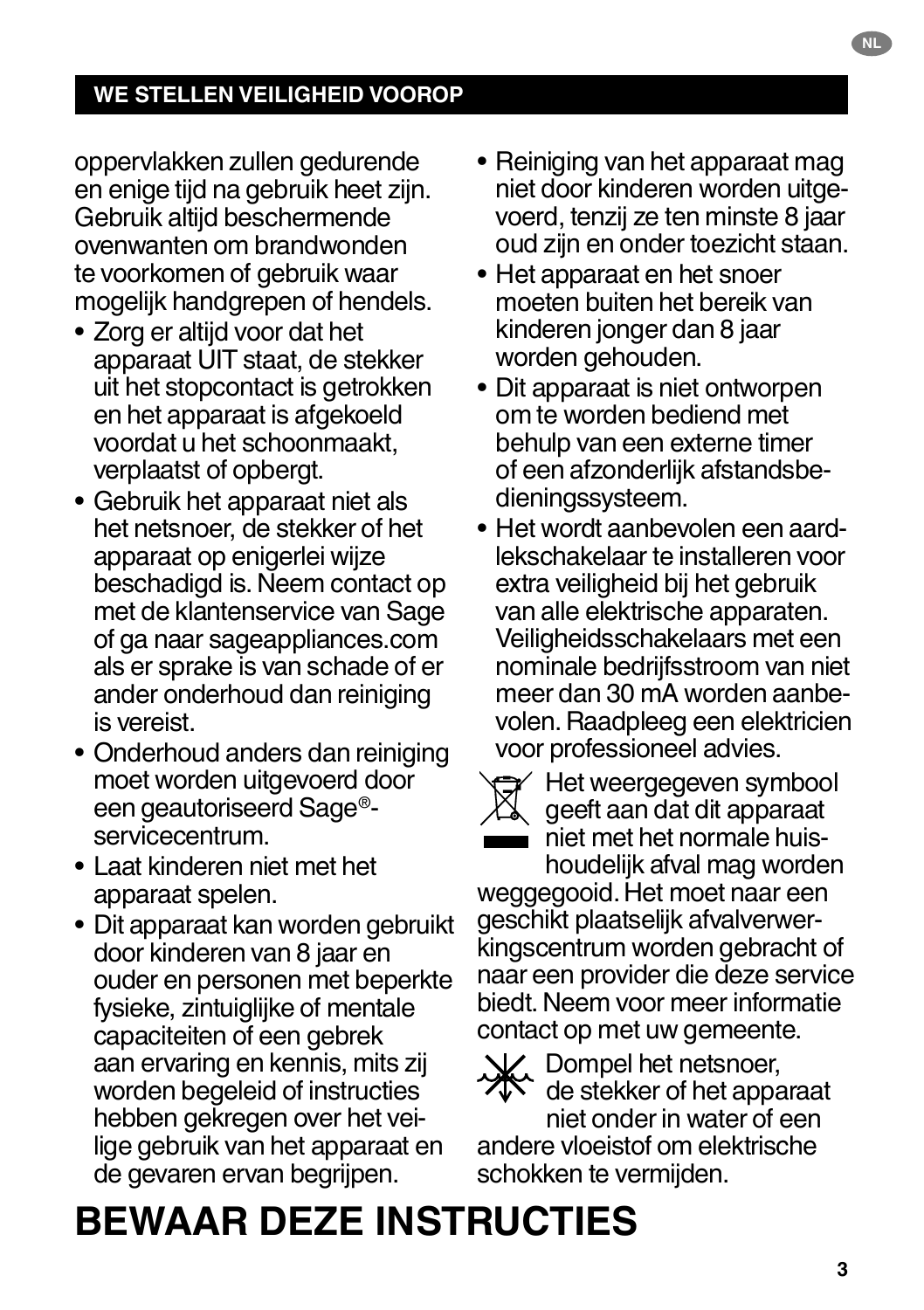## **UW NIEUWE APPARAAT LEREN KENNEN**



- A. Draaiknop POWER/DARKNESS
- B. Wafelplaat van gegoten aluminium
- C. PFOA-vrije antiaanbaklaag
- D. Geultje
- E. Behuizing van roestvrij staal
- F. Vergrendeling
- G. Lampje POWER
- H. Lampje READY

## **Classificatiegegevens** 220 – 240 V ~ 50 – 60 Hz 750 – 900 W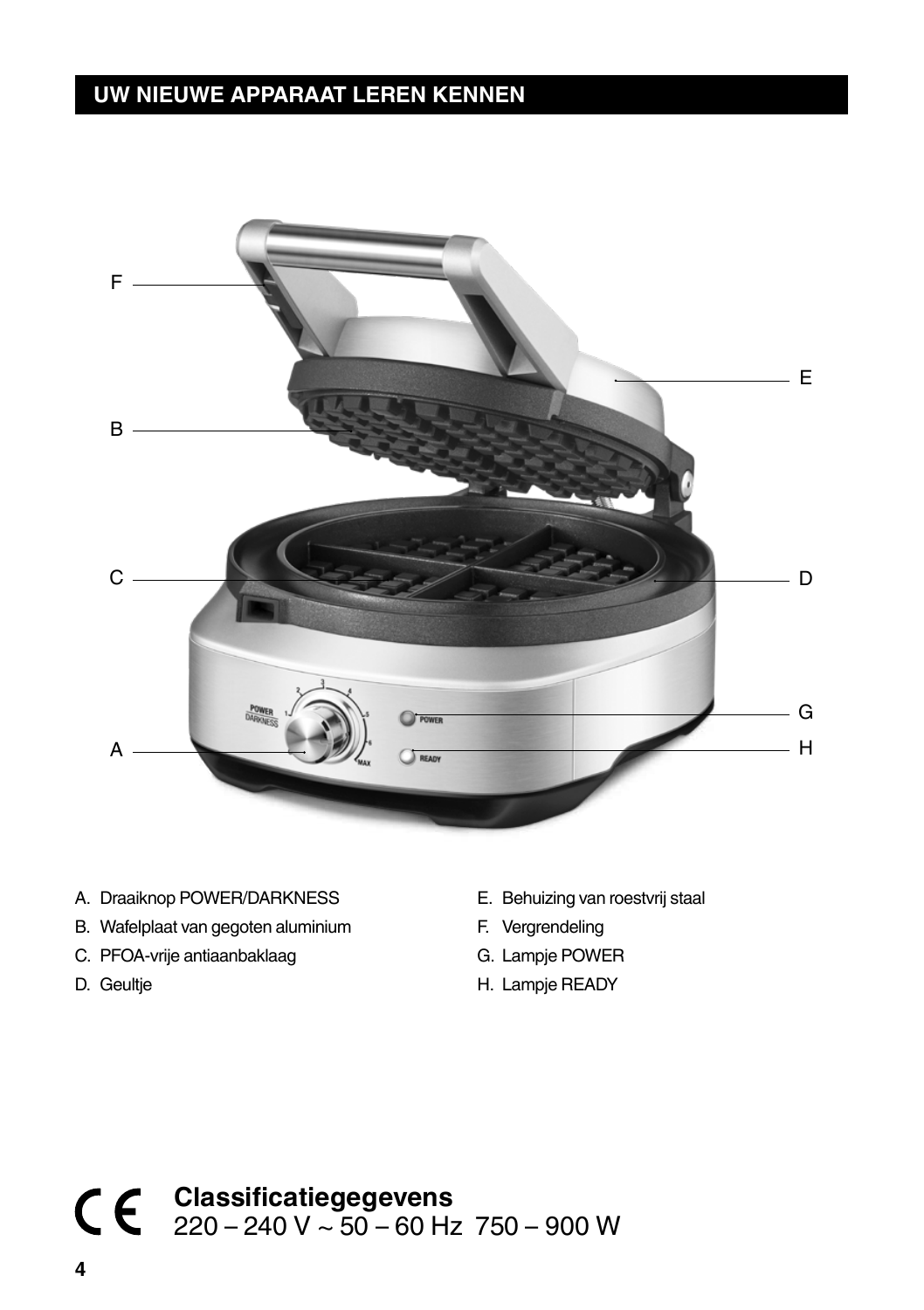## **UW NIEUWE APPARAAT GEBRUIKEN**

Verwijder voor het eerste gebruik verpakkingsmaterialen, promotielabels en tape van het wafelijzer en gooi ze op een veilige manier weg.

- 1. Veeg de platen van het wafelijzer af met een vochtige spons of doek. Droog grondig af en sluit het deksel.
- 2. Plaats het wafelijzer op een vlak, droog oppervlak. Houd minimaal 20 cm ruimte vrij rondom het apparaat. Plaats niets bovenop het wafelijzer.
- 3. Wikkel het netsnoer volledig af en sluit de stekker aan op een geaard stopcontact van  $220 - 240V$
- 4. Draai de knop POWER/DARKNESS rechtsom naar de gewenste instelling om het wafelijzer voor te verwarmen. Het POWER-lampje gaat branden.
- 5. Gebruik de draaiknop POWER/DARKNESS om de kleur van uw wafel te kiezen. Er zijn 7 kleurinstellingen van 1 (lichtste) tot MAX (donkerste). Draai de knop rechtsom voor een donkerdere kleur, of linksom voor een lichtere kleur.
- 6. Zodra het wafelijzer is voorverwarmd, klinken er drie hoorbare signalen en gaat het READYlampje branden.
- 7. Open het deksel en giet ongeveer 125 ml beslag gelijkmatig in het midden van de wafelplaat. Het beslag moet de blokjes van de wafelplaat bedekken.

## **OPMERKING**

Wanneer u het wafelijzer voor het eerst gebruikt, kan er lichte rookontwikkeling optreden. Dit komt doordat sommige onderdelen voor het eerst opwarmen, en is geen reden tot bezorgdheid.

- 8. Sluit het deksel maar houd de vergrendeling open. In de loop van de cyclus gaat het READYlampie uit.
- 9. Aan het einde van de cyclus klinken er drie hoorbare signalen en gaat het READY-lampje branden. Open het deksel en haal de wafels er voorzichtig uit.

## **OPMERKING**

De cycli kunnen licht variëren. Als uw wafels niet de gewenste kleur hebben, sluit u het deksel en laat u ze nog een extra minuut zitten.

10. Voor de beste resultaten voegt u de volgende portie beslag onmiddellijk toe nadat u de vorige wafel heeft verwijderd en herhaal stap 7 en 8.

### **OPMERKING**

Als u de volgende portie beslag niet onmiddellijk toevoegt nadat u de vorige wafel heeft verwijderd, sluit u het deksel en laat u het wafelijzer weer goed opwarmen (het READY-lampje gaat uit en dan weer aan) voordat u het beslag toevoegt.

11. Als u geen wafels meer wilt maken, zet u de draaiknop POWER/DARKNESS op OFF.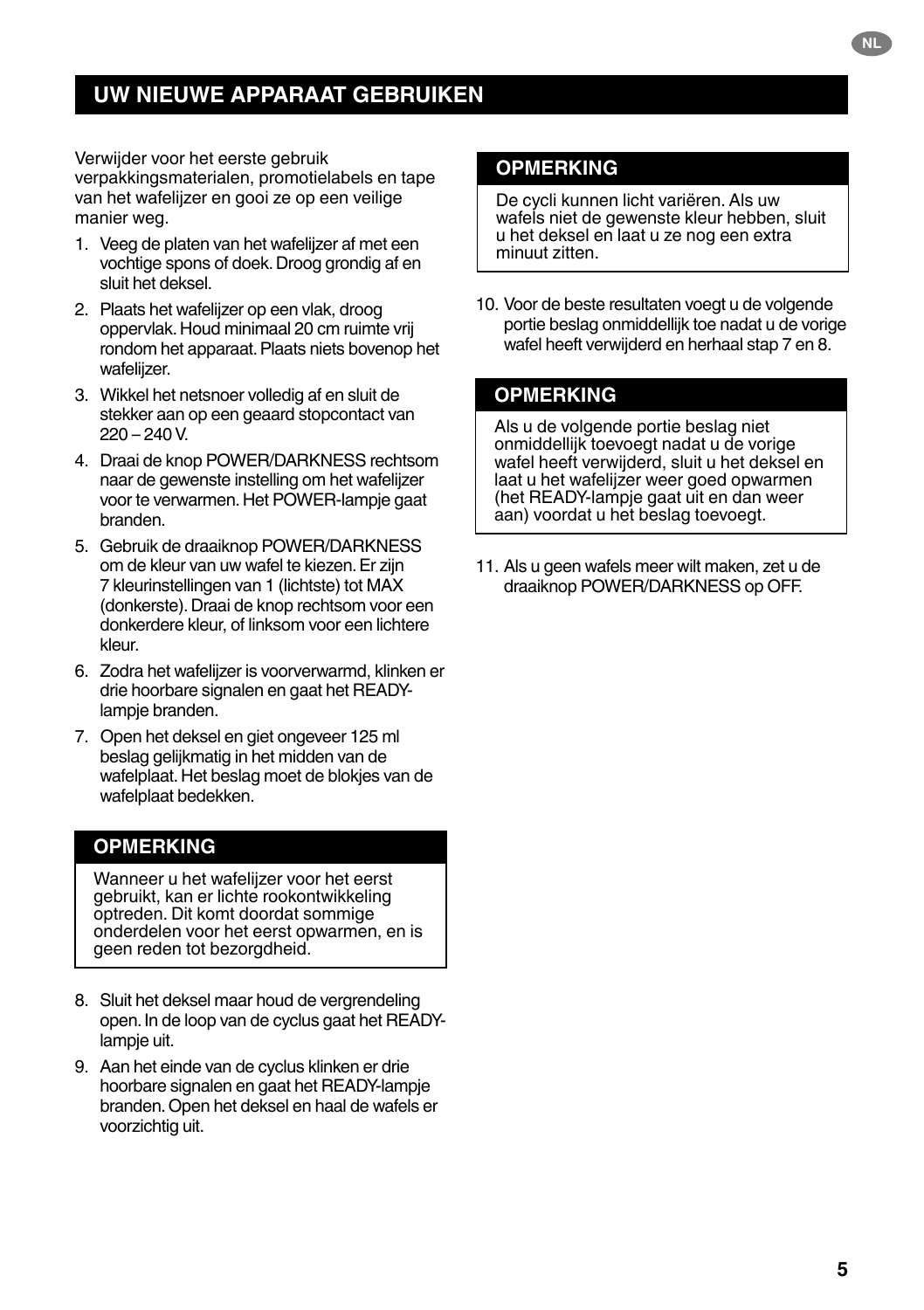## **ONDERHOUD EN REINIGING**

- 1. Zorg vóór het reinigen dat de draaiknop POWER/DARKNESS op de OFF-stand staat en haal vervolgens de stekker uit het stopcontact.
- 2. Laat uw wafelijzer een beetje afkoelen voordat u het schoonmaakt. Het wafelijzer is gemakkelijker schoon te maken als het een klein beetje warm is.
- 3. Maak uw wafelijzer na elk gebruik schoon om aangekoekte etensresten te voorkomen. Veeg de wafelplaten en het geultje schoon met een zachte doek om etensresten te verwijderen.

## **PFOA-VRIJE ANTIAANBAKLAAG**

De wafelplaten, scharnieren en het geultje zijn voorzien van een PFOA-vrije antiaanbaklaag. Dit minimaliseert de olie die nodig is, voorkomt dat voedsel blijft plakken en maakt het schoonmaken eenvoudiger.

Gebruik geen metalen of andere schurende reinigingstools op de antiaanbaklaag omdat deze de beschermlaag kunnen beschadigen. Gebruik alleen warm zeepsop en verwijder hardnekkige resten met een niet-schurend plastic sponsje of nylon borstel.

## **OPMERKING**

Gebruik geen baksprays aangezien deze de prestaties van de antiaanbaklaag op de wafelplaten kunnen beïnvloeden.

## **OPBERGEN**

Uw wafelijzer opbergen:

- 1. Zorg dat de draaiknop POWER/DARKNESS op de OFF-stand staat en haal vervolgens de stekker uit het stopcontact.
- 2. Laat het wafelijzer volledig afkoelen.
- 3. Zet de vergrendeling in de gesloten stand.
- 4. Wikkel het netsnoer op in de snoeropbergruimte onder het wafelijzer.
- 5. Bewaar het wafelijzer op een vlak, droog oppervlak.

## **BEPERKTE GARANTIE VAN 2 JAAR**

Sage Appliances biedt een garantie op dit product voor huishoudelijk gebruik in genoemde gebieden gedurende 2 jaar vanaf de datum van aankoop tegen defecten veroorzaakt door gebrekkige afwerking en materialen. Gedurende deze garantieperiode zal Sage Appliances defecte producten repareren, vervangen of terugbetalen (naar eigen goeddunken van Sage Appliances).

Alle wettelijke garantierechten onder de toepasselijke nationale wetgeving worden gerespecteerd en onze garantie doet geen afbreuk aan deze rechten. Voor de algemene voorwaarden van de garantie, evenals instructies over hoe u aanspraak maakt op de garantie, gaat u naar www.sageappliances.com.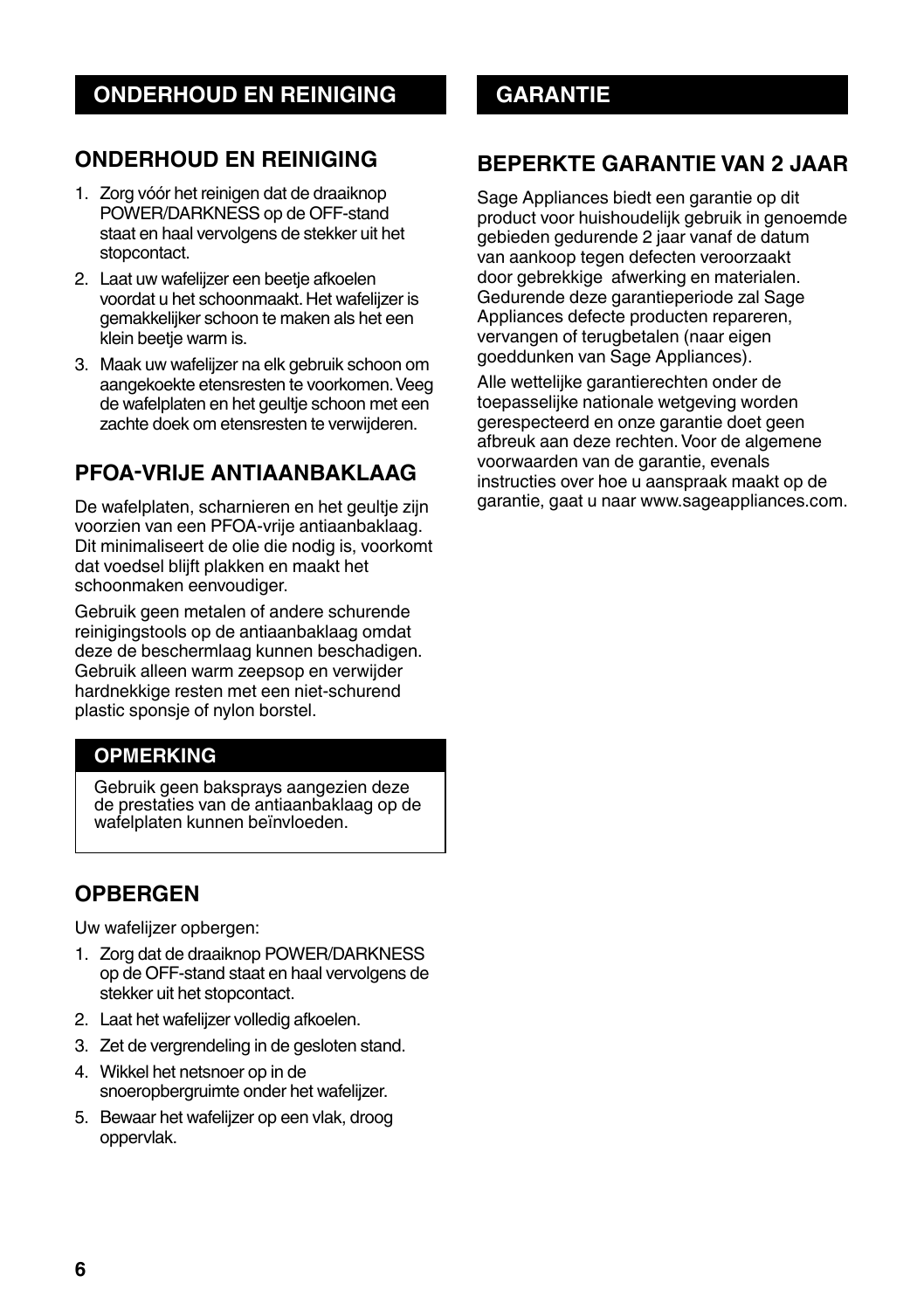# *the No-Mess Waffle™*





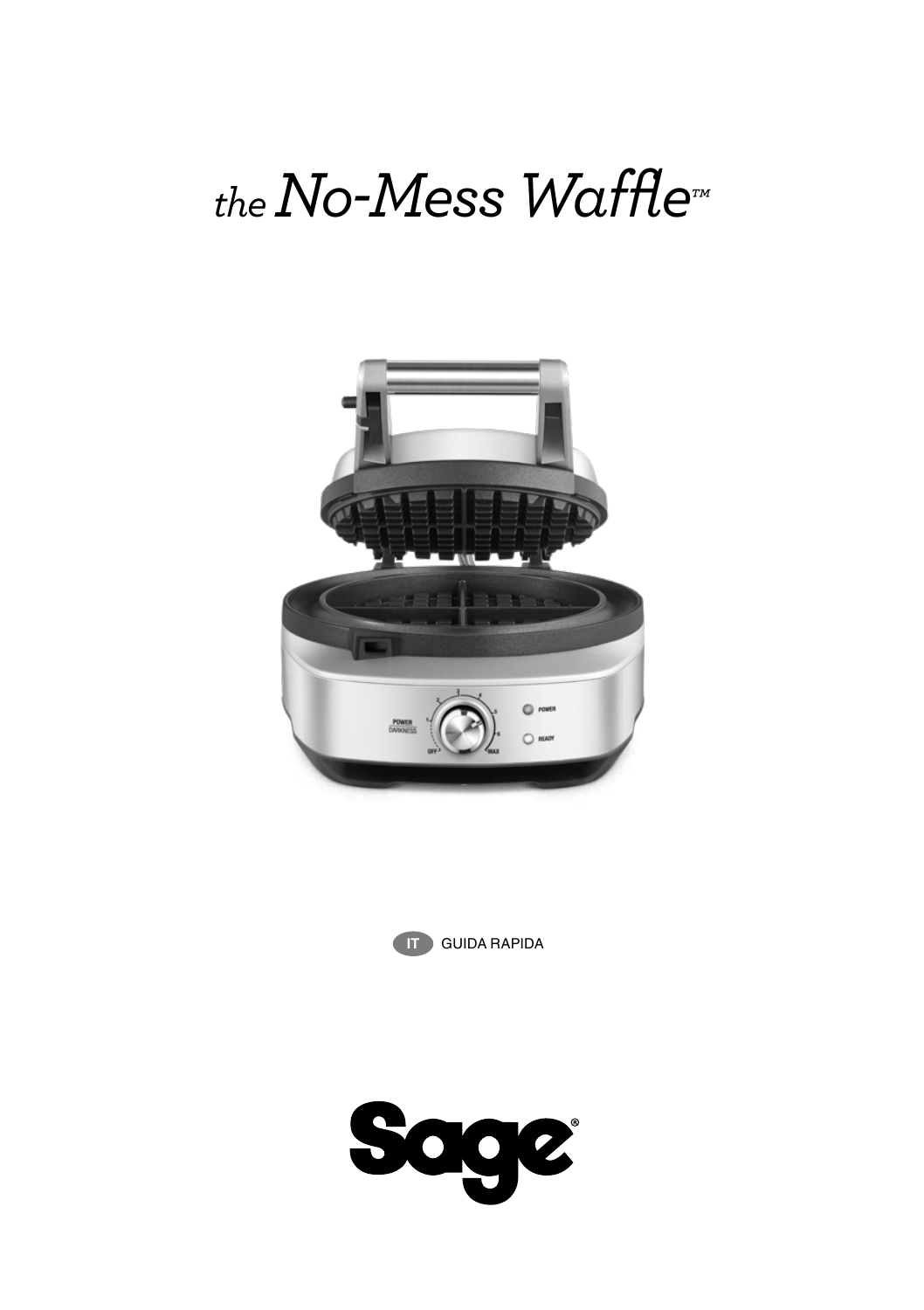## **SOMMARIO**

- **2** Il nostro consiglio: la sicurezza prima di tutto
- **4** Componenti del nuovo apparecchio
- **5** Utilizzo del nuovo apparecchio
- **6** Manutenzione e pulizia
- **7** Garanzia

## **SAGE® CONSIGLIA: LA SICUREZZA PRIMA DI TUTTO**

**In Sage® abbiamo molto a cuore la sicurezza. Creiamo e commercializziamo prodotti di consumo tenendo sempre presente la sicurezza dei nostri clienti. Inoltre, invitiamo i clienti a prestare molta attenzione durante l'utilizzo degli appa- recchi elettrici e a osservare le seguenti precauzioni.**

## **NORME DI SICU-REZZA IMPORTANTI**

## **LEGGERE TUTTE LE ISTRU-ZIONI PRIMA DELL'USO E CONSERVARLE PER CONSULTARLE IN FUTURO**

- Sul sito sageappliances.com è disponibile anche una versione scaricabile di questo documento.
- Prima di usare l'apparecchio per la prima volta, verificare che la tensione della rete corrisponda a quella indicata sull'etichetta sotto l'apparecchio.
- Questo apparecchio è destinato esclusivamente all'uso domestico. Non utilizzare per usi diversi da quello previsto.

Non utilizzare su veicoli in movimento o barche. Non utilizzare all'aperto. L'uso non corretto potrebbe provocare lesioni.

- Svolgere completamente il cavo prima dell'uso.
- Posizionare l'elettrodomestico su una superficie stabile, resistente al calore, piana e asciutta, lontano dal bordo della superficie. Utilizzare l'apparecchio lontano da fonti di calore come piastre elettriche, fornelli a gas o forni.
- Evitare che il cavo di alimentazione rimanga sospeso oltre il bordo di un tavolo o un banco, tocchi superfici calde o formi nodi.
- Posizionare l'apparecchio ad almeno 20 cm da pareti o materiali sensibili al calore e al vapore e lasciare uno spazio adeguato sopra e su tutti i lati per la circolazione dell'aria.
- Assicurarsi che il cavo di alimentazione non rimanga intrappolato tra le piastre calde superiore e inferiore dell'apparecchio durante l'uso o la conservazione.
- Non lasciare l'elettrodomestico incustodito durante il funzionamento.



L'elettrodomestico è contrassegnato con un simbolo che rappresenta superfici calde. Quando

l'elettrodomestico è in funzione e per qualche tempo dopo l'uso, il coperchio e le altre superfici saranno calde. Per evitare ustioni, utilizzare sempre guanti da forno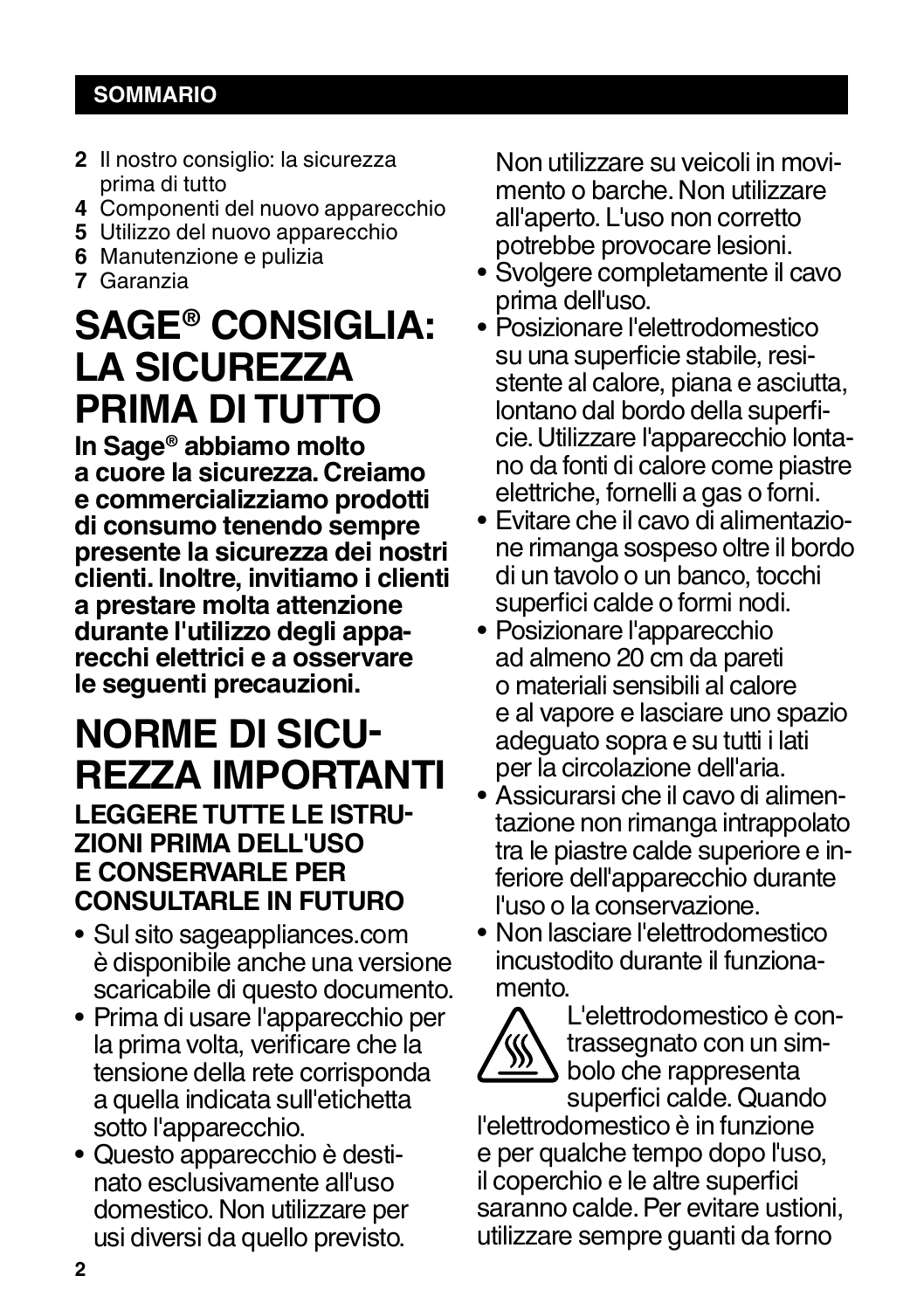## **IL NOSTRO CONSIGLIO: LA SICUREZZA PRIMA DI TUTTO**

isolanti, oppure utilizzare maniglie o manopole ove disponibili.

- Prima di pulire, spostare o riporre l'elettrodomestico, assicurarsi sempre che sia spento e scollegato dalla presa di alimentazione e che si sia raffreddato a sufficienza.
- Non utilizzare l'elettrodomestico se il cavo di alimentazione, la presa o l'elettrodomestico stesso subiscono qualsiasi tipo di danneggiamento. Se l'elettrodomestico è danneggiato o richiede un intervento di manutenzione diverso dalla pulizia, contattare il Servizio clienti Sage o visitare il sito Web sageappliances.com.
- Qualsiasi operazione di manutenzione diversa dalla pulizia deve essere eseguita da un centro assistenza Sage® autorizzato.
- Non lasciare che i bambini giochino con l'elettrodomestico.
- L'elettrodomestico può essere utilizzato da bambini di età superiore a 8 anni e da persone con ridotte capacità motorie, sensoriali o mentali o prive di esperienza o conoscenza dell'elettrodomestico stesso, a condizione che queste ultime lo utilizzino sotto la supervisione di qualcuno o secondo specifiche istruzioni ricevute in merito all'uso in sicurezza dell'elettrodomestico e che comprendano i rischi associati.
- La pulizia dell'elettrodomestico può essere effettuata da bambini di età non inferiore a 8 anni e con la supervisione di un adulto.
- Tenere l'elettrodomestico e il cavo fuori dalla portata dei bambini di età pari o inferiore agli 8 anni.
- L'apparecchio non è destinato ad essere utilizzato per mezzo di un timer esterno o di un sistema di controllo remoto separato.
- Si consiglia l'installazione di un interruttore salvavita per una maggiore sicurezza durante l'utilizzo di tutti i dispositivi elettrici. Si consiglia l'uso di un salvavita con corrente operativa nominale non superiore a 30 mA. Rivolgersi a un elettricista per un parere professionale.
- 

Questo simbolo indica che l'apparecchio non può essere smaltito con i rifiuti domestici comuni.

Deve essere conferito presso un centro di smaltimento locale specializzato o presso un rivenditore che fornisce questo servizio. Per ulteriori informazioni, contattare l'ufficio comunale locale.

Per proteggersi dalle scariche elettriche, non immergere la spina, il cavo di alimentazione o l'elettrodomestico in acqua o in qualsiasi altro liquido.

## **CONSERVARE QUESTE ISTRUZIONI**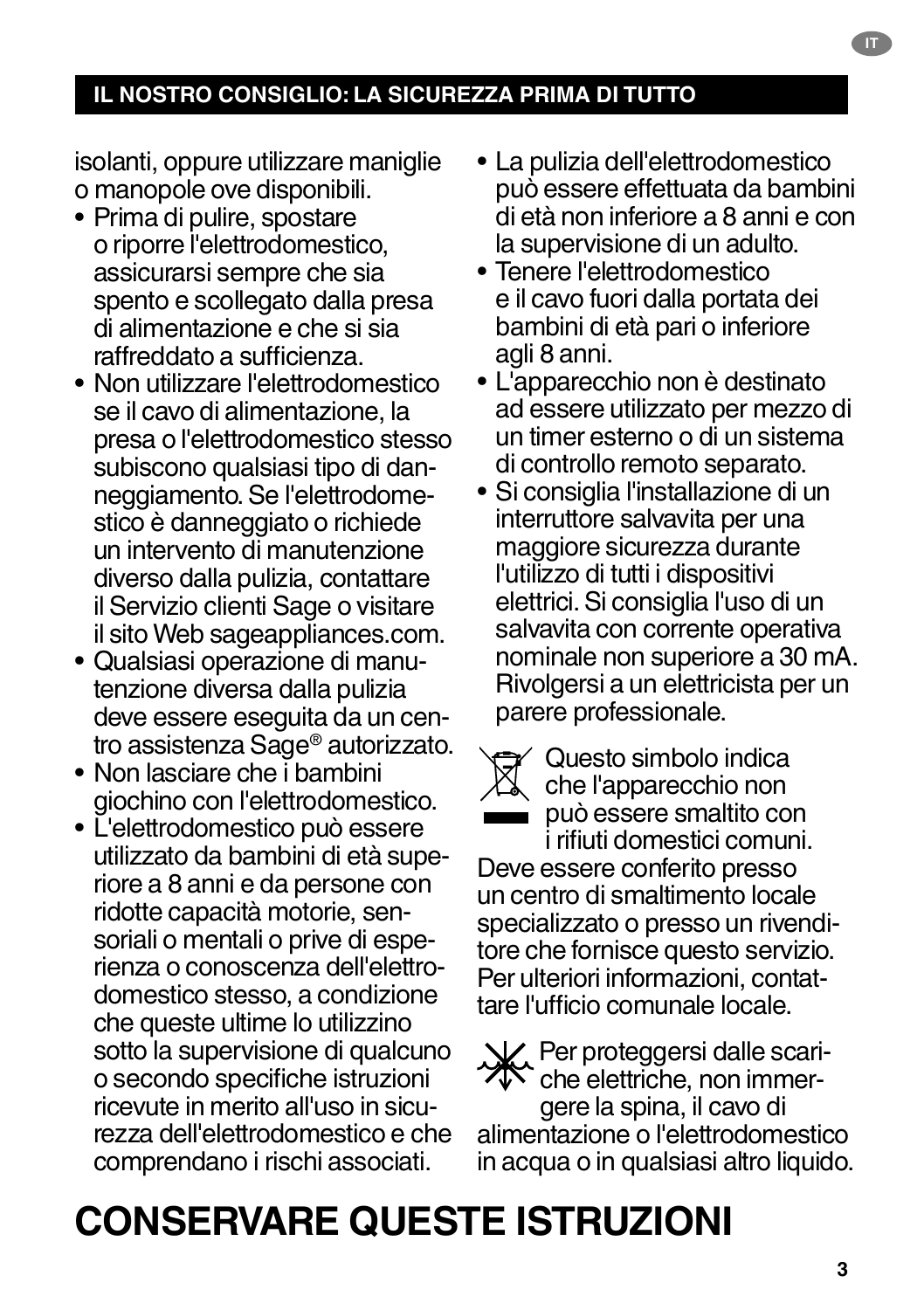## **COMPONENTI DEL NUOVO APPARECCHIO**



- A. Manopola di controllo POWER/DARKNESS (alimentazione/doratura)
- B. Piastra di cottura in alluminio pressofuso
- C. Rivestimento antiaderente PFOA-Free
- D. Solco integrato
- E. Involucro in acciaio inossidabile
- F. Chiusura con blocco
- G. Spia luminosa POWER (alimentazione)
- H. Spia luminosa READY (pronto)

**Informazioni sui valori nominali** 220–240 V~ 50–60 Hz 750–900 W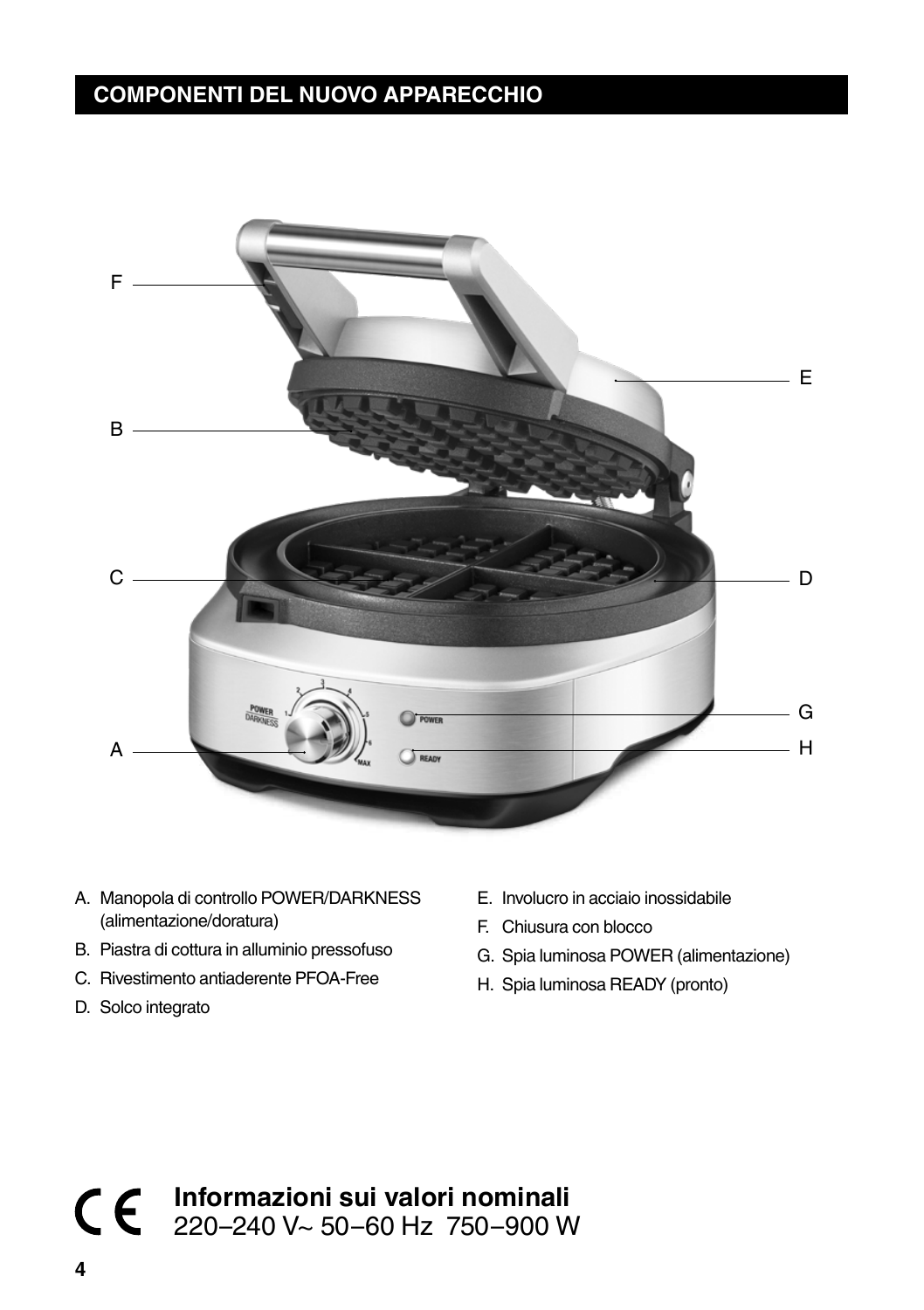## **UTILIZZO DEL NUOVO APPARECCHIO**

Prima di utilizzare il prodotto per la prima volta, rimuovere e smaltire in sicurezza tutti i materiali di imballaggio e le etichette promozionali dalla piastra per waffle.

- 1. Pulire le piastre di cottura con una spugna o un panno umido. Asciugare completamente e chiudere il coperchio.
- 2. Posizionare la piastra per waffle su una superficie piana e asciutta. Assicurarsi che vi sia una distanza minima di 20 cm su tutti i lati dell'apparecchio. Non collocare nessun oggetto sulla piastra per waffle.
- 3. Svolgere completamente il cavo di alimentazione e inserire la spina in una presa di corrente da 220–240 V.
- 4. Girare la manopola di controllo POWER/ DARKNESS (alimentazione/doratura) sull'impostazione desiderata per avviare il preriscaldamento della piastra per waffle. La spia POWER si illumina.
- 5. Utilizzare la manopola di controllo POWER/ DARKNESS (alimentazione/doratura) per regolare il grado di doratura del waffle. Sono disponibili 7 impostazioni di doratura che vanno da "1" (più chiara) a "MAX" (più scura). Ruotare la manopola in senso orario per aumentare il grado di doratura o in senso antiorario per diminuirlo.
- 6. Una volta terminata la fase di preriscaldamento, la piastra per waffle emetterà tre segnali acustici e la spia READY (pronto) si illuminerà.
- 7. Aprire il coperchio e distribuire circa 125 ml di pastella in modo uniforme al centro della piastra per waffle. La pastella dovrebbe coprire le parti più alte della piastra.

### **NOTA**

Quando si utilizza la piastra per waffle per la prima volta si potrebbe notare una leggera nube di fumo. Ciò è causato dal riscaldamento di alcuni componenti e non deve destare preoccupazione.

- 8. Chiudere il coperchio senza bloccarlo. Durante l'avanzamento del ciclo di cottura, la spia READY (pronto) si spegne.
- 9. Al termine del ciclo di cottura, la piastra per waffle emetterà tre segnali acustici e la spia READY (pronto) si illuminerà. Aprire il coperchio e rimuovere con cautela i waffle.

### **NOTA**

Potrebbero esserci delle piccole differenze tra un ciclo di cottura e l'altro. Se i waffle non raggiungono il grado di doratura desiderato, chiudere il coperchio e continuare la cottura per un altro minuto.

10. Per ottenere gli stessi risultati, aggiungere altra pastella subito dopo aver rimosso il waffle pronto e ripetere i passaggi da 7 a 8.

### **NOTA**

Se la pastella non viene versata subito dopo aver rimosso il waffle pronto, chiudere il coperchio e lasciare riscaldare la piastra finché la spia READY (pronto) non si spegne e si riaccende prima di aggiungere altra pastella.

11. Se non si desidera preparare altri waffle, ruotare la manopola di controllo POWER/ DARKNESS (alimentazione/doratura) sulla posizione OFF.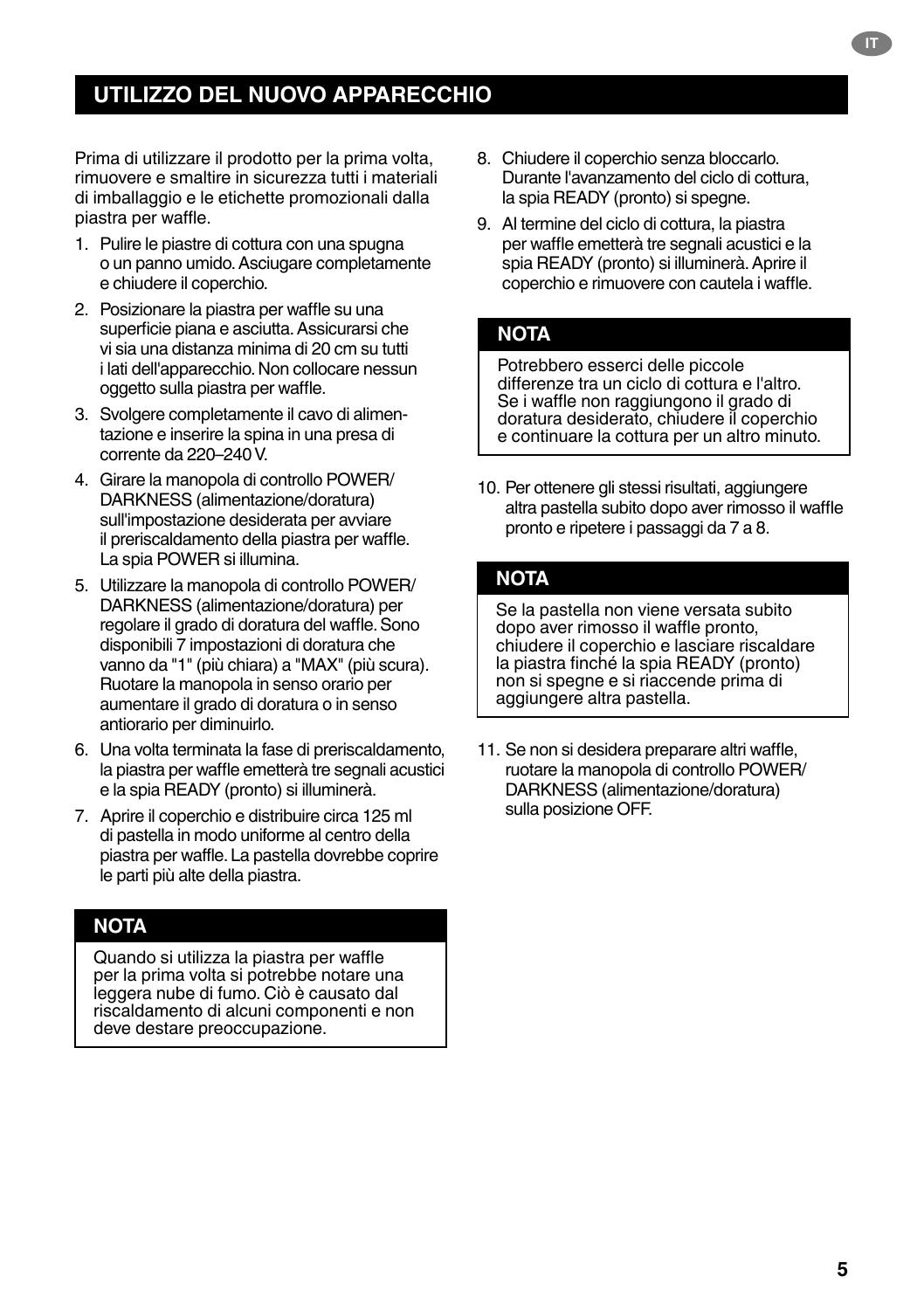## **MANUTENZIONE E PULIZIA**

- 1. Prima di eseguire la pulizia, assicurarsi che la manopola di controllo POWER/DARKNESS (alimentazione/doratura) sia in posizione OFF, quindi staccare la spina dalla presa di alimentazione.
- 2. Lasciare raffreddare la piastra per waffle prima di pulirla. L'apparecchio è più facile da pulire quando è leggermente caldo.
- 3. Pulire sempre la piastra dopo ogni utilizzo per evitare l'accumulo di residui di cibo bruciacchiati. Pulire le piastre di cottura e il solco con un panno morbido per rimuovere i residui di cibo.

## **RIVESTIMENTO ANTIADERENTE PFOA-FREE**

Le piastre di cottura, le cerniere e il solco sono rivestiti con una finitura antiaderente PFOA-Free. Questo riduce al minimo la necessità di utilizzare olio, impedisce al cibo di attaccarsi e facilita la pulizia.

Non utilizzare accessori per la pulizia in metallo o abrasivi sulle superfici antiaderenti, poiché potrebbero danneggiare il rivestimento. Rimuovere i residui più tenaci con acqua, sapone e una spugnetta di plastica non abrasiva o una spazzola lavapiatti in nylon.

## **NOTA**

Non applicare vernici antiaderenti spray in quanto ciò potrebbe compromettere le prestazioni della superficie antiaderente delle piastre di cottura.

## **CONSERVAZIONE**

Per conservare la piastra per waffle:

- 1. Assicurarsi che la manopola di controllo POWER/DARKNESS (alimentazione/doratura) sia in posizione OFF, quindi scollegare il cavo dalla presa di alimentazione.
- 2. Lasciare che il piastra per waffle si raffreddi completamente.
- 3. Spostare il dispositivo di chiusura sulla posizione di blocco.
- 4. Avvolgere il cavo di alimentazione nell'alloggiamento sotto la piastra.
- 5. Riporre l'apparecchio su una superficie piana e asciutta.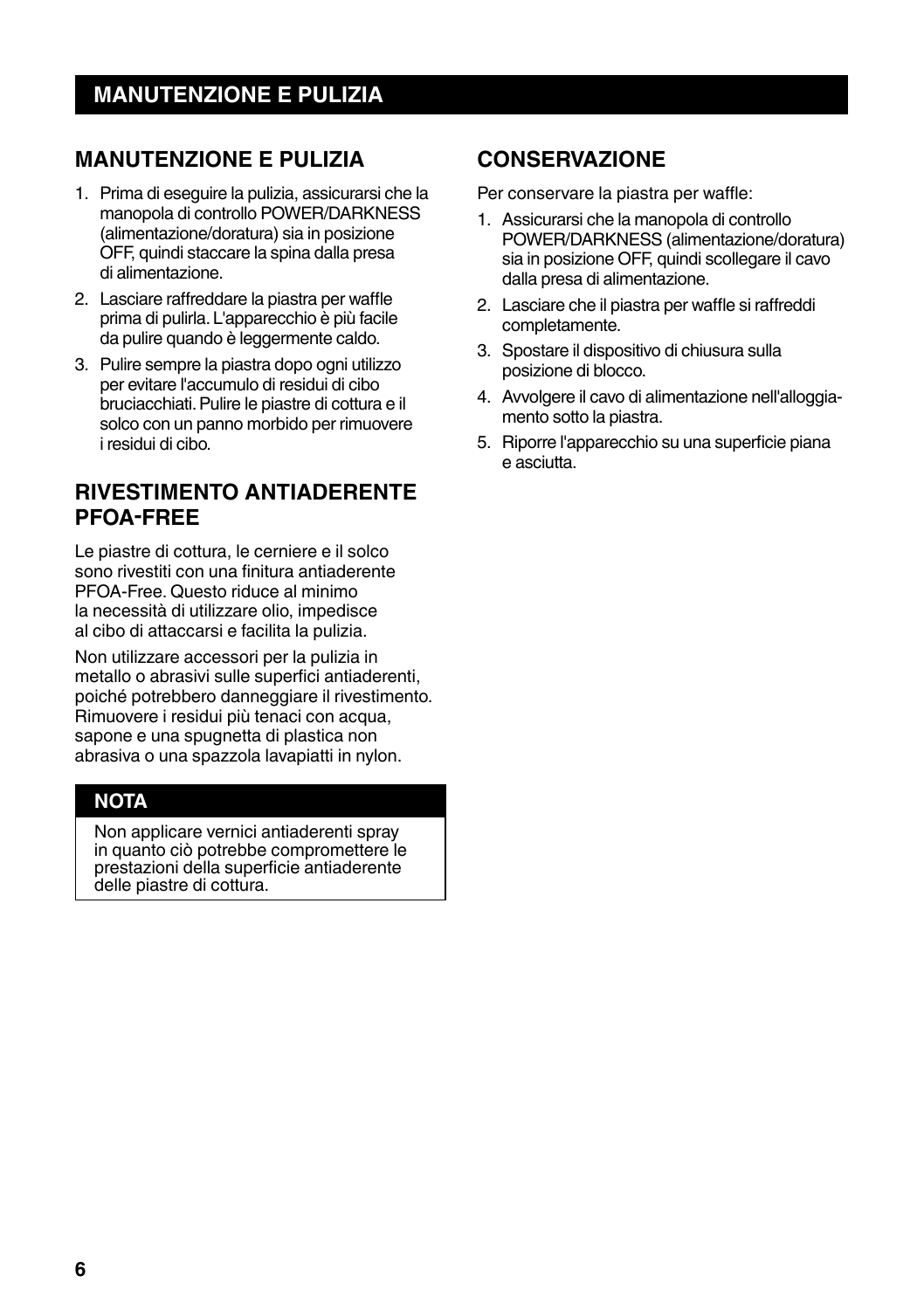## **GARANZIA LIMITATA DI 2 ANNI**

Sage Appliances offre una garanzia per l'utilizzo domestico di questo prodotto in specifiche aree geografiche, per 2 anni dalla data di acquisto. La garanzia copre eventuali malfunzionamenti causati da difetti di fabbricazione o dei materiali. Durante il periodo coperto dalla garanzia, Sage Appliances sarà tenuta a riparare, sostituire o rimborsare l'importo corrispondente ai prodotti difettosi (a sola discrezione di Sage Appliances).

Tutti i diritti di garanzia previsti dalla legislazione nazionale applicabile verranno rispettati e non possono essere annullati dalla presente garanzia. Per i termini e le condizioni complete della garanzia e per istruzioni su come inviare una richiesta di risarcimento, visitare il sito www.sageappliances.com.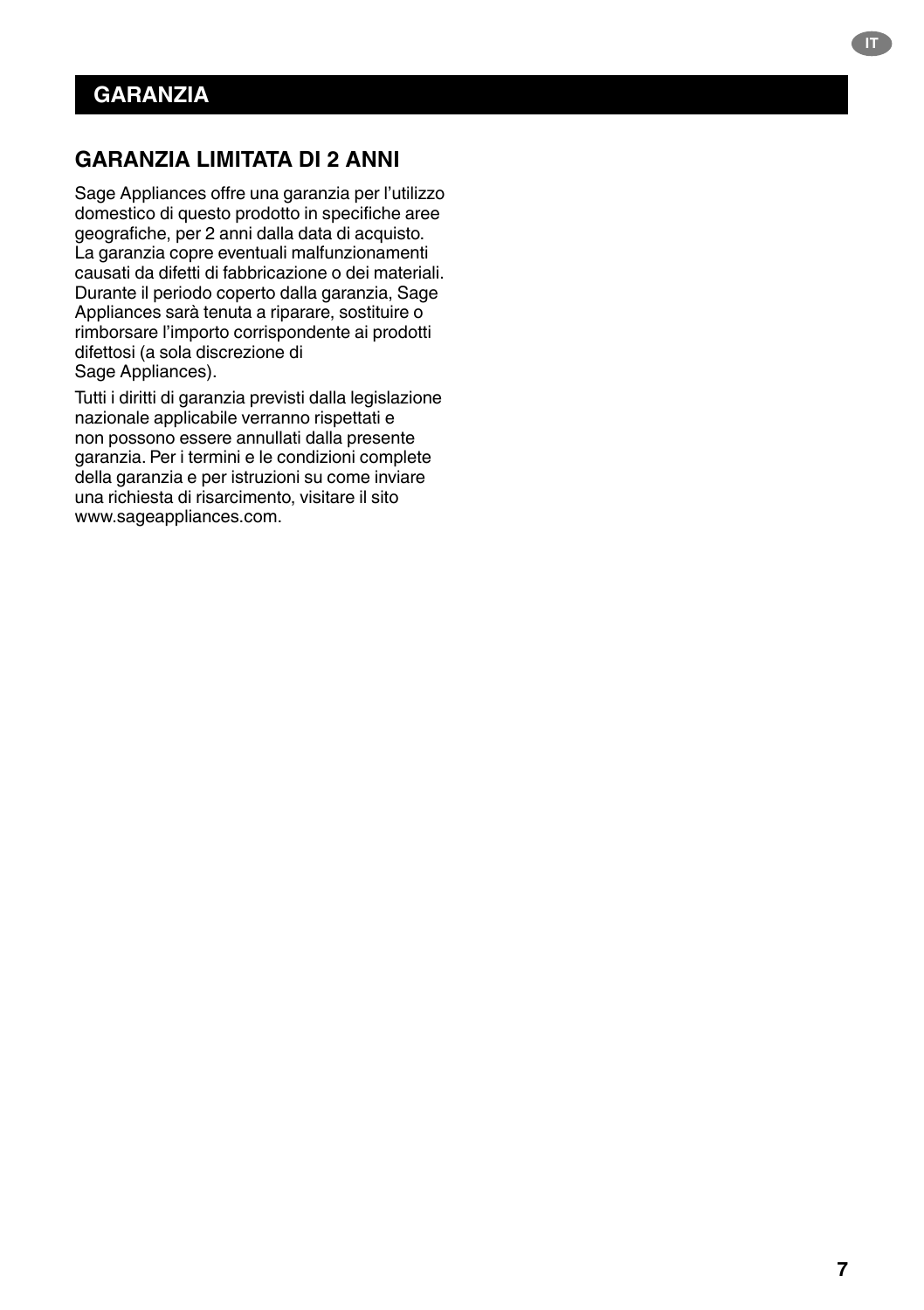# *the No-Mess Waffle™*





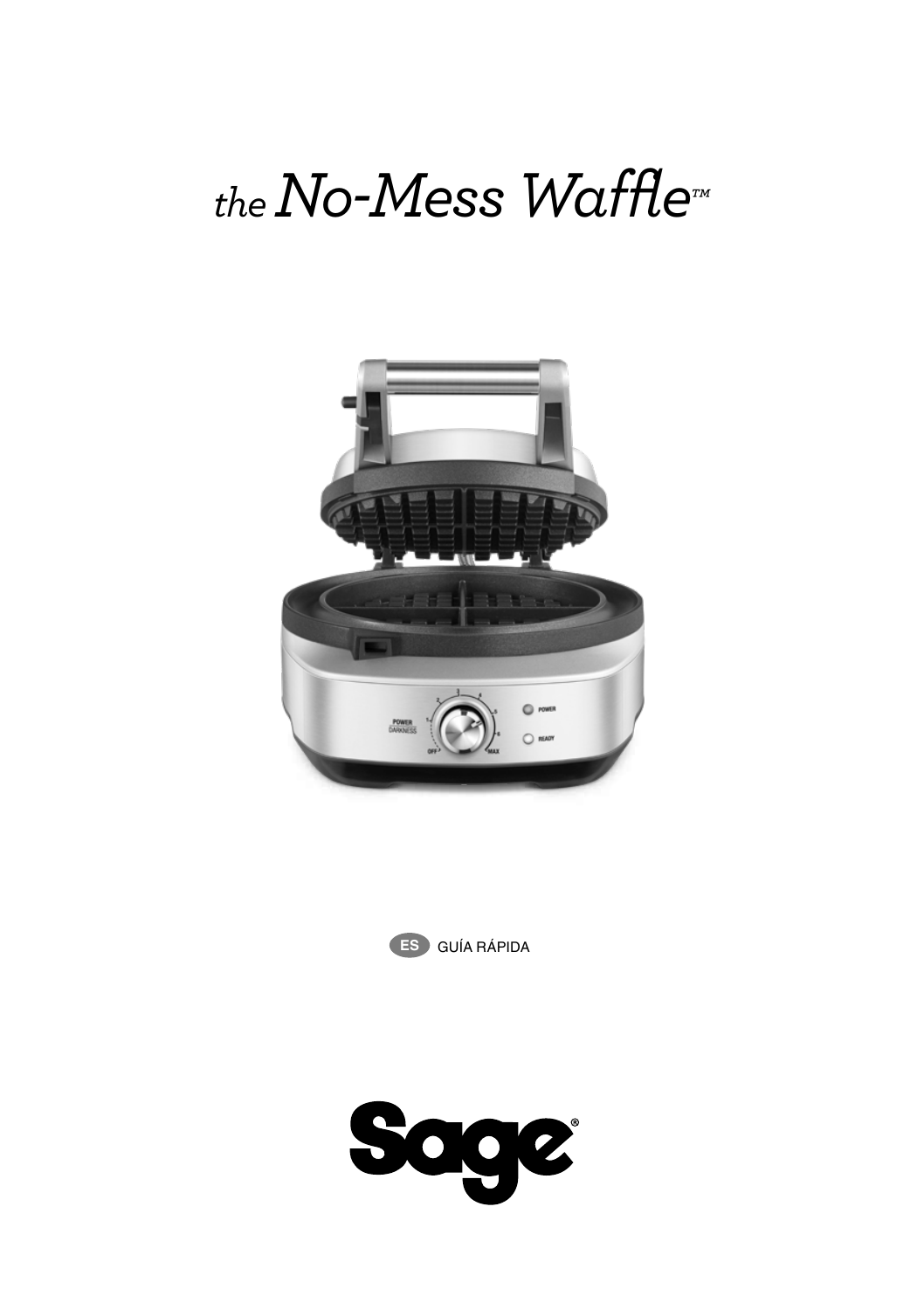## **ÍNDICE**

- **2** Sage® recomienda seguridad ante todo
- **4** Conoce tu nuevo electrodoméstico
- **5** Manejo de tu nuevo electrodoméstico
- **6** Cuidado y limpieza
- **7** Garantía

## **SAGE® RECOMIENDA SEGURIDAD ANTE TODO**

**En Sage® nos preocupa mucho la seguridad. Para el diseño y la fabricación de nuestros productos de consumo tenemos en cuenta antes que nada la seguridad de nuestros clientes, como tú. También te rogamos que actúes cuidadosamente al usar cualquier electrodoméstico y que tomes las precauciones siguientes.**

## **MEDIDAS DE SEGURIDAD IMPORTANTES**

## **LEE TODAS LAS INSTRUC- CIONES ANTES DEL USO Y GUÁRDALAS PARA PODER CONSULTARLAS EN EL FUTURO.**

- Hay una versión de este documento disponible en sageappliances.com para descargar.
- Antes de usar el producto por primera vez, asegúrate de que la tensión eléctrica de la toma

de corriente coincida con la que figura en la etiqueta en la base del electrodoméstico.

- Este electrodoméstico es solo para uso doméstico. No se debe utilizar para fines distintos de su uso previsto. No se debe utilizar en vehículos o embarcaciones en movimiento. No se debe utilizar al aire libre. El uso inapro- piado podría causar lesiones.
- Desenrolla completamente el cable de alimentación antes de usar el electrodoméstico.
- Coloca el electrodoméstico sobre una superficie estable, resistente al calor, nivelada y seca. No lo pongas muy cerca del borde ni cerca de una fuente de calor (por ejemplo, una placa de cocina eléctrica, un
- quemador de gas o un horno).<br>Evita que el cable de alimentación sobresalga del borde de una encimera o una mesa, entre en contacto con superfi- cies calientes o se enrede.
- Coloca el electrodoméstico a una distancia mínima de 20 cm de las paredes o de materiales sensibles al calor/vapor y deja un espacio adecuado por encima y por todos los lados para que circule el aire.
- Comprueba que el cable de alimentación no quede atrapado ente las placas del electrodoméstico durante el uso o almacenamiento.
- Supervisa el electrodoméstico en todo momento mientras esté en funcionamiento.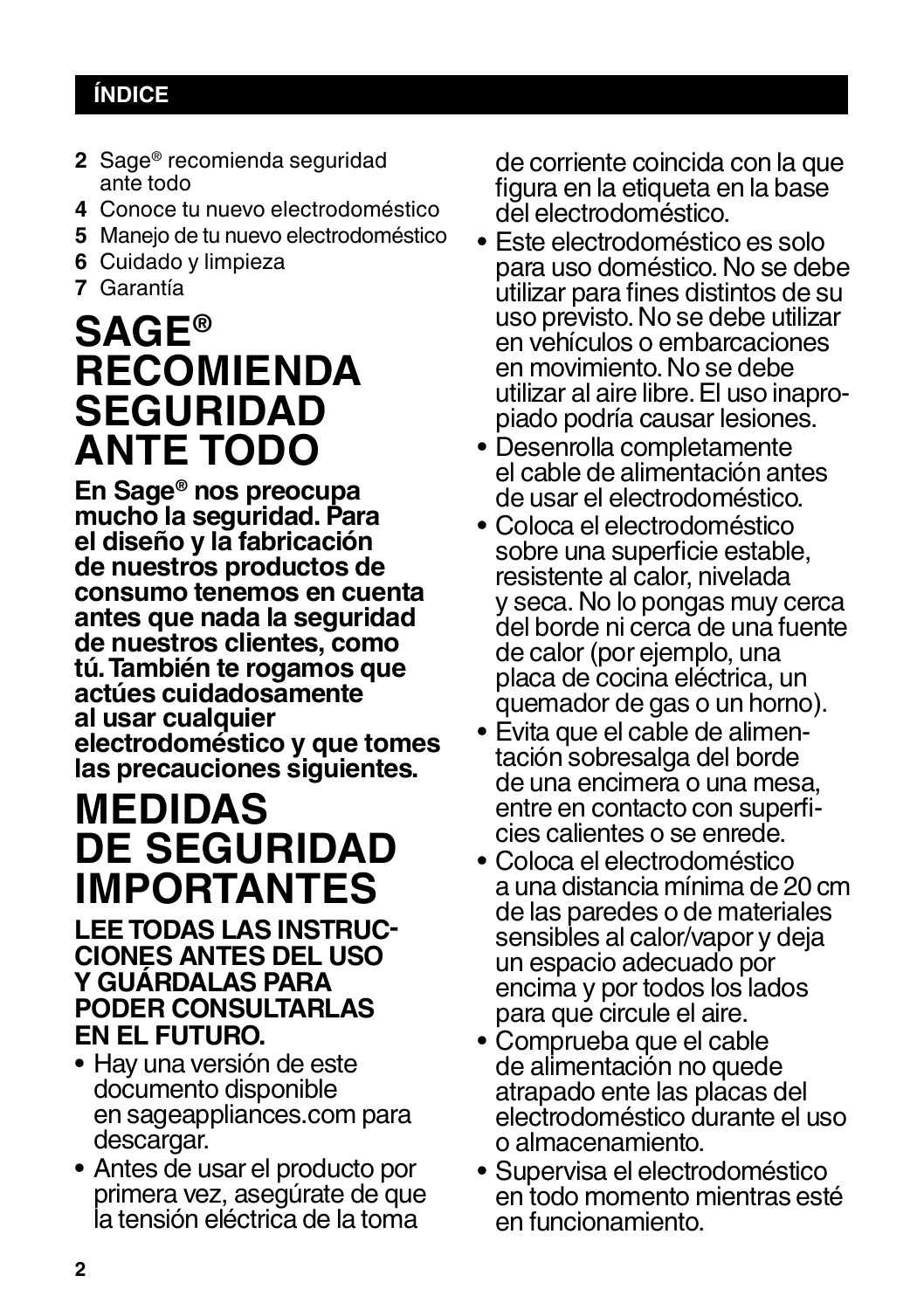## **RECOMENDAMOS SEGURIDAD ANTE TODO**

Este símbolo indica que<br>la superficie está calien- $\boldsymbol{\Delta}$  te. La tapa y las demás superficies estarán calientes mientras el electrodoméstico esté en funcionamiento y durante un tiempo después del uso. Para evitar quemaduras, utiliza mano- plas aislantes o usa las asas o manijas según sea apropiado.

- Antes de limpiar, mover o guardar el electrodoméstico, asegúrate siempre de que esté apagado (OFF) y desenchufado de la toma de corriente, y de que se haya enfriado tras el uso.
- No lo utilices si el cable de alimentación, el enchufe o el electrodoméstico propiamente dicho están dañados. Ante cualquier daño o si se requiere algún tipo de mantenimiento (que no sea la limpieza), ponte en contacto con el servicio de atención al cliente de Sage o visita sageappliances.com.
- Cualquier tarea de manteni- miento que no sea de limpieza debe realizarla un Centro de servicio autorizado de Sage®.
- No permitas que los niños jue- guen con el electrodoméstico.
- El electrodoméstico puede ser utilizado por niños mayores de <sup>8</sup> años y personas con disca- pacidades físicas o mentales, o sin experiencia ni conocimien-<br>tos de uso, siempre y cuando<br>reciban supervisión o instrucciones para el uso seguro del dispositivo y comprendan los

riesgos implicados.<br>• La limpieza del electrodoméstico no debe ser realizada por niños menores de 8 años, ni por niños mayores sin la supervisión de un adulto.

**ES**

- El electrodoméstico y el cable deben mantenerse fuera del alcance de los niños menores de 8 años.
- Este electrodoméstico no está diante un temporizador externo u otro sistema de control remoto.
- Se recomienda la instalación de un interruptor diferencial para ofrecer seguridad adicional<br>al usar todos los electrodomésticos. Se recomienda usar interruptores de seguridad con una corriente de funcionamiento nominal de no más de 30 mA. Solicita asesoramiento profesio- nal a un electricista.
- Este símbolo indica que el electrodoméstico no debe desecharse con la basura doméstica normal. Debe llevarse a un centro de recogida de residuos designado por las autoridades locales para ese fin o a una empresa que preste ese servicio. Para obtener más información, ponte en contacto con los servicios municipales.

 $\mathbf{V}$ , Para evitar descargas **XX** eléctricas, no sumerjas el enchufe, el cable de alimentación ni el electrodoméstico en agua ni otros líquidos.

## **GUARDA ESTAS INSTRUCCIONES**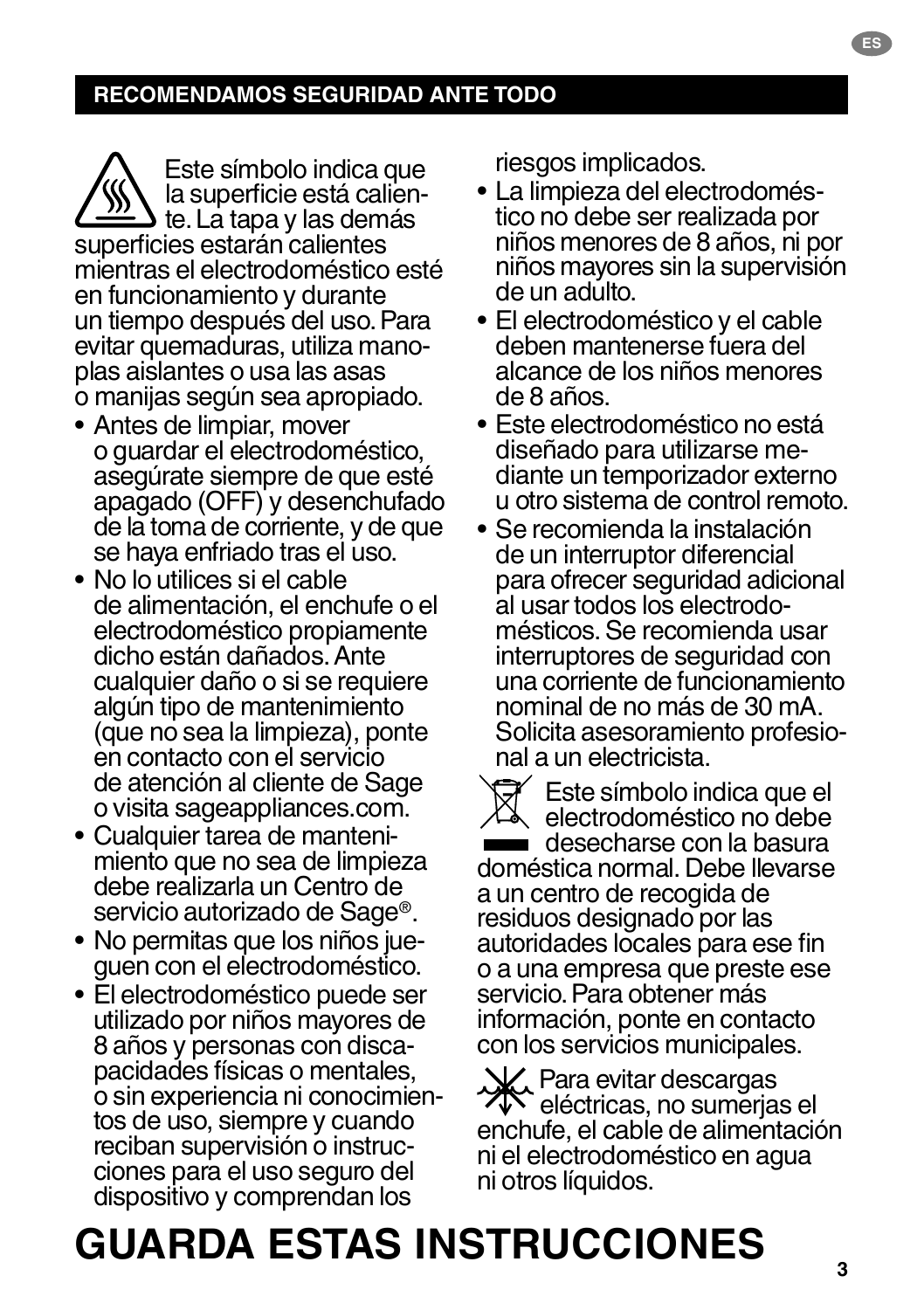## **CONOCE TU NUEVO ELECTRODOMÉSTICO**



- A. Dial de control POWER / DARKNESS
- B. Placa de cocción de aluminio moldeado a presión.
- C. Antiadherente sin PFOA
- D. Borde integrado
- E. Carcasa de acero inoxidable
- F. Bloqueo de seguridad
- G. Luz POWER
- H. Luz READY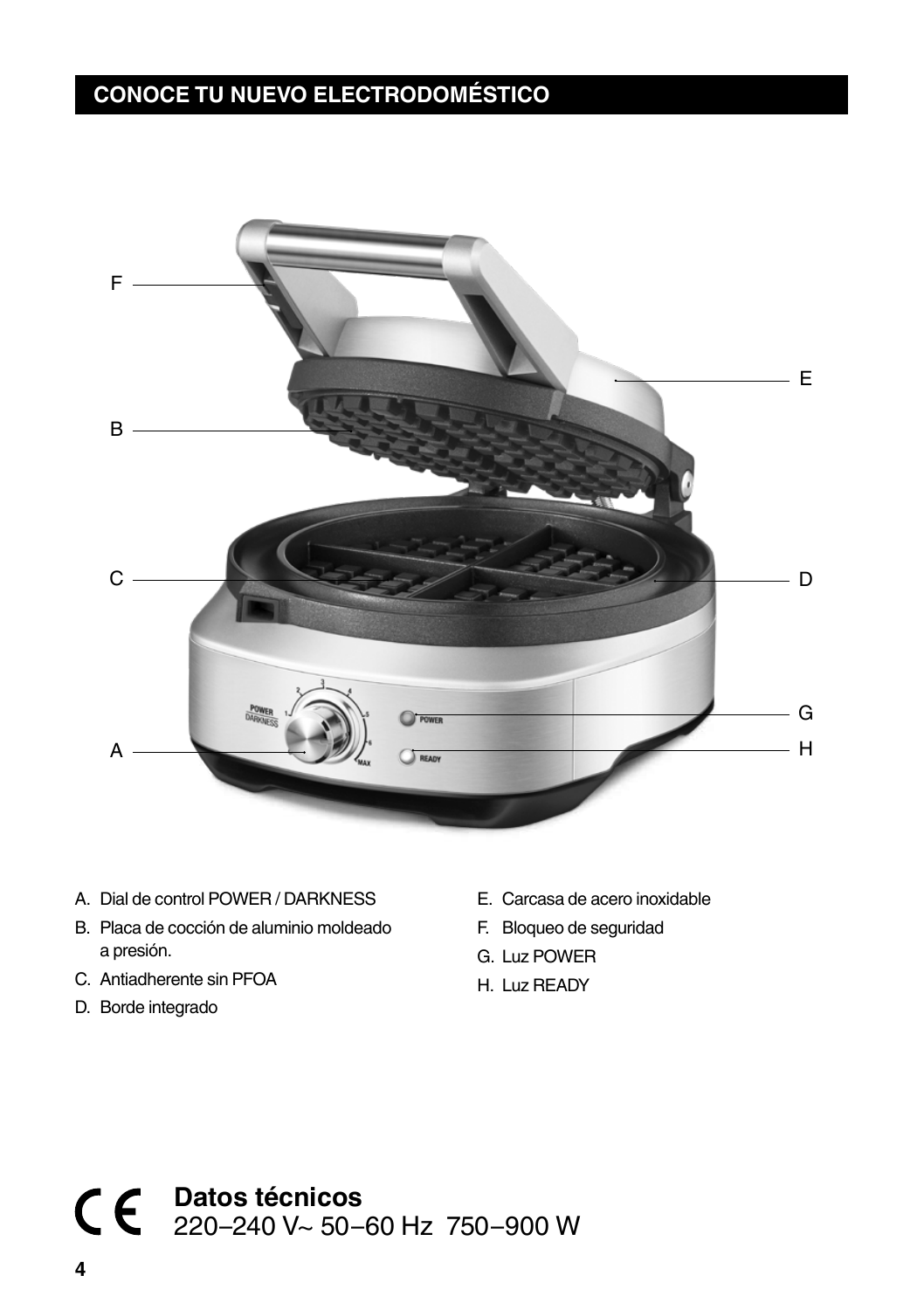## **MANEJO DE TU NUEVO ELECTRODOMÉSTICO**

Antes del primer uso, retira y desecha de forma segura los materiales de embalaje, etiquetas promocionales y cinta adhesiva de la gofrera.

- 1. Limpia las placas de cocción de la gofrera con una esponja o paño húmedo. Seca bien y cierra la tapa.
- 2. Coloca la gofrera en una superficie plana y seca. Comprueba que haya al menos 20 cm libres todo alrededor de la gofrera. No coloques nada encima de la gofrera.
- 3. Desenrolla completamente el cable de alimentación y conecta el enchufe a una toma de corriente de 220–240V con conexión a tierra.
- 4. Gira el dial de control POWER / DARKNESS en el sentido de las agujas del reloj hasta el ajuste deseado para empezar a precalentar la gofrera. La luz POWER se iluminará.
- 5. Usa el dial de control POWER / DARKNESS para ajustar el tostado de tu gofre. Cuenta con 7 ajustes de tostado que van del "1" (menos tostado) a MAX (más tostado). Gira el dial en el sentido de las agujas del reloj para aumentar el tostado o en sentido contrario para disminuirlo.
- 6. Una vez que la gofrera haya completado el precalentamiento, sonarán tres alertas audibles y se encenderá la luz READY.
- 7. Abre la tapa y vierte aproximadamente 125 ml de masa uniformemente en el centro de la placa para gofres. La masa debe cubrir los picos de la placa para gofres.

### **NOTA**

Cuando utilices la gofrera por primera vez, es posible que notes una fina neblina de humo. Esto se debe al calentamiento inicial de algunos de los componentes y no es motivo de preocupación.

- 8. Cierra la tapa pero mantén abierto el bloqueo de seguridad. A medida que avance el ciclo de cocción, la luz READY se apagará.
- 9. Al final del ciclo de cocción, sonarán tres alertas audibles y se iluminará la luz READY. Abre la tapa y retira con cuidado tus gofres.

## **NOTA**

Puede haber ligeras variaciones entre los ciclos de cocción. Si tus gofres no tienen el tostado deseado, cierra la tapa y cocina durante un minuto adicional.

10. Para obtener los resultados más consistentes, añade el siguiente lote de masa inmediatamente después de retirar el gofre cocido y repite los pasos 7 a 8.

## **NOTA**

Si no se añade la siguiente tanda de masa inmediatamente después de retirar el gofre cocido, cierra la tapa y deja que la gofrera vuelve a calentarse correctamente (la luz READY se apagará y luego volverá a encenderse) antes de añadir la mezcla.

11. Si ya no vas a cocinar más gofres, gira el dial de control POWER / DARKNESS a la posición OFF.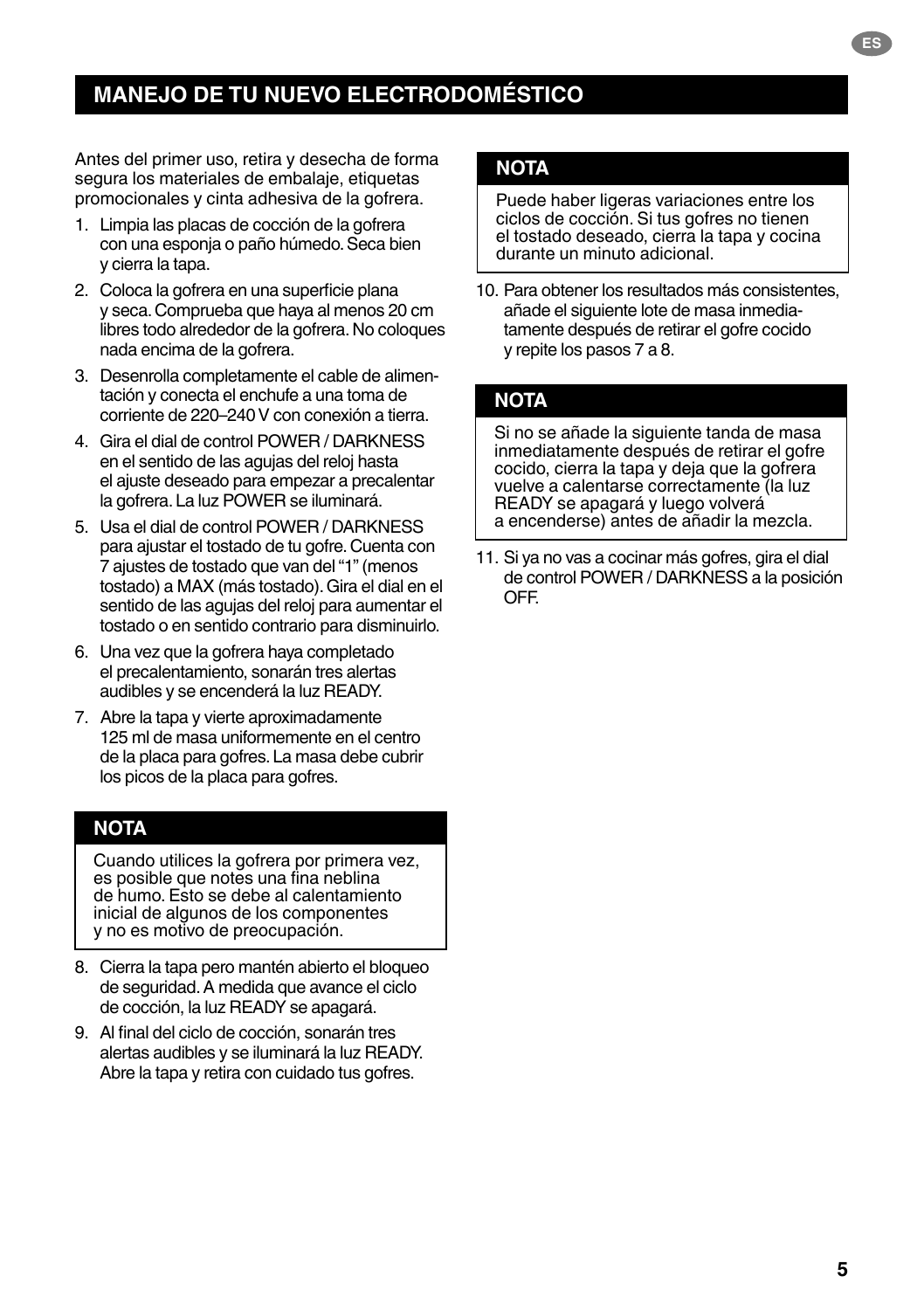## **CUIDADO Y LIMPIEZA**

- 1. Antes de limpiar, asegúrate de que el dial de control POWER / DARKNESS esté en la posición OFF y luego retira el enchufe de la toma de corriente.
- 2. Deja que la gofrera se enfríe un poco antes de limpiar. La gofrera es más fácil de limpiar cuando está ligeramente caliente.
- 3. Limpia siempre la gofrera después de cada uso para evitar la acumulación de alimentos cocinados. Limpia las placas de cocción y el borde de rebosamiento con un paño suave para quitar residuos de comida.

## **REVESTIMIENTO ANTIADHERENTE SIN PFOA**

Las placas de cocción, las bisagras y el borde de rebosamiento están recubiertos con un acabado antiadherente SIN PFOA. Esto minimiza la necesidad de aceite, evita que los alimentos se peguen y facilita la limpieza.

No uses herramientas de limpieza abrasivas ni metálicas sobre superficies antiadherentes, ya que dañarán el revestimiento. Usa solo agua tibia jabonosa y elimina los residuos rebeldes con un estropajo de plástico no abrasivo o un cepillo de nylon.

## **NOTA**

No uses aerosoles antiadherentes para cocinar, ya que pueden afectar al rendimiento de la superficie antiadherente en las placas de cocción.

## **ALMACENAMIENTO**

Para guardar tu gofrera:

- 1. Asegúrate de que el dial de control POWER / DARKNESS esté en la posición OFF y luego desenchufa el cable de alimentación de la toma de corriente.
- 2. Deja que la gofrera se enfríe completamente.
- 3. Coloca el bloqueo de seguridad en la posición de bloqueo.
- 4. Enrolla el cable de alimentación en el área para enrolarlo debajo de la gofrera.
- 5. Almacene la gofrera en una superficie plana y seca.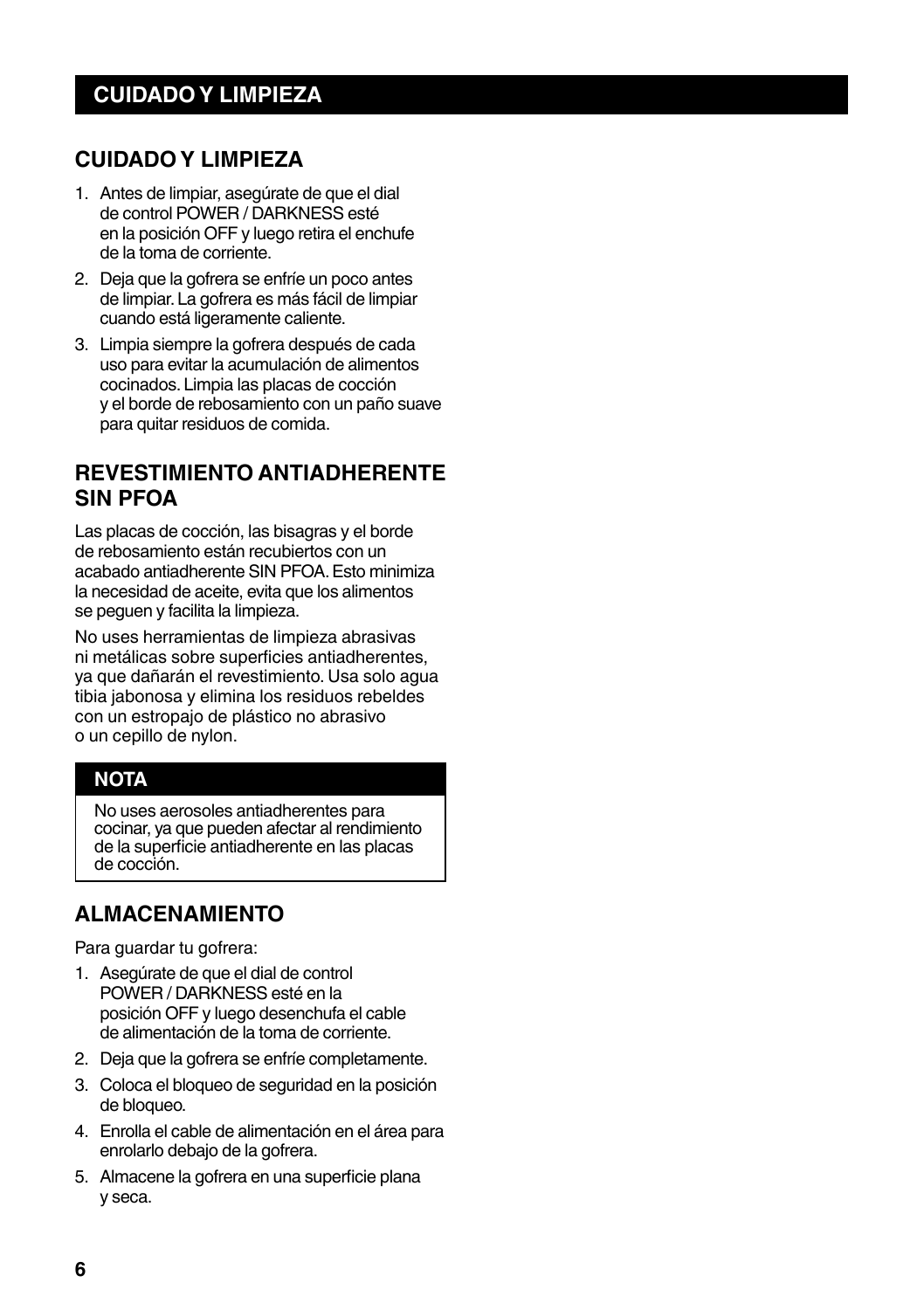## **GARANTÍA LIMITADA DE 2 AÑOS**

La garantía de Sage Appliances cubre este producto para uso doméstico en territorios específicos durante 2 años a partir de la fecha de compra contra fallos causados por mano de obra y materiales defectuosos. Durante el plazo de la garantía, Sage Appliances reparará o sustituirá productos defectuosos (a criterio de Sage Appliances).

Todos los derechos de garantía en virtud de la legislación nacional vigente serán respetados y no se verán afectados por nuestra garantía. Para consultar los términos y condiciones completos de la garantía, así como instrucciones sobre cómo hacer una reclamación, visite www.sageappliances.com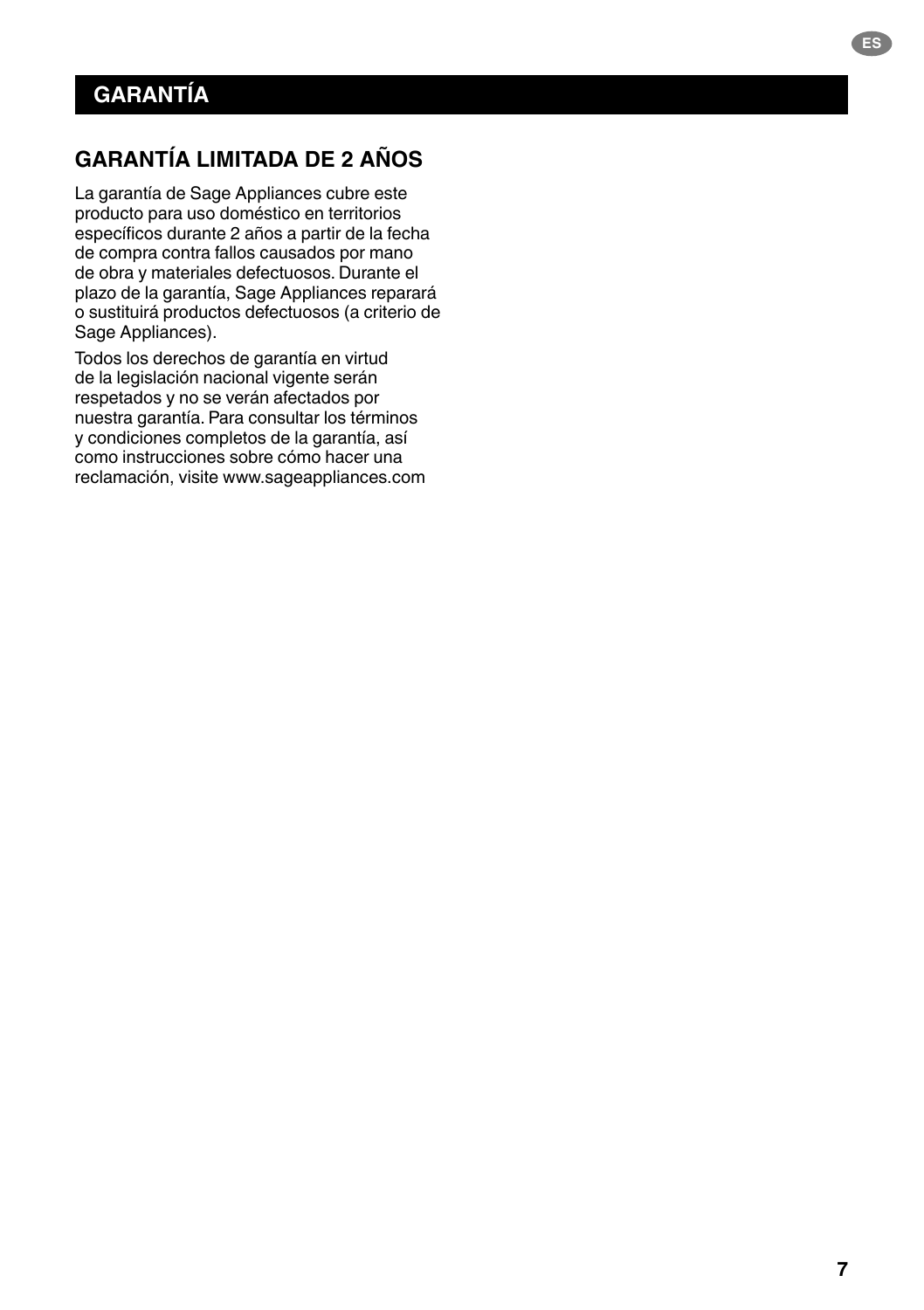## **NOTAS**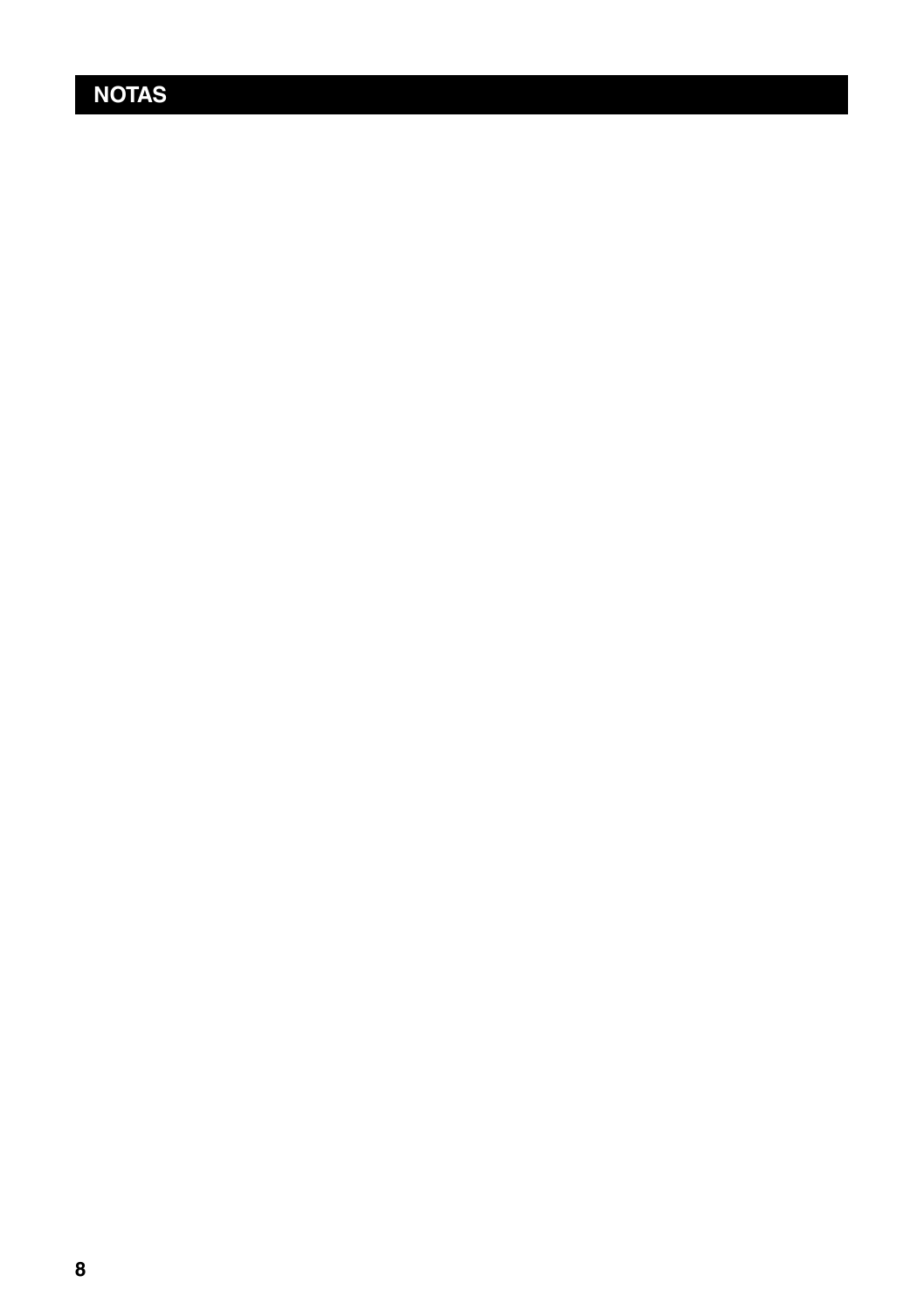# *the No-Mess Waffle™*





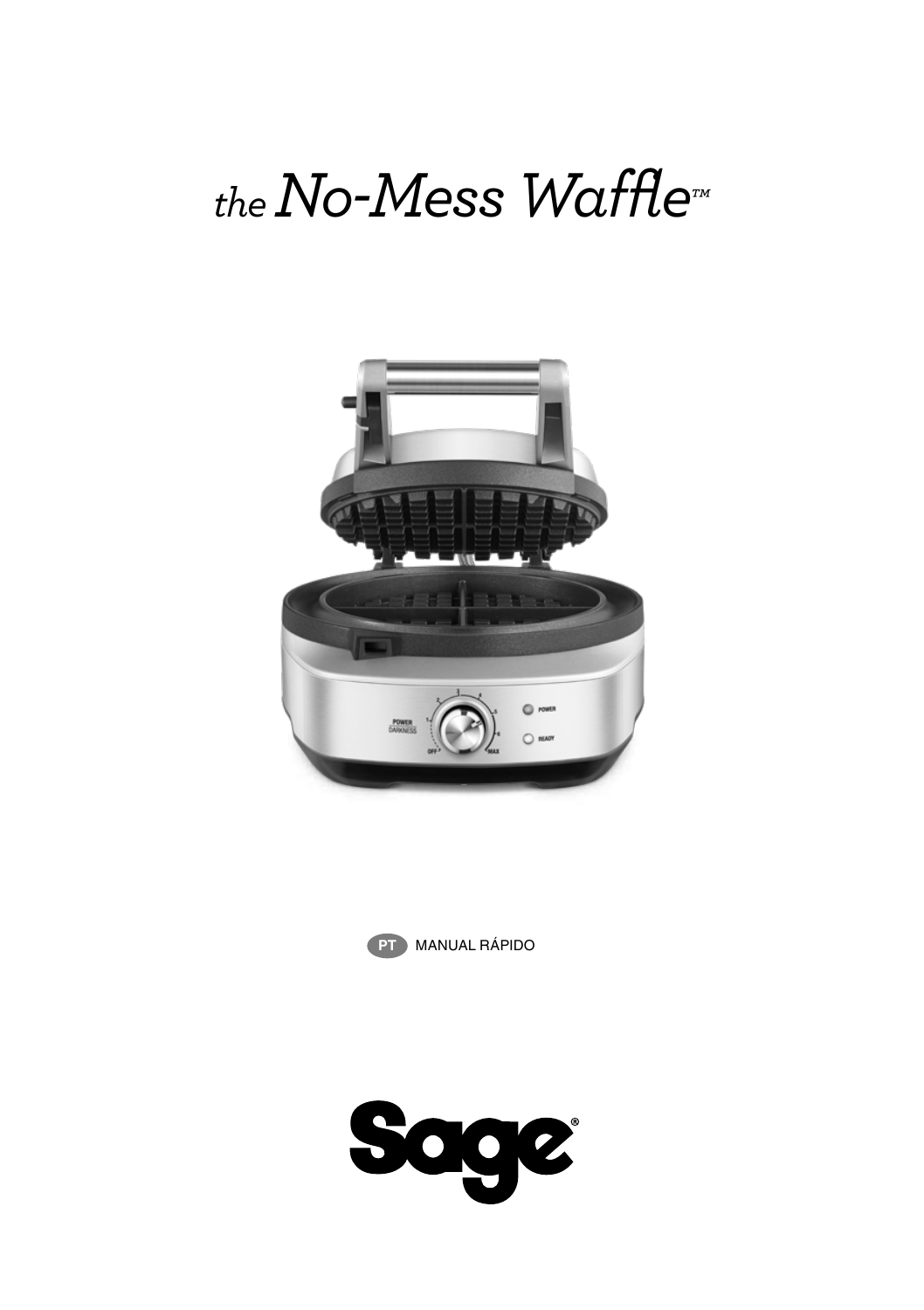## **ÍNDICE**

- **2** A Sage® recomenda a segurança como máxima prioridade
- **5** Introdução ao aparelho
- **6** Funcionamento do aparelho
- **7** Cuidados e limpeza
- **8** Garantia

## **A SAGE® RECOMENDA A SEGURANÇA COMO MÁXIMA PRIORIDADE**

**Na Sage®, temos a máxima preocupação com a segurança. Concebemos e produzimos produtos para o consumidor principalmente com a sua segurança, o nosso prezado cliente, em mente. Além disso, pedimos que tenha cuidado quando utilizar qualquer aparelho elétrico e que cumpra as precauções seguintes.**

## **CUIDADOS IMPORTANTES**

## **LEIA TODAS AS INSTRUÇÕES ANTES DE UTILIZAR E GUARDE-AS PARA CONSULTA FUTURA**

- Está disponível uma versão transferível deste documento em sageappliances.com
- Antes de utilizar pela primeira vez, certifique-se de que a sua fonte de alimentação corresponde à indicada na etiqueta na parte inferior do aparelho.
- Este aparelho destina-se apenas a uso doméstico. Não utilize o aparelho para outra função diferente da utilização a que se destina. Não utilize em veículos em movimento ou barcos. Não utilize no exterior. A utilização incorreta pode causar ferimentos.
- Desenrole completamente o cabo de alimentação antes de utilizar.
- Coloque o aparelho numa superfície plana, estável, resistente ao calor e seca, afastado da extremidade e não utilize próximo de uma fonte de calor, como uma placa térmica, forno ou bico de gás.
- Não deixe o cabo de alimentação pendurado sobre a extremidade de uma mesa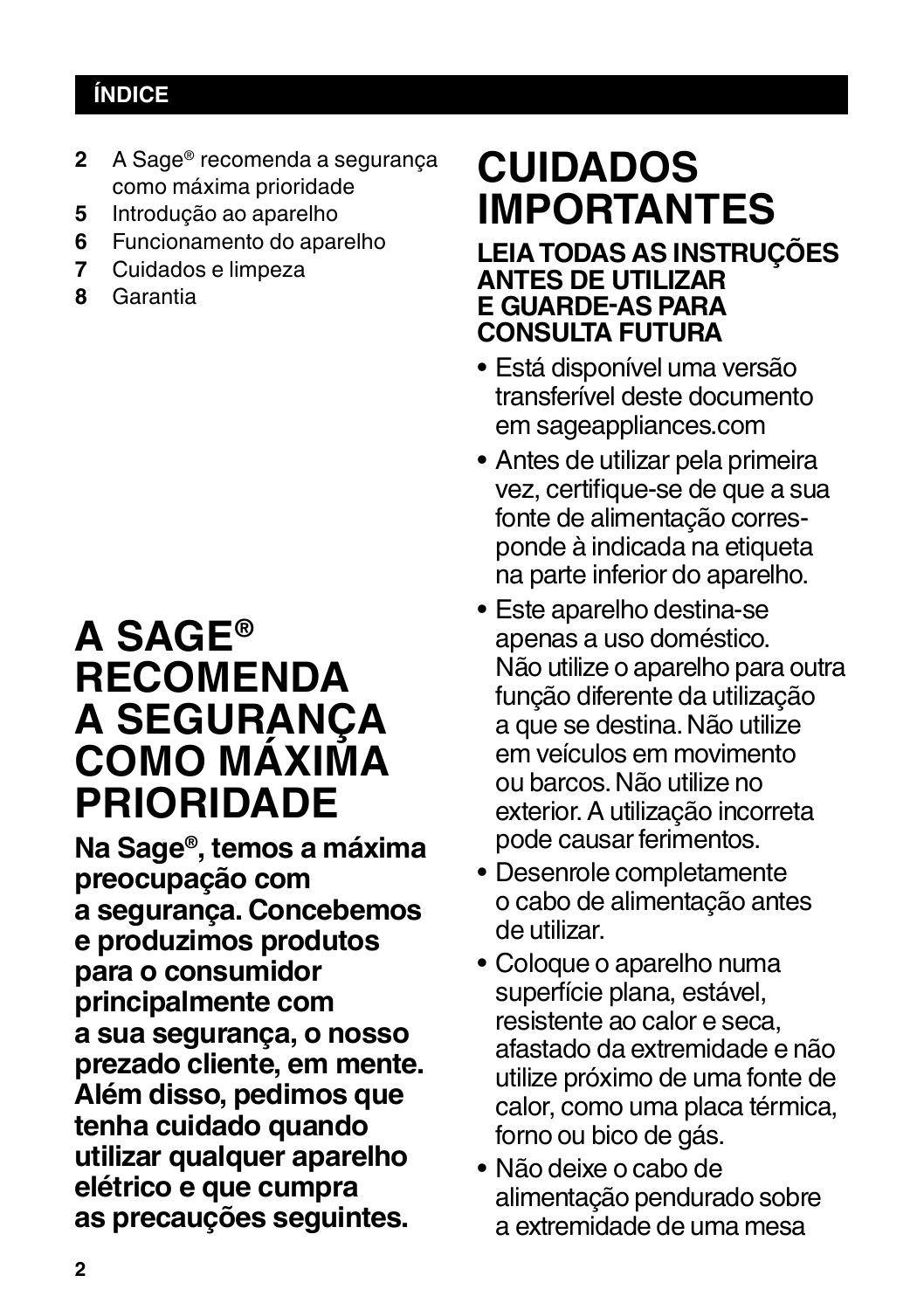## **RECOMENDAMOS QUE CONSIDERE A SEGURANÇA COMO MÁXIMA PRIORIDADE**

ou bancada, em contacto com superfícies quentes nem permita que o cabo se enrosque.

- Posicione o aparelho a pelo menos 20 cm das paredes ou materiais sensíveis ao calor/ vapor e certifique-se de que há espaço livre adequado por cima e em todos os lados para circulação de ar.
- Certifique-se de que o cabo de alimentação não fica preso entre as placas superior e inferior do aparelho durante a utilização ou armazenamento.
- Não deixe o aparelho sem supervisão durante a utilização.



O aparelho tem um símbolo de alerta de  $\blacktriangle$  superfície quente.

A tampa e outras superfícies estarão quentes quando o aparelho está em funcionamento e durante algum tempo após a utilização. Para evitar queimaduras, utilize sempre luvas de forno ou utilize pegas quando apropriado.

- Certifique-se sempre de que o aparelho está desligado (OFF), e que a ficha foi retirada da tomada elétrica e arrefeceu totalmente antes de o limpar, mover ou armazenar.
- Não use o aparelho se o cabo de alimentação, ficha ou o próprio aparelho estiverem danificados

de qualquer maneira. Contacte o serviço de atendimento ao cliente da Sage ou aceda a sageappliances.com se o aparelho estiver danificado ou for necessária qualquer tarefa de manutenção que não a de limpeza.

**PT**

- Qualquer tarefa de manutenção que não a de limpeza deve ser realizada por um centro de assistência autorizado pela Sage®.
- As crianças não devem brincar com o aparelho.
- O aparelho pode ser utilizado por crianças com mais de 8 anos de idade e pessoas com capacidades físicas ou mentais reduzidas ou com falta de experiência e conhecimento, mas apenas se tiverem recebido supervisão ou instruções relativas ao uso seguro do aparelho e compreenderem os perigos envolvidos.
- As tarefas de limpeza do aparelho não devem ser executadas por crianças exceto caso tenham mais de 8 anos de idade e tenham supervisão.
- O aparelho e o cabo devem ser mantidos fora do alcance das crianças com idade inferior a 8 anos.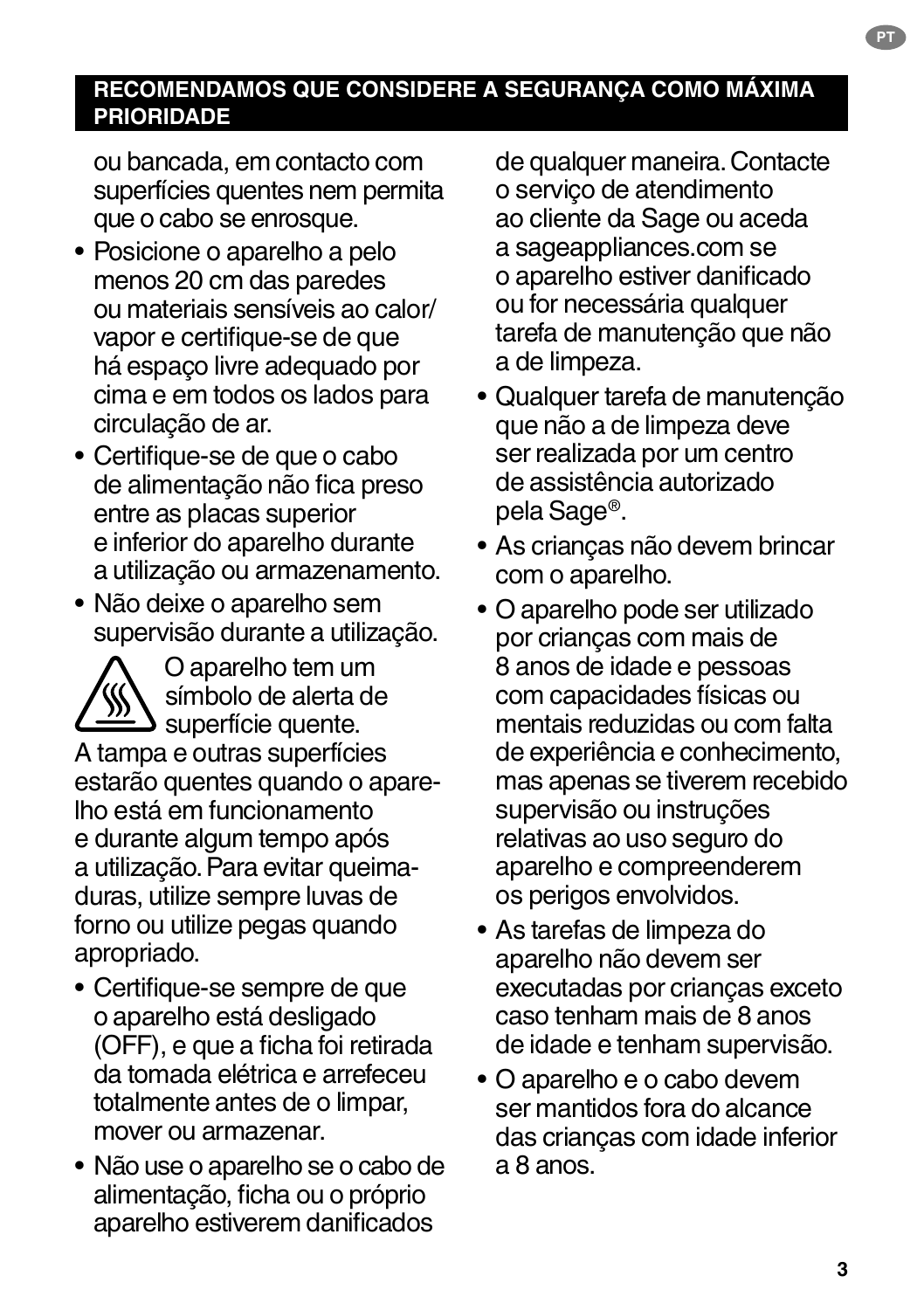## **RECOMENDAMOS QUE CONSIDERE A SEGURANÇA COMO MÁXIMA PRIORIDADE**

- O aparelho não se destina a ser operado através de um temporizador externo ou sistema de controlo remoto separado.
- Recomendamos a instalação de um comutador de segurança da corrente residual para fornecer segurança adicional ao utilizar todos os aparelhos elétricos. Recomendamos o uso de comutadores de segurança com uma corrente operacional nominal não superior a 30 mA. Consulte um eletricista para obter aconselhamento profissional.
- 

O símbolo apresentado indica que este aparelho não deve ser eliminado juntamente com os resíduos domésticos normais. Deve ser encaminhado para um centro de recolha de resíduos da autoridade local designado para este fim ou um revendedor que forneça este serviço. Contacte a Câmara Municipal local para obter mais informações.

Não coloque o cabo de alimentação, a ficha ou o aparelho dentro de água ou qualquer outro líquido para proteger contra choques elétricos.

# **GUARDE ESTAS INSTRUÇÕES**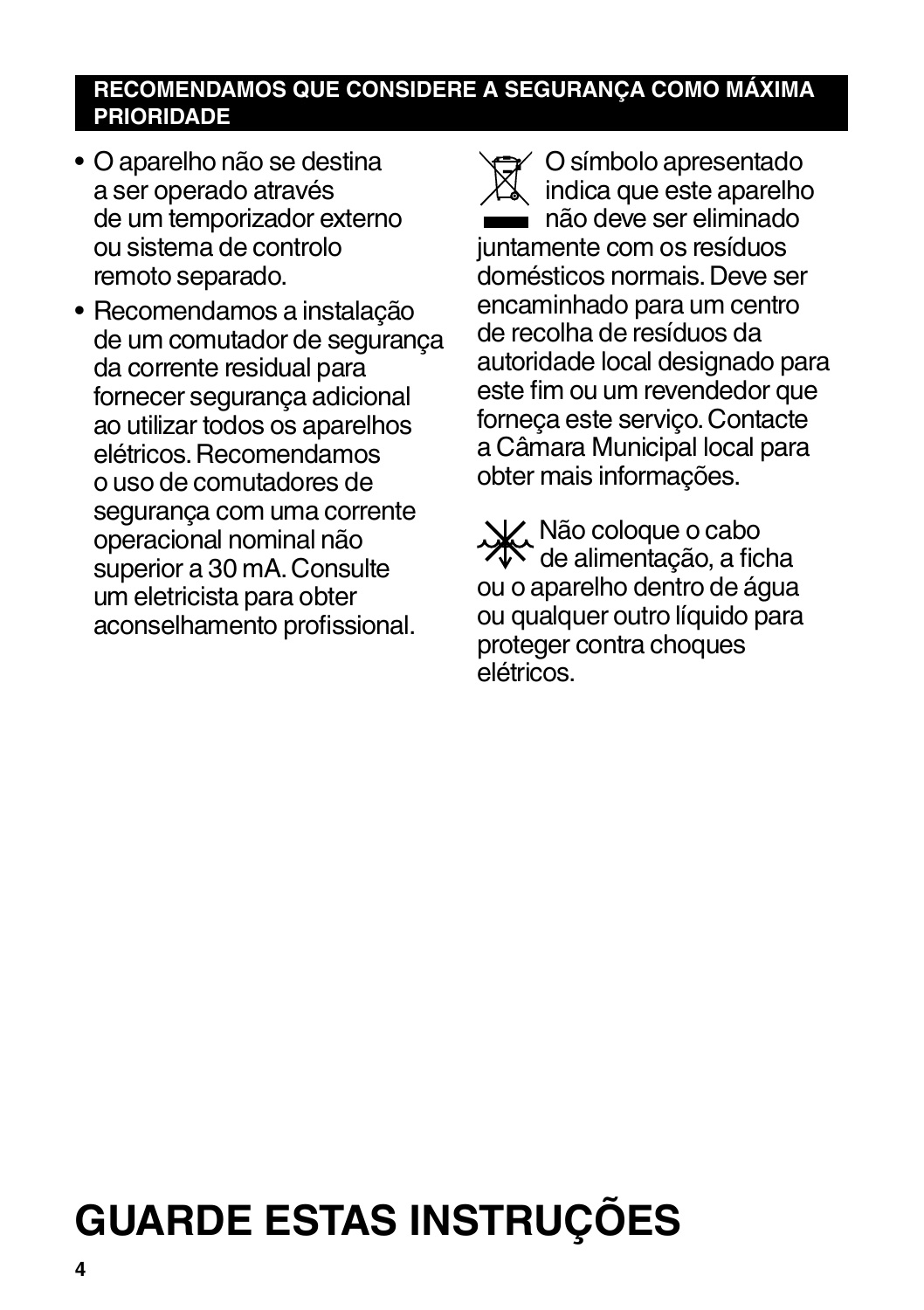## **INTRODUÇÃO AO APARELHO**



- A. Botão de controlo POWER/DARKNESS (Ligar-Desligar/Cor)
- B. Placa de alumínio fundido
- C. Antiaderente sem PFA
- D. Ranhura integrada
- E. Invólucro de aço inoxidável
- F. Patilha de bloqueio
- G. Luz POWER (Ligar/Desligar)
- H. Luz READY (Pronto)

**Informação de classificação** 220–240 V ~50–60 Hz 750–900 W **PT**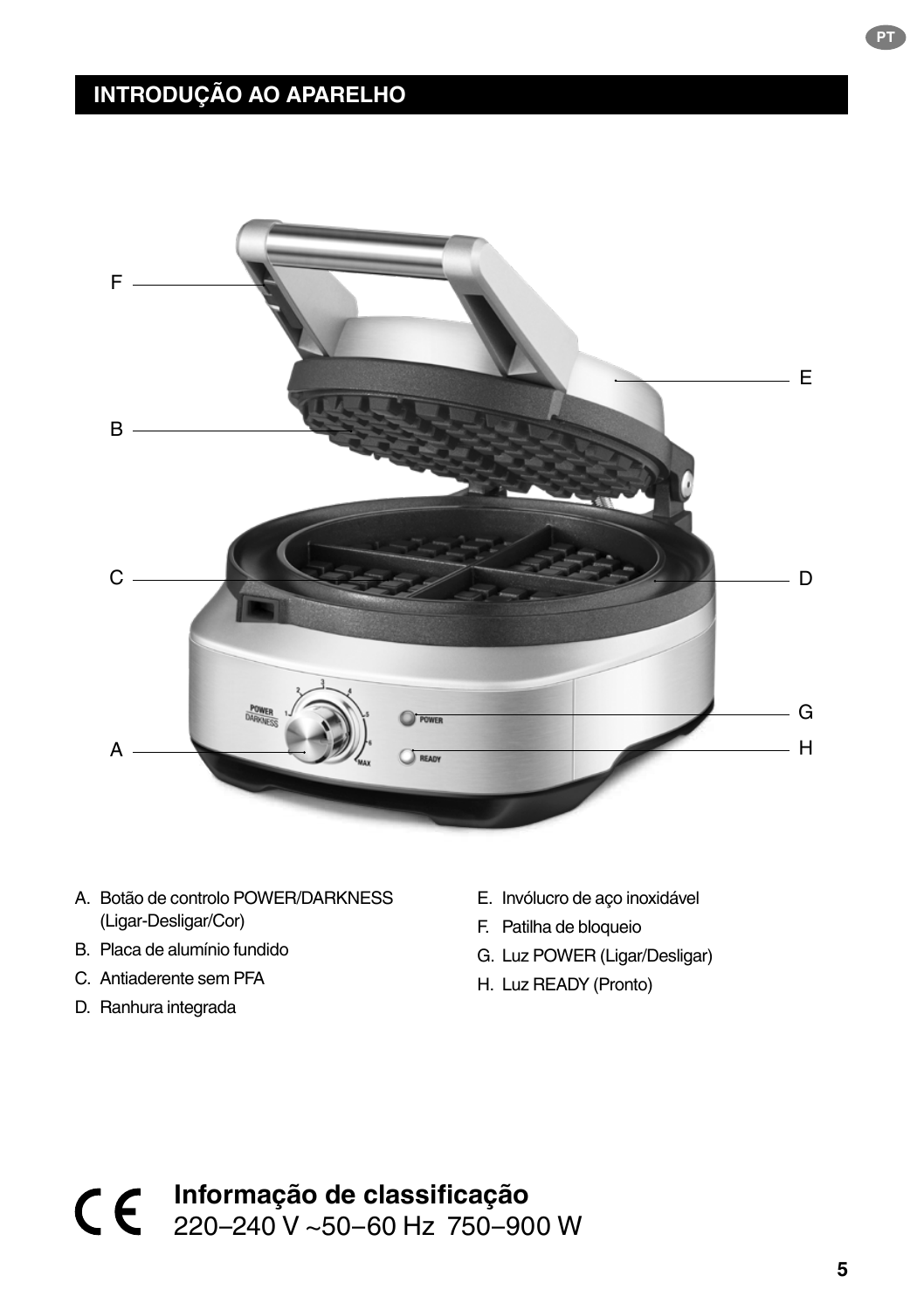## **FUNCIONAMENTO DO APARELHO**

Antes da primeira utilização, remova e elimine em segurança todos os materiais da embalagem, etiquetas promocionais e fita adesiva da máquina de waffles.

- 1. Limpe as placas da máquina de waffles com uma esponja ou um pano humedecido. Seque devidamente e feche a tampa.
- 2. Coloque o aparelho numa superfície plana e seca. Certifique-se de que existe uma distância mínima de 20 cm de espaço em todos os lados do aparelho. Não coloque nenhum objeto em cima da máquina de waffles.
- 3. Desenrole completamente o cabo de alimentação e insira o cabo de alimentação numa tomada de 220-240 V com ligação à terra.
- 4. Rode o botão POWER/DARKNESS (Ligar-Desligar/Cor) na direção dos ponteiros do relógio para iniciar o ciclo de pré-aquecimento da máquina de waffles. A luz POWER (Ligar/desligar) acende-se.
- 5. Utilize o botão POWER/DARKNESS (Ligar-Desligar/Cor) para ajustar a cor dos seus waffles. Existem 7 definições de tostadura, de "1" (mais claro) até MAX (Máximo) (mais escuro). Rode o botão na direção dos ponteiros do relógio para mais escuro ou na direção contrária dos ponteiros do relógio para waffles mais claros.
- 6. Após terminar o ciclo de pré-aquecimento, o aparelho emite três sinais sonoros e a luz READY (Pronto) acende-se.
- 7. Abra a placa superior e verta aproximadamente 125 ml de massa no centro da placa de waffles. A massa deve cobrir os bicos da placa de waffle.

### **NOTA**

Quando utilizar a máquina de waffles pela primeira vez, pode emitir um fumo ligeiro. O fumo é provocado pelo aquecimento inicial de alguns dos componentes e não é motivo de preocupação.

8. Feche a placa superior, mas mantenha a patilha de bloqueio aberta. À medida que continua a cozedura, a luz READY (Pronto) desliga-se.

9. Após terminar o ciclo de pré-aquecimento, o aparelho emite três sinais sonoros e a luz READY (Pronto) acende-se. Abra a placa superior da máquina de waffles e retire os waffles.

### **NOTA**

Podem existir pequenas variações entre os ciclos de cozedura. Se os seus waffles não tiverem a cor desejada, feche a placa superior e cozinhe durante mais alguns minutos.

10.Para obter resultados consistentes, adicione a próxima dose de massa imediatamente após remover o waffle cozinhado e repita os passos 7 e 8.

## **NOTA**

Se a próxima dose de massa não for adicionada imediatamente após remover o waffle cozinhado, feche a placa superior e permita que o waffle aqueça novamente (a luz READY (Pronto) desliga-se e acendese novamente) antes de adicionar a massa.

11.Se não desejar cozinhar mais waffles, rode o botão de controlo POWER/DARKNESS (Ligar-Desligar/Cor) para OFF (Desligar).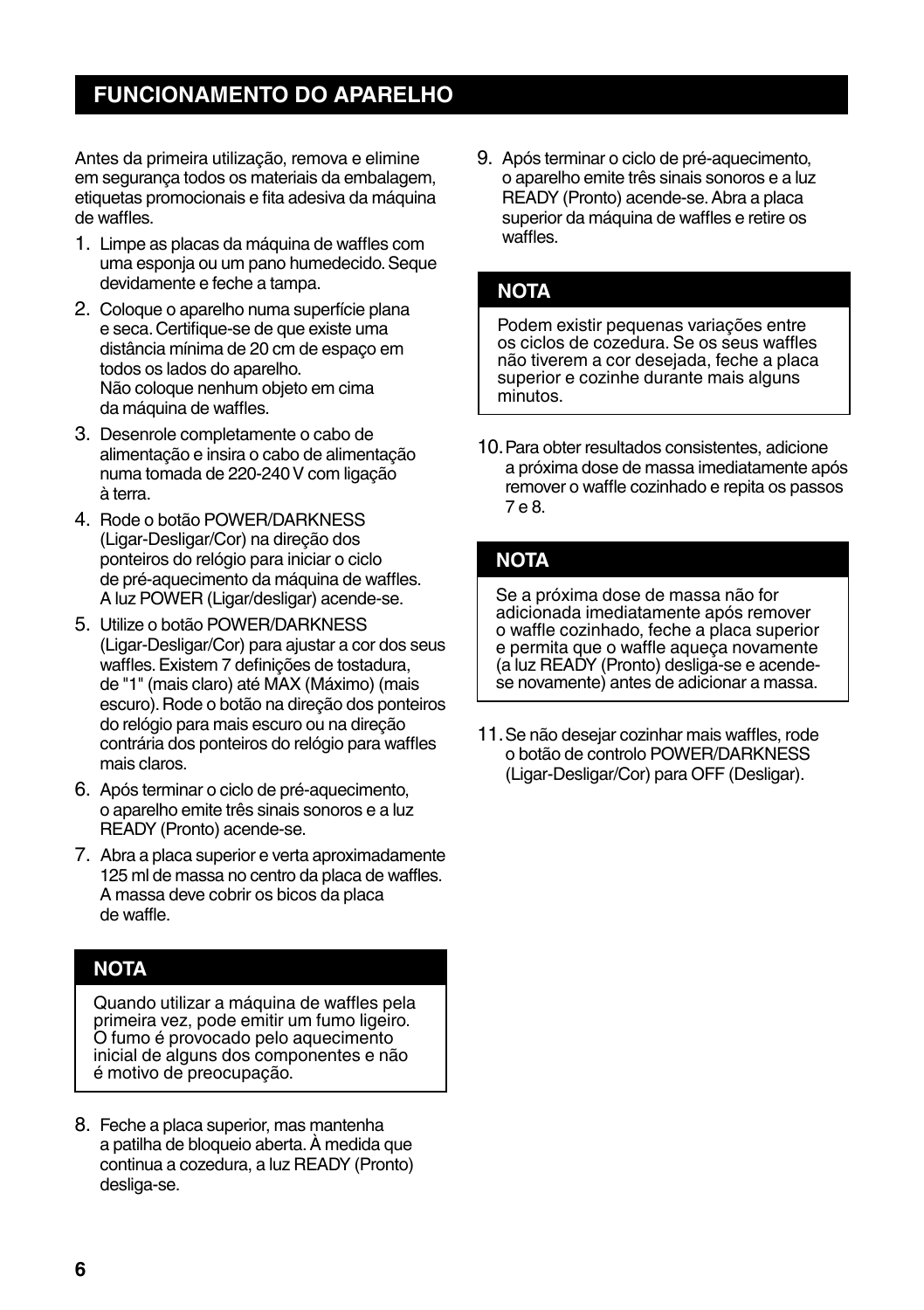## **CUIDADOS E LIMPEZA**

- 1. Antes de limpar, rode o botão POWER/ DARKNESS (Ligar-Desligar/Cor) para a posição OFF (Desligar) e retire a ficha do cabo de alimentação da tomada elétrica.
- 2. Aguarde que a máquina de waffles arrefeça levemente antes de limpar. É mais fácil limpar o aparelho enquanto está ligeiramente quente.
- 3. Limpe sempre a máquina de waffles após cada utilização para evitar a acumulação de alimentos cozinhados. Limpe as placas do aparelho e ranhura de escoamento com um pano macio para remover os resíduos de alimentos.

## **REVESTIMENTO ANTIADERENTE SEM PFOA**

As placas, dobradiças e ranhura de escoamento estão revestidas com um acabamento antiaderente SEM PFOA. Isto minimiza a necessidade de óleo, evita a aderência dos alimentos e torna a limpeza mais fácil.

Não utilize utensílios metálicos ou abrasivos nas superfícies antiaderentes porque pode danificar o revestimento. Utilize apenas água com sabão para remover resíduos persistentes com um esfregão plástico não abrasivo ou uma escova de nylon.

## **NOTA**

Não utilize sprays antiaderentes porque podem afetar o desempenho da superfície antiaderente das placas.

## **ARMAZENAMENTO**

Para armazenar a máquina de waffles:

- 1. Certifique-se de que o botão POWER/ DARKNESS (Ligar-Desligar/Cor) está na posição OFF (Desligar) e retire a ficha do cabo de alimentação da tomada elétrica.
- 2. Aguarde até que a máquina de waffles arrefeça completamente.
- 3. Coloque a patilha de bloqueio na posição bloqueada.
- 4. Enrole o cabo de alimentação na área de enrolamento do cabo situado sob a máquina de waffles.
- 5. Guarde o aparelho numa superfície nivelada, plana e seca.

**PT**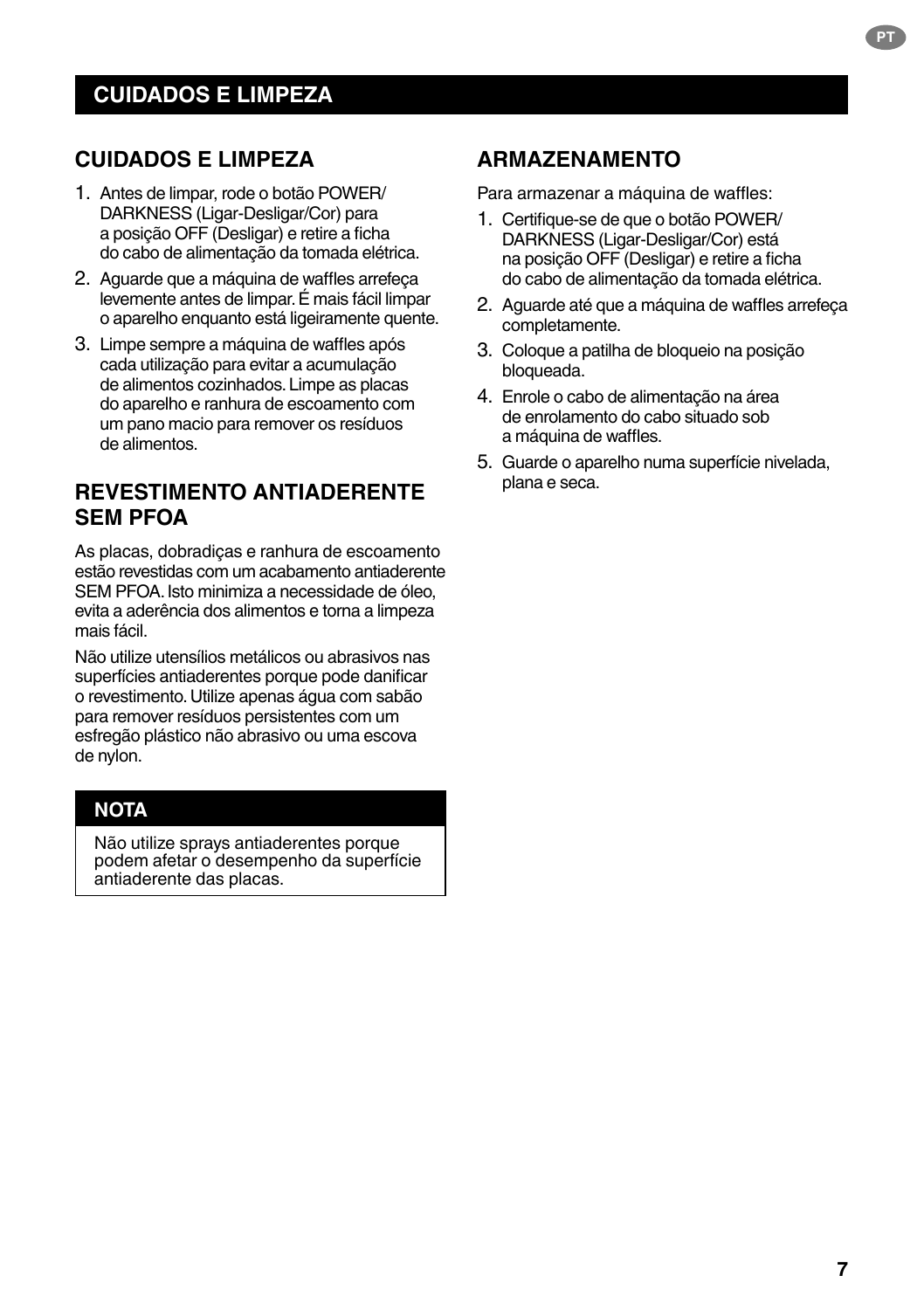## **GARANTIA LIMITADA DE 2 ANOS**

A Sage Appliances fornece uma garantia para este produto para uso doméstico nos territórios especificados de 2 anos a partir da data de compra contra avarias provocadas por defeitos na mão-de-obra e de materiais. Durante este período da garantia, a Sage Appliances irá reparar, substituir ou reembolsar qualquer produto defeituoso (sob o critério exclusivo da Sage Appliances).

Todos os direitos legais da garantia ao abrigo da legislação nacional aplicável serão respeitados e não serão afetados pela nossa garantia. Visite www.sageappliances.com para consultar os termos e condições completos da garantia, bem como as instruções sobre como efetuar uma reclamação.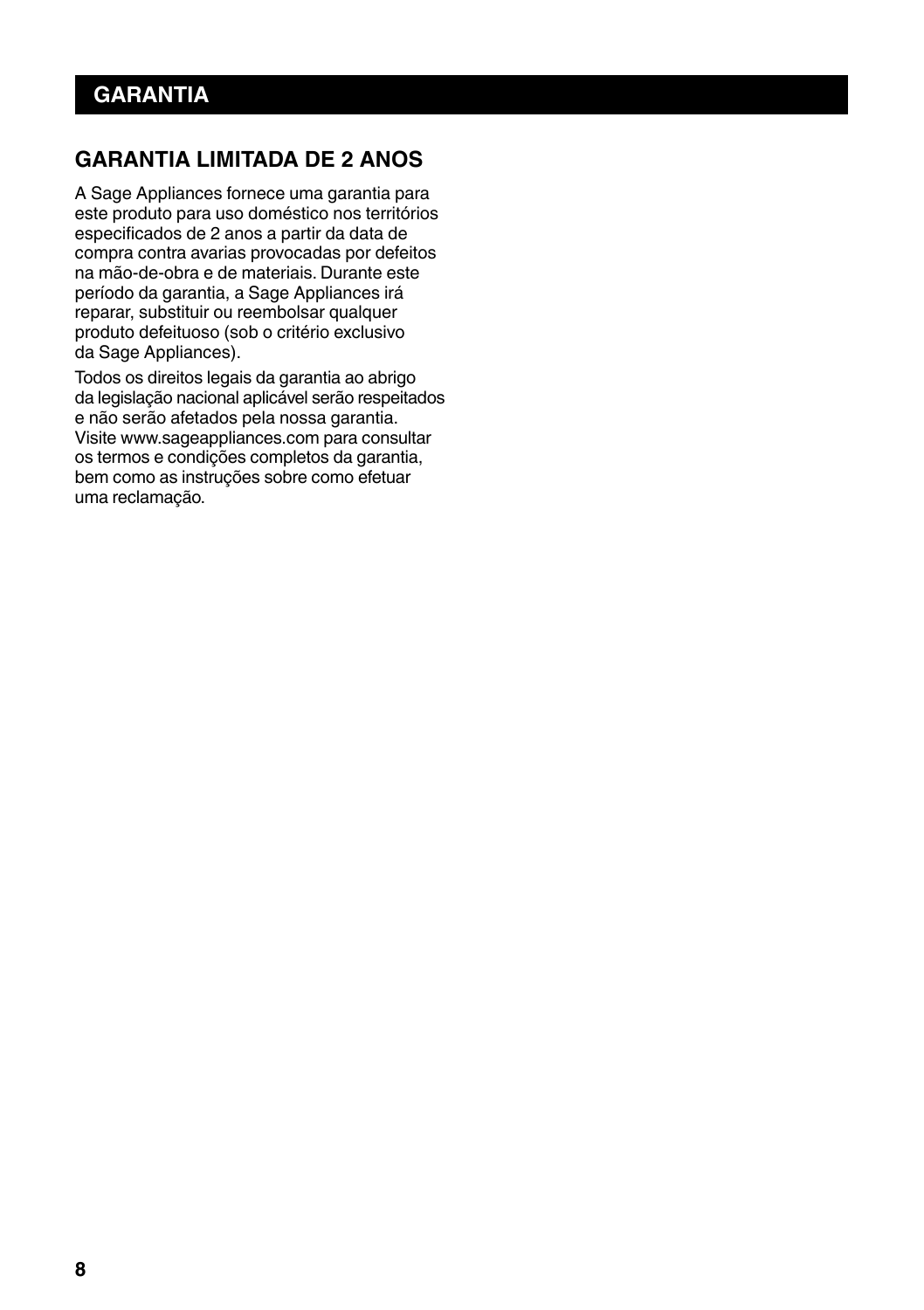## **NOTAS**